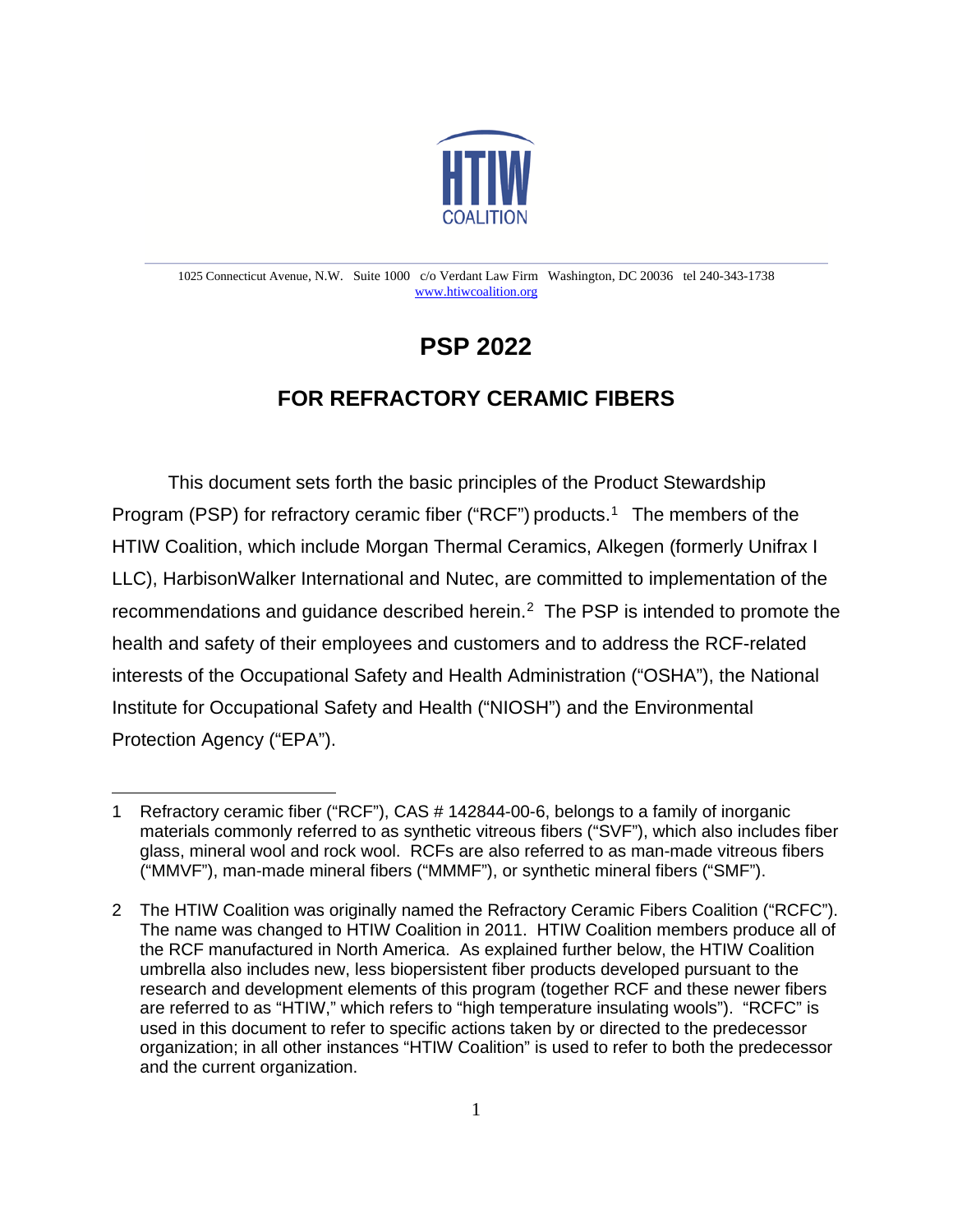The HTIW Coalition and its member companies recognize that the PSP should embody comprehensive guidance for addressing potential RCF exposures in the workplace. This commitment, called PSP 2022, builds on the history of the PSP developed by the RCF industry. Throughout the history of the PSP, it has been customary to revisit the program requirements on a five-year basis. This PSP 2022 continues that tradition and represents the fifth iteration of the program that was first endorsed by OSHA in 2002.[3](#page-1-0)

# **BACKGROUND**

RCF was first commercialized in the early 1950's. Until the mid-1980's, testing of synthetic vitreous fibers, including RCF, did not reveal any noteworthy adverse health effects. Later testing at the Los Alamos National Laboratories (circa 1985) suggested the potential for RCF-related lung disease. Subsequently (circa 1988-1992), the industry sponsored a maximum tolerated dose ("MTD") study and a multi-dose study at the Research Consulting Company ("RCC") laboratories in Geneva, Switzerland. These animal studies (Fischer 344 rats) indicated that lifetime exposure to specially prepared, rodent-respirable RCF produced no significant health effects at the lowest dose level (approximately 25 f/cc), an upward sloping dose-response curve with increasing dose (approximately 75 and 150 f/cc), and noteworthy impacts (fibrosis, lung cancer and mesothelioma) following high dose (approximately 200 f/cc) exposure. In addition, a separate MTD study was conducted in hamsters (Syrian Golden). No dose-response curve could be determined in that study as only one high dose was administered. The hamster study produced pulmonary and pleural fibrosis and mesothelioma, but no lung cancer. These studies were insufficient to determine the significance to workers with

<span id="page-1-0"></span><sup>3</sup> This PSP 2022 omits several of the detailed attachments provided in the earlier documents to explain the original basis for various PSP provisions. Portions of those remain relevant to this version and can be accessed with the prior documents on the HTIW Coalition website. <http://www.htiwcoalition.org/>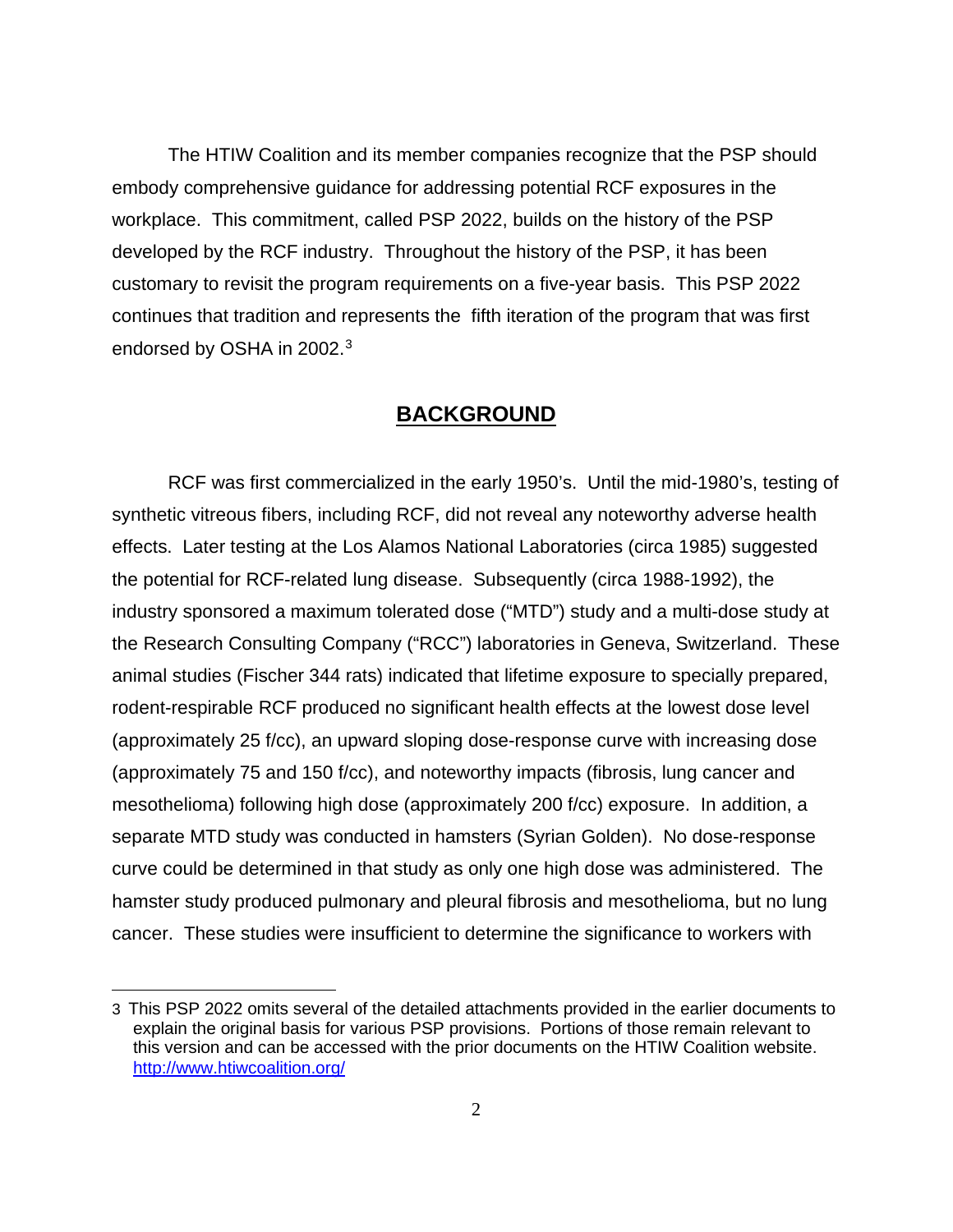occupational exposure (as most workplace exposures are below 0.5 f/cc); nonetheless, the studies did indicate a set of potential health effects that warranted further investigation and analysis, along with the implementation of prudent risk reduction measures.

In conjunction with the animal study results, HTIW Coalition members sponsored a long term epidemiological study of morbidity and mortality in U.S. RCF workers, conducted by researchers at the University of Cincinnati ("UC"). In 2016, the UC morbidity study was concluded after 30 years of follow-up. [4](#page-2-0) The researchers noted that "to our knowledge, this is the longest ongoing longitudinal study of workers exposed to SVFs, predominately RCF." They concluded that "after 30 years of follow-up, no excess of lung cancers in the mortality study and no significant association with radiographic findings of interstitial fibrosis were found in this group of workers." The occurrence of pleural plaques was stable. The study also found a reported increase in leukemia mortality, but noted that it was surprising and unlikely to be related to RCF exposure. The elevated SMR for urinary tract cancers found earlier (2003) in the total cohort was found only in the subgroup with highest cumulative exposure, and the finding was very sensitive to sample size. While one mesothelioma case was found, it was reported for a worker with prior asbestos exposure, could not be confirmed and did not significantly elevate the SMR for mesothelioma.

Although the UC morbidity study was terminated in 2016, the mortality study is continuing. In early 2022, the researchers published an updated report on the mortality study. [5](#page-2-1) The updated conclusions may be summarized as follows:

1. No associations were found with RCF exposure and mortality from lung cancer, all cancers or all causes;

<span id="page-2-1"></span><span id="page-2-0"></span><sup>4</sup> *LeMasters, G. K., et al., (2017). A thirty-year mortality and respiratory morbidity study of Refractory Ceramic Fiber workers. Inhal. Toxicol., 29(10): 462-470*

<sup>5</sup> LeMasters, G. K., et al., (2022, in press). Mortality of workers employed in refractory ceramic fiber manufacturing: An update. J. Appl. Toxicol. [\(https://analyticalsciencejournals.onlinelibrary.](https://analyticalsciencejournals.onlinelibrary/) wiley.com/doi/full/10.1002/jat.4295)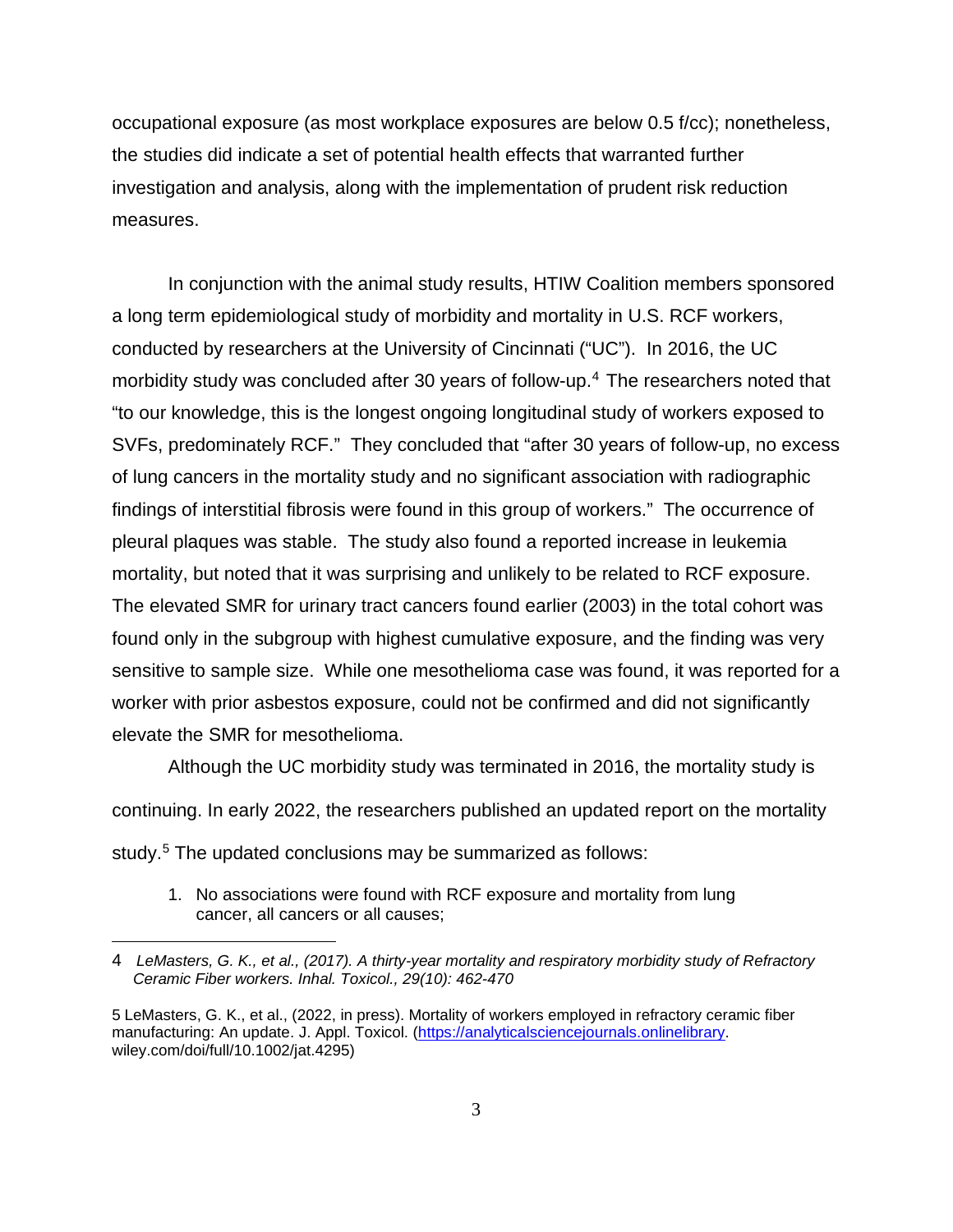- 2. RCF exposure was associated with mortality from leukemia, but as in the 2017 report there were no cases in the high exposure group, leading the authors to conclude that RCF exposure was unlikely to be the causal agent;
- 3. RCF exposure was associated with mortality from urinary tumors, as in the prior report, but the authors concluded that the association was likely multifactorial, given past histories of smoking and past industrial exposures; Two cases of mesothelioma were reported, but an association with RCF

exposure was not established, as in the prior report (which examined one of the two current cases). It is noteworthy that 5 years since the report of the first case, there is no tissue confirmation of a mesothelioma.

The UC researchers have advised that "continued reduction in exposure to RCF is prudent in both manufacturing and end-user settings," and that "the mortality study will be ongoing and deaths from all causes monitored." HTIW Coalition and its members are committed to these actions as discussed in this PSP.

For a more detailed description of the health studies and some associated risk reduction measures, see Attachment 1 – a generic Safety Data Sheet ("SDS") representing the information typically available to those using RCF products. HTIW Coalition and is members are in the process of revising the SDS to reflect the results of the 2022 epidemiological update

In the 1990's, the RCF industry began to interact with Federal regulatory agencies interested in RCF exposure issues. As a part of its PSP, the HTIW Coalition and its predecessor have communicated and cooperated continuously with various regulators to address their concerns. Key aspects of these regulatory relationships are summarized below.

# **Occupational Safety and Health Administration**

In June 1992, OSHA proposed to update its permissible exposure limits ("PELs") for air contaminants in the construction, maritime and agricultural industries. In this notice, OSHA proposed a PEL for manmade mineral fibers, including RCF, of 1 f/cc (57 Fed. Reg. pp 26195-202, covering the general industry as well), which was equivalent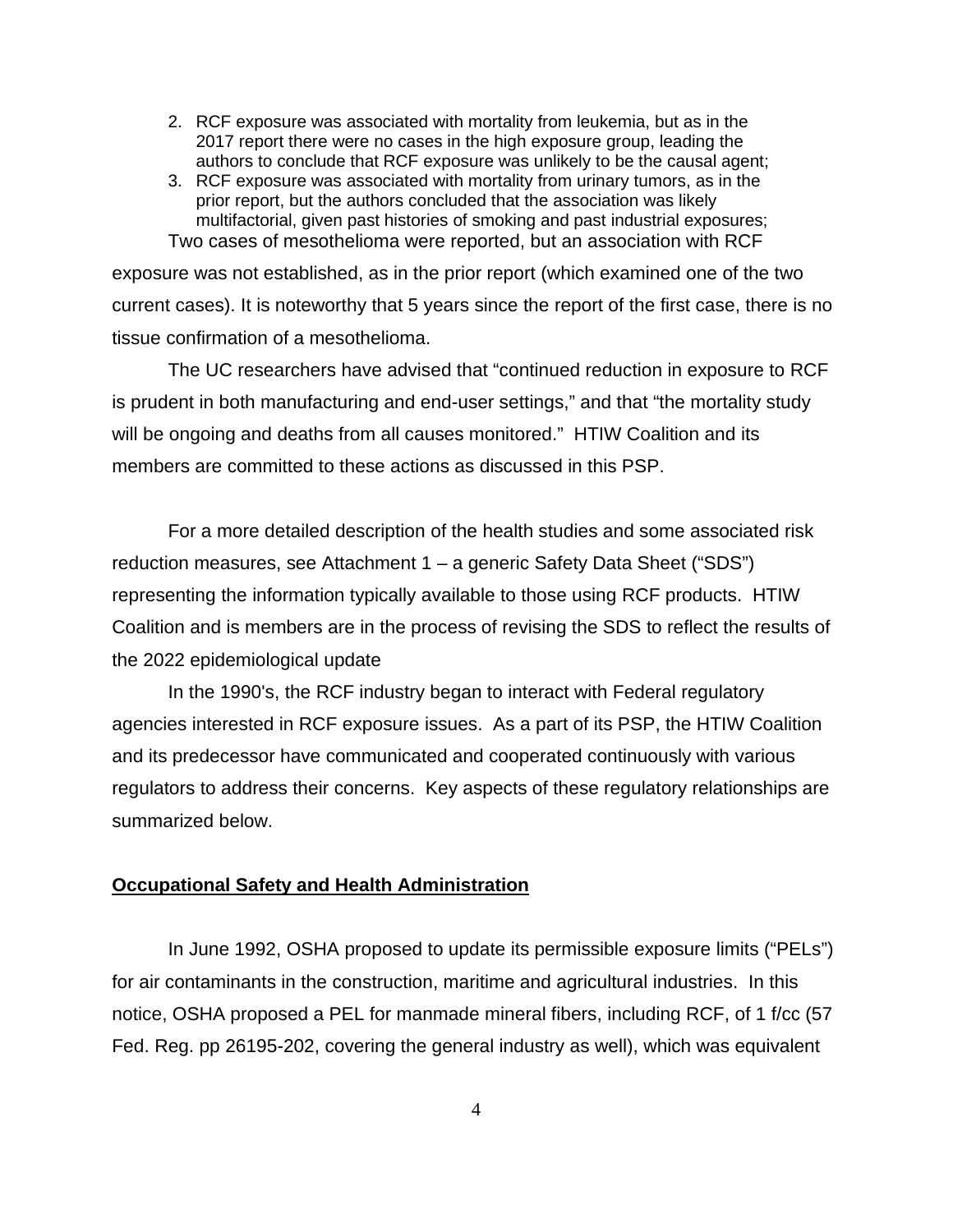to the recommended exposure guideline ("REG") adopted by RCFC in 1991. In proposing the 1 f/cc PEL, OSHA stated:

OSHA is proposing a 1 f/cc 8-hour TWA limit for the respirable fibers of fibrous glass, including refractory ceramic fibers. OSHA preliminarily concludes that this limit will substantially reduce the significant risk of nonmalignant respiratory disease that exists in the absence of a limit for workers in all sectors...At this time OSHA believes it is premature for the Agency to reach a final decision on an exposure limit based on carcinogenicity. However, the proposed limit will also clearly increase the protection of workers from this effect as well.

Prior to that proposal, there were no specific OSHA limits governing occupational exposures to RCF, although it is subject to OSHA's 15 mg/m<sup>3</sup> (5 mg/m<sup>3</sup> respirable) 8hour TWA limit for total respirable dusts and particulates not otherwise regulated.

In 1992, the United States Court of Appeals for the Eleventh Circuit vacated and remanded the air contaminants rule for general industry. As a result of the court's decision, OSHA withdrew the proposed rule, including the proposed PEL for RCF. HTIW Coalition members supported the proposed PEL of 1 f/cc (at that time), and were disappointed in the court's decision and subsequent withdrawal of the proposal.

Subsequently, OSHA announced its proposed "Priority Planning Process" in August, 1994. This system was designed to prioritize potential occupational safety and health concerns to target agency resources for standard setting. The results of OSHA's "Priority Planning Process" were announced on December 13, 1995. "Synthetic mineral fibers" was one of the substances identified by OSHA as a priority. Regarding synthetic fibers, OSHA indicated that the Agency "will work with business, labor, the professional community, and the states as partners to encourage worker protection without developing new rules at this time." In particular, OSHA endorsed "voluntary approaches [that] seek to correct workplace hazards through cooperative actions."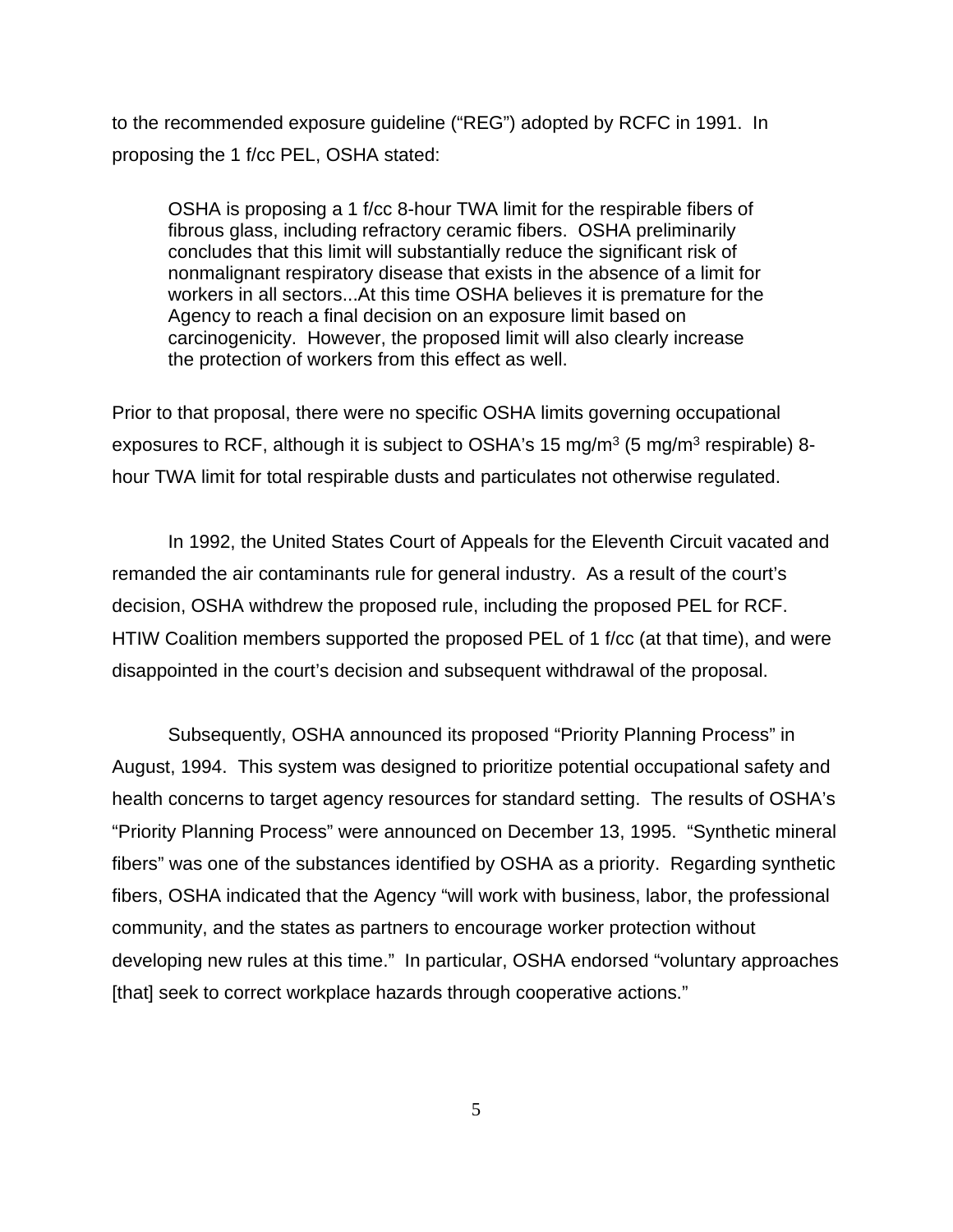RCFC and its member companies worked closely with OSHA to formalize their PSP as a "voluntary approach" and in 2002, OSHA endorsed a five year voluntary product stewardship program, called PSP 2002.<sup>[6](#page-5-0)</sup> In 2004, Assistant Secretary Henshaw congratulated RCFC for its efforts under PSP 2002. The subsequent program, PSP-HTW, continued and built upon PSP 2002. PSP-HTW was endorsed by Assistant Secretary Faulke in 2007. PSP-HTW was followed by PSP 2012 which also continued and built upon its predecessor and was endorsed by Assistant Secretary Michaels. PSP 2017 was the most recent PSP program and was endorsed by Deputy Assistant Secretary Sweatt in October 2017. PSP 2022 continues the tradition of its predecessors and represents the fifth iteration of the program that was first endorsed by OSHA in 2002.

# **National Institute for Occupational Safety and Health (NIOSH)**

In 2006, NIOSH published its "Criteria for a Recommended Standard, Occupational Exposure to Refractory Ceramic Fibers",

[http://www.cdc.gov/niosh/docs/2006-123/.](http://www.cdc.gov/niosh/docs/2006-123/) NIOSH conducted a comprehensive review of the published scientific literature and other scientific information concerning occupational exposure to RCF. Based on this review, NIOSH recommended an exposure limit of 0.5 f/cc of air as a time-weighted average concentration for up to a 10 hour work shift during a 40 hour work week, the same as the current REG in the RCF PSP. From time to time the HTIW Coalition partners with NIOSH to perform joint assessments of the efficiency of various engineering controls in controlling RCF fiber emissions.

# **Environmental Protection Agency**

<span id="page-5-0"></span><sup>6</sup> Letters and press releases containing OSHA's endorsements of the earlier PSPs are available on the HTIW Coalition website [\(http://www.htiwcoalition.org/documentation.html\)](http://www.htiwcoalition.org/documentation.html).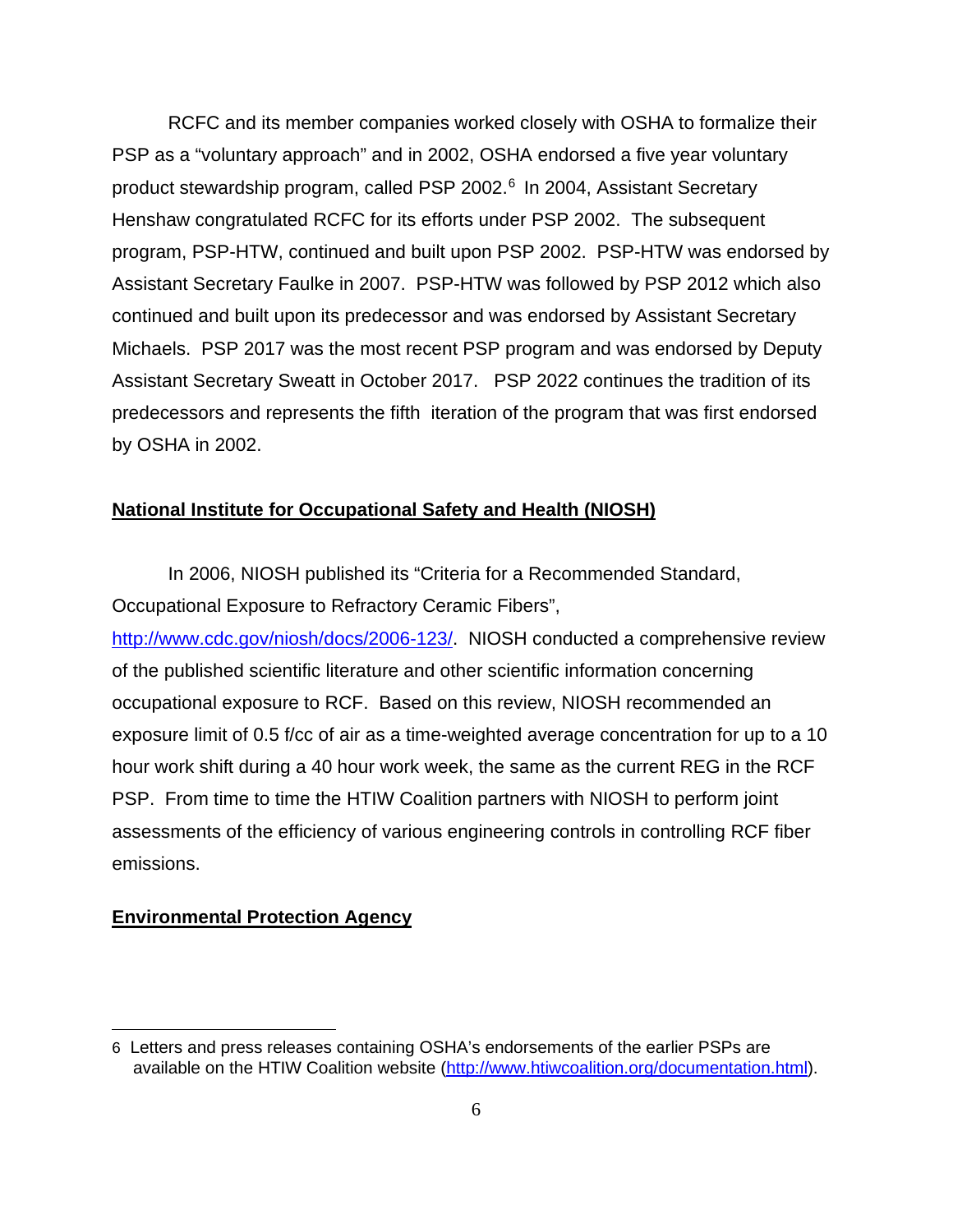On November 21, 1991 (56 Fed. Reg. 58693), EPA initiated a priority review of RCF pursuant to Section 4(f) of the Toxic Substances Control Act ("TSCA"). As a result of the Section 4(f) review, on May 14, 1993 (58 Fed. Reg. 28517), EPA announced the signing of a voluntary Consent Agreement with RCFC and its member companies. Commenting on the RCFC PSP, EPA stated:

In addition to developing the exposure monitoring consent order with EPA, RCFC has developed and implemented a Product Stewardship Program (PSP). The program consists of seven elements: health effects research, workplace exposure monitoring, workplace exposure control measures, exposure assessments, product research, special studies, and a communications program. EPA is particularly encouraged by the commitment of RCFC to monitor workplace exposures to RCFs, and to look for ways to reduce exposures. EPA believes that such a program is a significant step towards the reduction in the risk of RCFs. Results from the exposure testing consent order should help determine the effectiveness of industry's stewardship of RCFs.

The EPA agreement required RCFC members to perform exposure monitoring for the purposes of estimating average workplace concentrations, studying time trends and comparing estimated exposures across functional job categories. The agreement was the first TSCA consent order under which manufacturers agreed conduct monitoring in both manufacturer and customer operations. Exposure monitoring data were compiled and submitted to EPA every six months for a period of five years<sup>[7](#page-6-0).</sup> In addition, members were required to conduct stack monitoring to determine the level of RCF emissions, if any, from manufacturing facilities. The obligations of the Consent Agreement were successfully completed in mid-1998. Upon the conclusion of the agreement, RCFC and EPA generally agreed that (1) atmospheric RCF emissions are quantitatively small, and of negligible concern to general public health or the environment, and (2) any initiatives taken should focus principally towards exposure management in the workplace.

<span id="page-6-0"></span><sup>7</sup> RCFC also had periodic meetings with OSHA and NIOSH to share the data and analyses submitted to EPA pursuant to the Consent Agreement.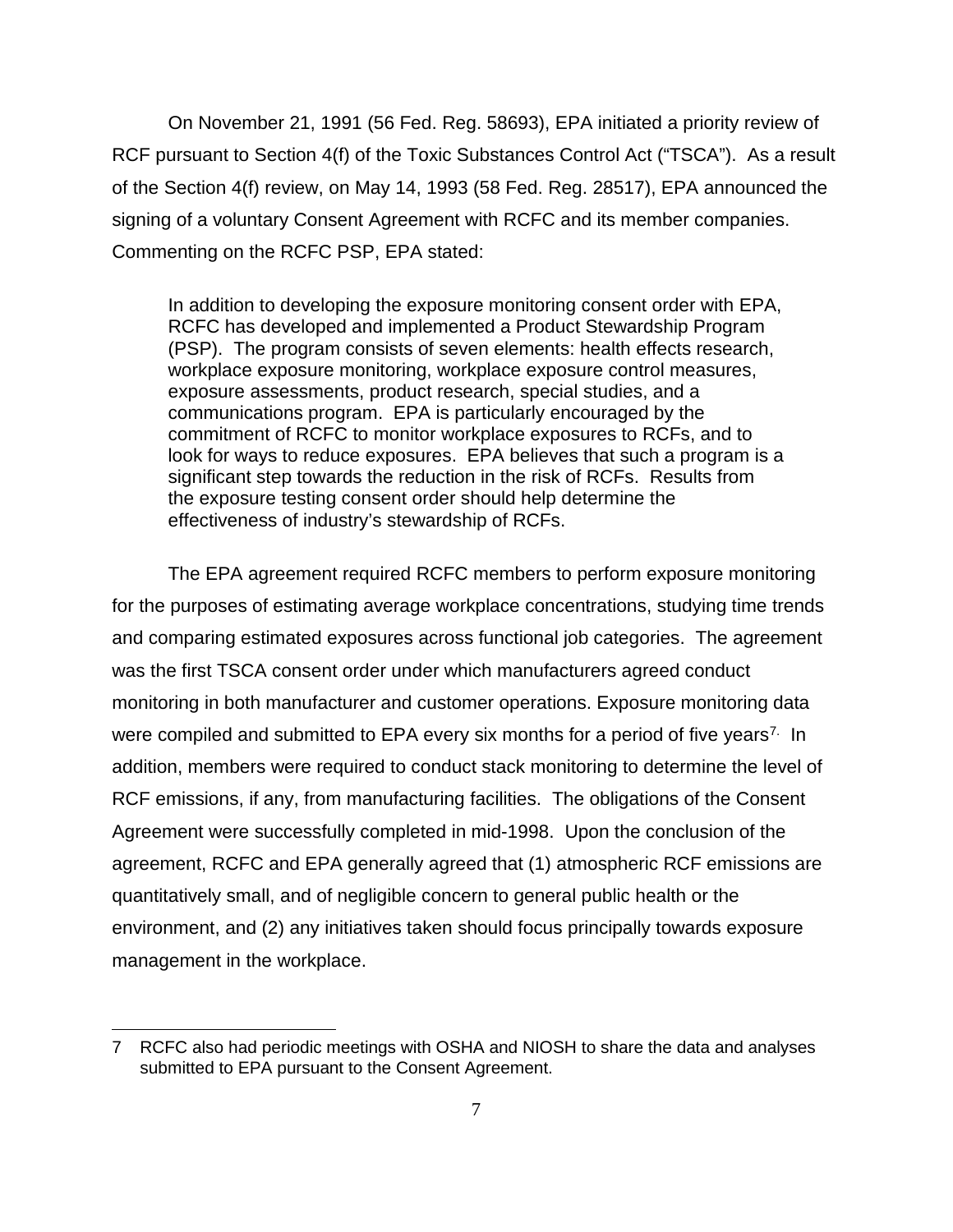For over 30 years, the HTIW Coalition has consulted with OSHA, NIOSH and EPA over a wide variety of RCF-related issues and data. This consultative process was productive in that it enabled important points of view from experienced individuals to be considered. The HTIW Coalition and its member companies and their PSP 2022 will continue to benefit from the interest and involvement of these agencies.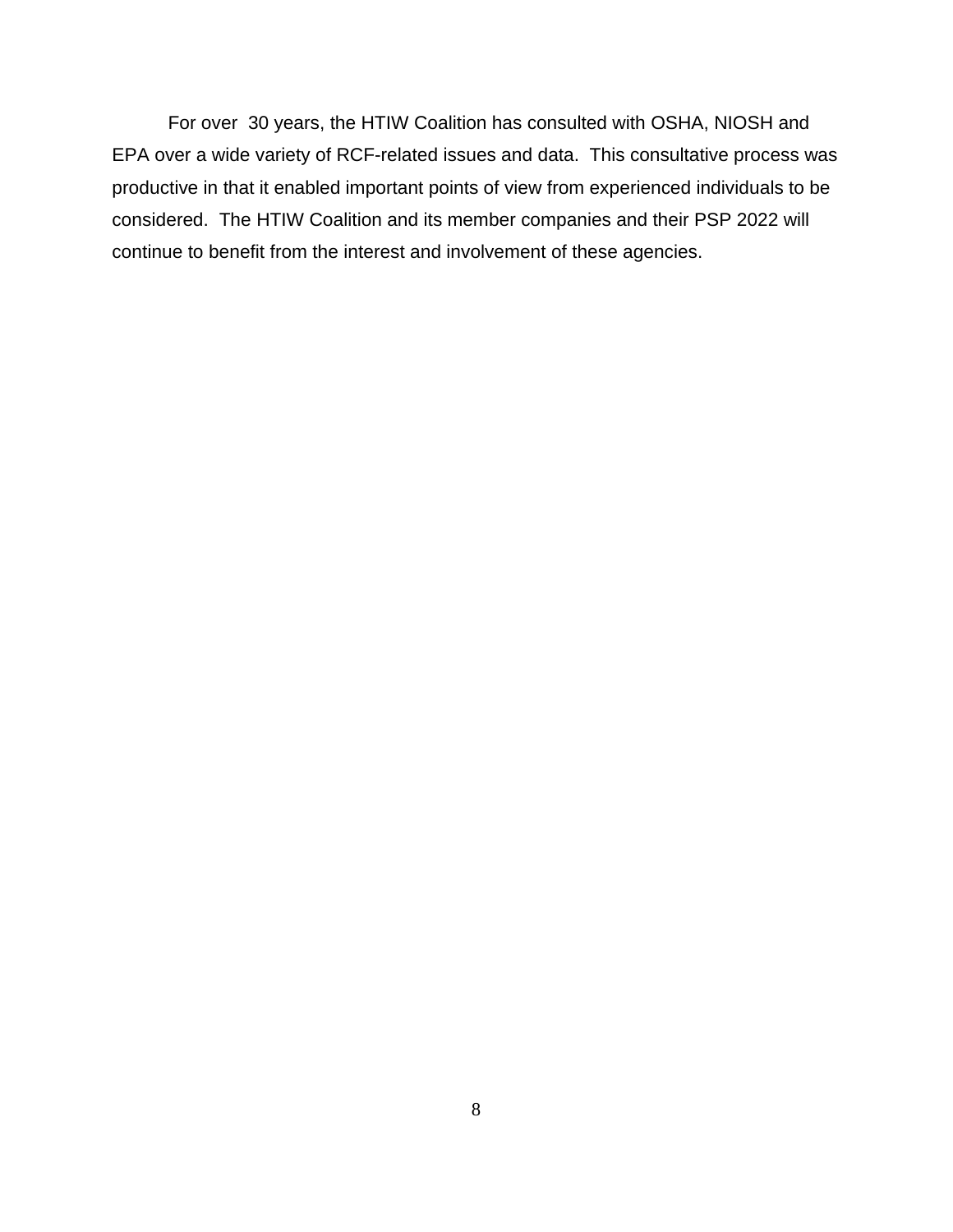# **A PRODUCT STEWARDSHIP PROGRAM APPROACH FOR REFRACTORY CERAMIC FIBER PRODUCTS**

HTIW Coalition member companies began to develop and implement a comprehensive PSP for RCF in 1990. The PSP is designed to assist RCF manufacturers, processors and end-users in the evaluation, control and reduction of workplace exposures to RCF. Program recommendations are intended to help ensure the proper handling, manufacture, storage, use and disposal of RCF products. The PSP is composed of key elements that include: communications, workplace monitoring, evaluation of workplace controls, exposure assessments, health effects research, product research and special studies. In addition, the PSP encourages the implementation of engineering and process controls in the workplace and the use of appropriate respirators together with other personal protective equipment. The experience, data and evaluations conducted during the past 30 years have resulted in substantial reductions in RCF workplace exposures and provided a firm foundation for prioritizing future PSP initiatives.

This PSP 2022 represents the continuing efforts of the HTIW Coalition and its member companies to update and improve the prior programs. The program envisions a continued working and reporting relationship with regulators and other interested stakeholders and, as a successor to the prior PSPs, will run for a fifth five year term after four successful five year periods. Just as originally envisioned in 2002, PSP 2022 will continue to be composed of the key elements described in the following section.

9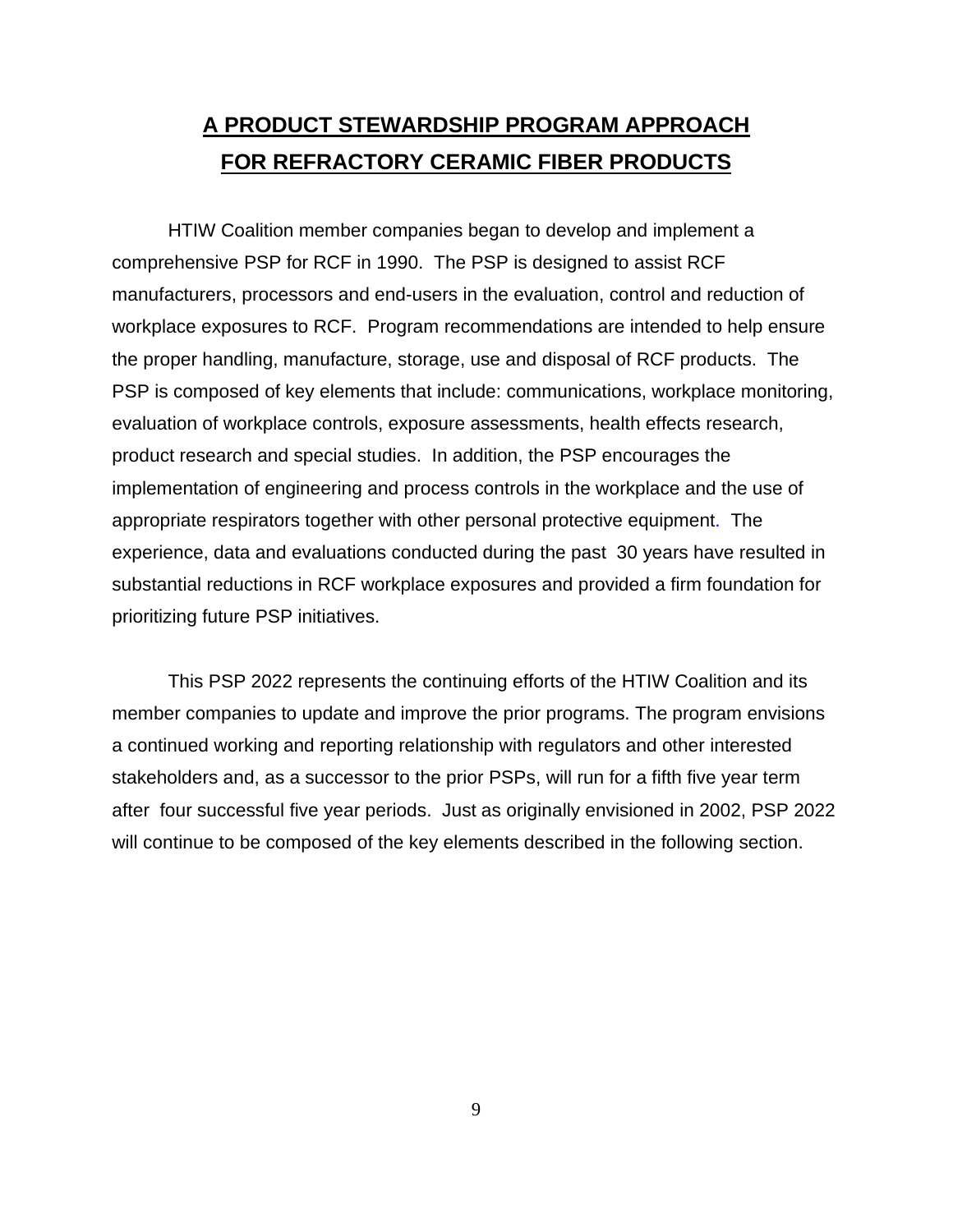### **KEY FEATURES OF PSP 2022**

**Scope**[8](#page-9-0) - PSP 2022 applies to the manufacture, fabrication, furnace-lining installation and removal of RCF, and to other occupational settings where exposure to RCF may occur. The HTIW Coalition member companies will be directly responsible for implementing the recommendations of PSP 2022 in their own operations. In addition, the HTIW Coalition and its member companies will undertake the activities described herein to educate RCF end-users about PSP 2022 and the implications for possible regulatory oversight, to encourage compliance with these guidelines, and to encourage other organizations to adopt PSP 2022 guidelines as appropriate.

The HTIW Coalition and its member companies believe that it is not in the best interest of the industry or its customers to acquiesce to situations where the spirit and intent of PSP 2022 are being ignored. As a result, the HTIW Coalition and its member companies will use their best efforts to educate RCF users who are known to allow persistent inconsistencies with the guidelines of PSP 2022 and to encourage mitigation of such inconsistencies. If such actions do not succeed, the HTIW Coalition and its members will consider further actions to facilitate consistency with the PSP guidelines. If the HTIW Coalition or its members become aware of RCF importers whose actions are substantially inconsistent with this Program, appropriate regulatory authorities will be notified.

<span id="page-9-0"></span><sup>8</sup> PSP 2022 involves two separate groups: (1) RCF manufacturers (HTIW Coalition members) and (2) RCF contractors, customers and end-users. The HTIW Coalition members are committing to implementing the recommendations noted herein. When referring to the HTIW Coalition members as RCF manufacturers, operative words like "will" and "shall" have been used to demonstrate a proactive commitment. With regard to the second group (e.g., endusers), operative words like "recommend" and "encourage" have been used to indicate a desired behavior or result, but reflect the HTIW Coalition members lack of control over the second group. Any phrasing ambiguity, regarding relative roles and responsibilities of each group, should be addressed within the general context of the intent described in this footnote.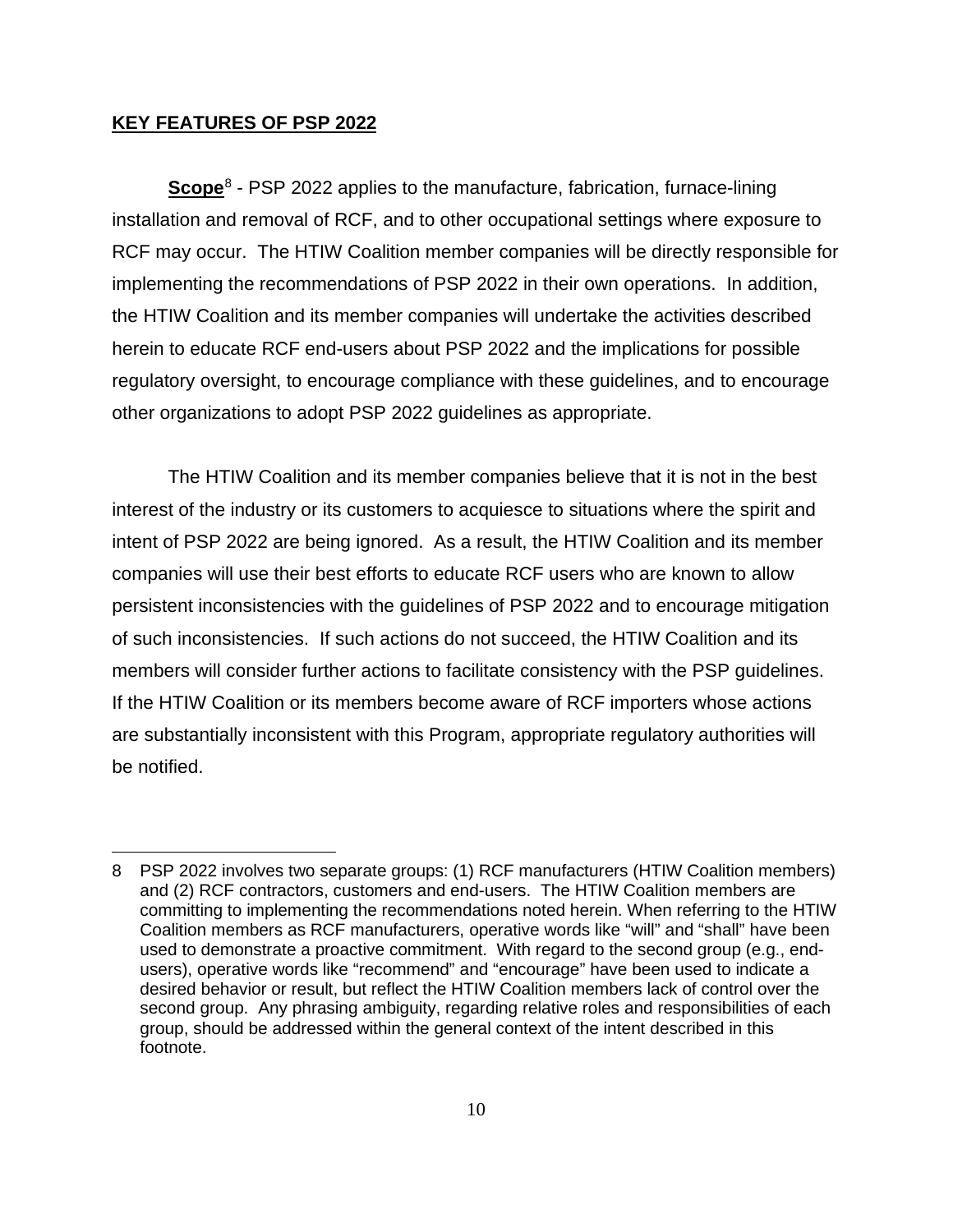One of the key elements of the RCF PSP is a research program to develop new fiber products that present less potential hazard for RCF workers. This research program has resulted in development of alkaline earth silicate ("AES") wools, also known as "low biopersistent" fibers ("LBP")."[9](#page-10-0) Results of animal toxicity tests indicate that these new LBP products are likely to significantly reduce any potential hazard from workplace fiber exposure.<sup>[10](#page-10-1)</sup> Although these products have many of the same market applications as RCF, they are not substitutes for RCF in all applications at the present time because they do not tolerate continuous service temperatures as high as RCF and in certain applications they have insufficient mechanical properties.

The AES wools have chemical compositions that are dramatically different from typical RCF products. The chemistries of this class of fiber products incorporate various combinations of chemicals to produce relatively non-durable fiber products with desirable low biopersistence properties and high temperature capabilities. These nondurable fiber types are regarded as presenting little hazard potential. Members of the Coalition also manufacture and/or market a range of high alumina polycrystalline wools ("PCW)" that are used in applications with service temperatures higher than those tolerated by either AES wools or RCF. PCW fibers typically are of greater diameter and length than either AES wools or RCF and do not produce significant quantities of respirable fibers in use, thereby resulting in very low doses for exposed workers.

Recognizing the potential of these additional products for hazard reduction, the members of the Coalition decided to expand the scope of their product stewardship efforts to include other high temperature insulating wools. In furtherance of this decision, the members of RCFC changed the name of their trade association to HTIW

<span id="page-10-0"></span><sup>9</sup> AES wools, CAS No. 436083-99-7, are also SVFs.

<span id="page-10-1"></span><sup>10</sup> See, for example, Fraunhofer certificates at <http://www.morganthermalceramics.com/resources/superwool-resources/>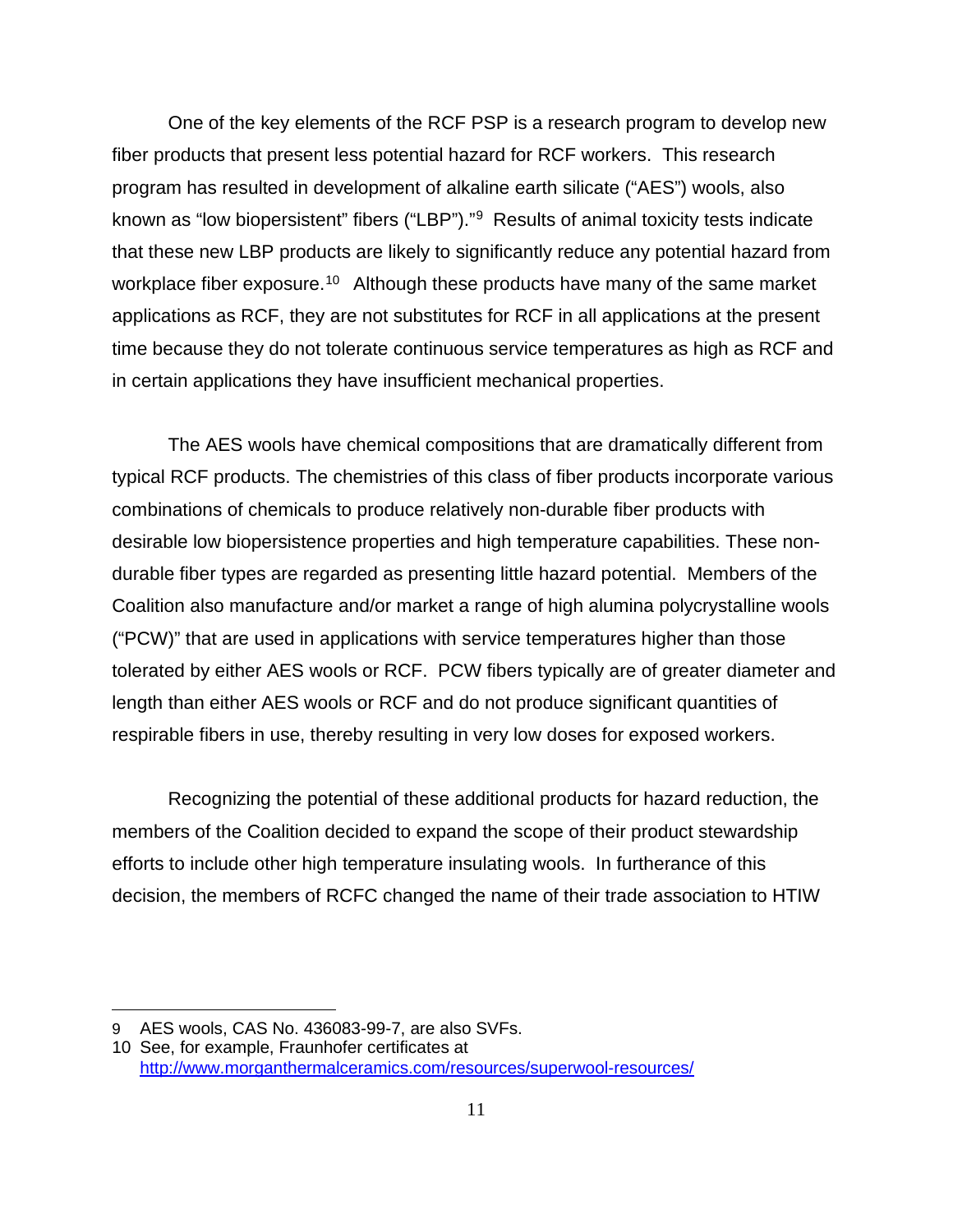Coalition. In addition to RCFs, the product stewardship efforts of the Coalition now also encompass AES wools and PCW products.[11](#page-11-0)

For the reasons described above, a comprehensive program such as PSP 2022 does not appear appropriate at present for the AES wools and PCW fiber products, and they are not included in PSP 2022, which remains limited to RCF-based products. However, the Coalition continues to recommend feasible reduction of employee exposure to respirable dusts. In the absence of other guidance, the Coalition members have found that it is generally feasible to control occupational fiber exposures for AES wools and PCW fibers to 1 f/cc or less. These principles will be reflected in the SDSs, training materials and other related information distributed by the Coalition members with respect to these products.

**Recommended Exposure Guideline** – In the absence of an RCF PEL, the HTIW Coalition members utilize a recommended exposure guideline ("REG") of 0.5 f/cc, 8-hour TWA. The REG is based upon the data obtained pursuant to the PSP and EPA Consent Agreement discussed above, which indicate that it is generally feasible<sup>12</sup> to maintain a workplace concentration of 0.5 f/cc with engineering controls in many RCF operations, and the HTIW Coalition philosophy that it is prudent to implement feasible and necessary workplace engineering controls.<sup>13</sup>

The REG is not based upon any conclusion of relative hazard or risk. Attainment of the REG is expected to reduce any risk that may exist from higher workplace

<span id="page-11-0"></span><sup>11</sup> PCW, CAS No. 675106-31-7, are crystalline as opposed to vitreous MMMFs.

<span id="page-11-1"></span><sup>12</sup> Furnace lining installation and removal, and some finishing activities are notable exceptions. End-users should examine available engineering and process control technology and employ practicable methods to reduce ambient fiber concentrations, where appropriate. Currently available engineering and process controls may be ineffective for these job tasks, hence respirator use may be required.

<span id="page-11-2"></span><sup>13</sup> The term "feasible," as used throughout this document, means technologically and economically feasible.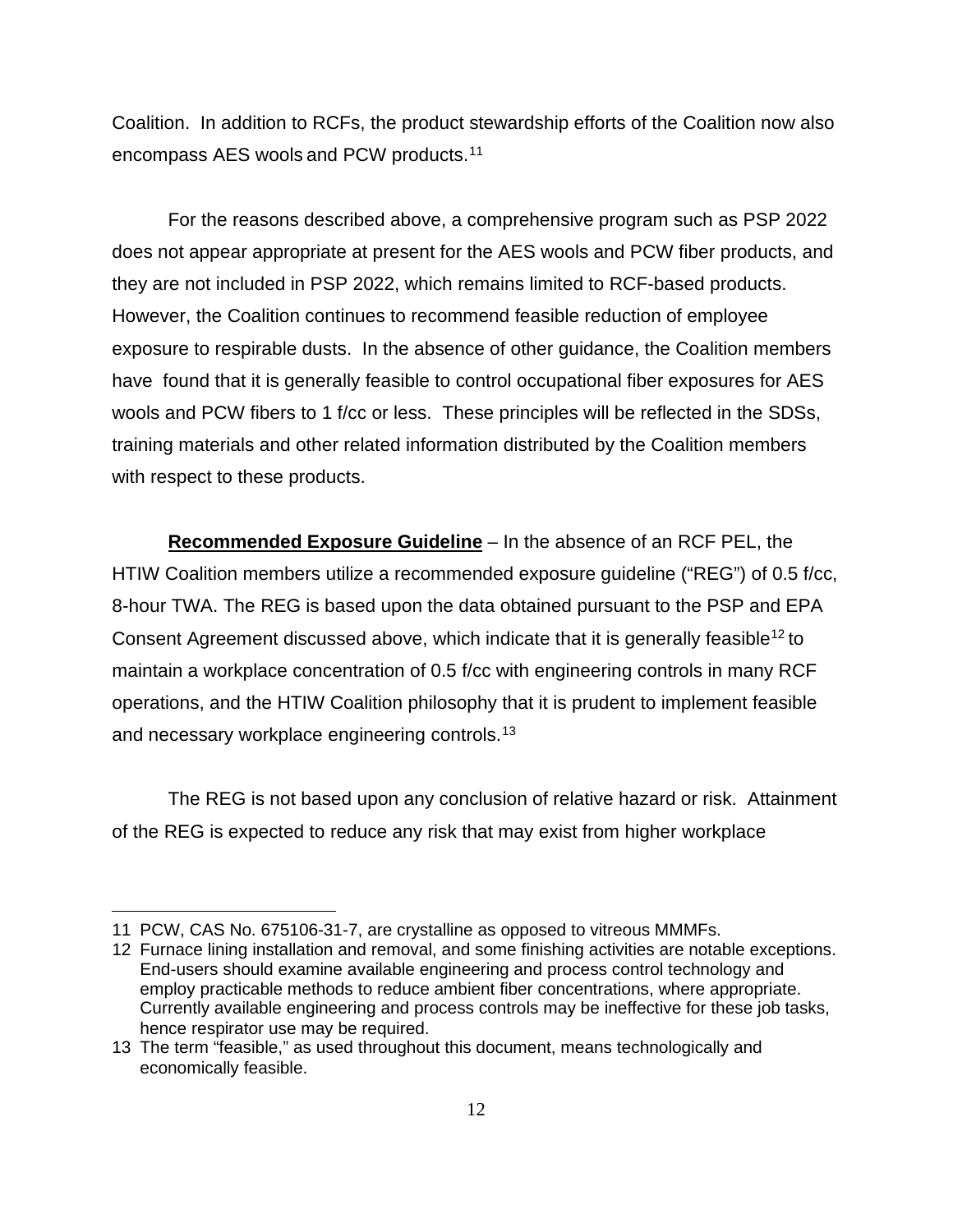concentrations. A detailed and comprehensive quantitative risk assessment<sup>[14](#page-12-0)</sup> is available, which HTIW Coalition members believe provides useful insight into the potential effectiveness of the RCF PSP.

PSP 2022 continues to be premised upon a recommendation to reduce RCF exposures to the lowest feasible level. The REG for RCF is a useful benchmark in this regard. Where it is feasible to reduce workplace concentrations to levels below 0.5 f/cc, the HTIW Coalition recommends doing so. Where workplace concentrations have been reduced to levels below 0.5 f/cc, the HTIW Coalition recommends continued efforts to maintain the lowest levels consistently achieved.

**Control Measures** – The HTIW Coalition member companies will strive to use product design, engineering controls, work practices, respiratory protection or a combination thereof to achieve, for each of its workers, exposure control consistent with the provisions of this Program. While engineering controls will be used where feasible and necessary, the industry may utilize other techniques to assure worker protection. Where workplace exposures are currently below the voluntary 0.5 f/cc, 8-hour TWA REG, the HTIW Coalition and its member companies are committed to a continuing improvement program to reduce workplace exposure further.

The HTIW Coalition and its member companies also will provide information to RCF product users regarding exposure control techniques and best practices. The HTIW Coalition and its member companies will, on a case-by-case basis, provide

<span id="page-12-0"></span><sup>14</sup> Quantitative Risk Assessment of Refractory Ceramic Fibers in the Occupational Environment, Sciences International, Inc., 1998; Quantitative Assessment of the Risk of Lung Cancer Associated with Occupational Exposure to Refractory Ceramic Fibers, S. Moolgavkar, et.al., Risk Analysis, Vol. 19, Number 4, 1999, p 599-611; Lung Cancer Risk Associated with Exposure to Man-Made Fibers, S. Moolgavkar, et.al., Drug and Chemical Toxicology, 23(1), p. 223-242, 2001.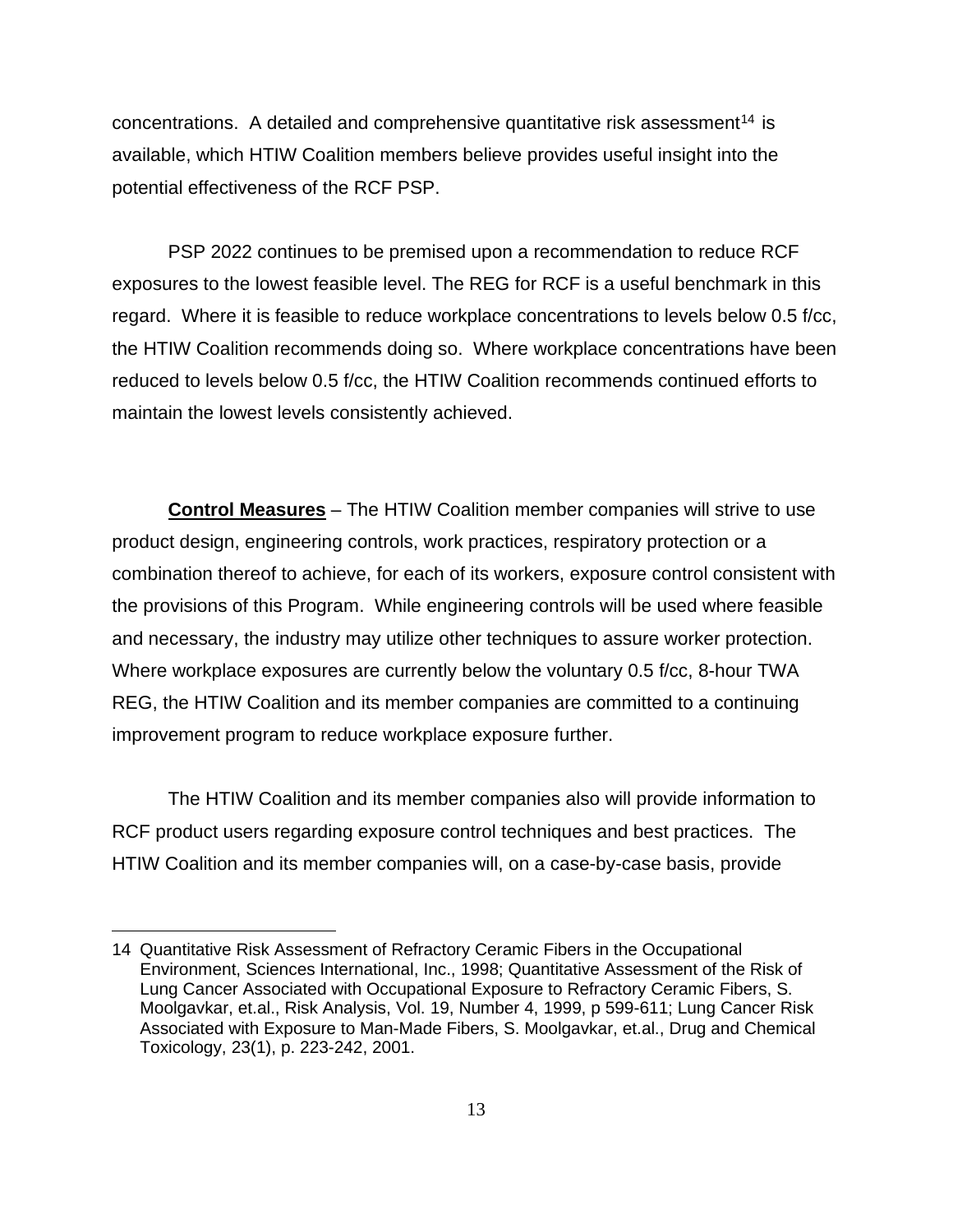assistance or guidance to end-users and encourage users to develop and implement effective exposure controls.

**Work Practices** - The HTIW Coalition and its member companies will continue to encourage employers and employees to follow proper handling guidelines for RCF. The HTIW Coalition will continue to provide recommended work practice guidelines, in both video and written format. These work practices will include recommendations for costeffective engineering controls, proper respirator use, use of protective clothing and workplace handling guidelines. These work practice guidelines demonstrate the industry's product stewardship commitment and its desire to promote the continuous improvement of appropriate handling and use techniques for RCF products. (See Attachment II).

**Worker Training** - The HTIW Coalition member companies will continue to provide health and safety training for their employees consistent with applicable OSHA requirements for Hazard Communication and the Hazard Communication Standard which incorporates the Global Harmonization System of Classification and Labeling of Chemicals ("GHS"). In addition, the HTIW Coalition member companies will continue to provide health and safety training to end-users, consistent with targets established herein. HTIW Coalition member companies will also participate in trade shows, conferences and other relevant events that provide suitable forums for communicating RCF-related health and safety information and guidance to end-users. The HTIW Coalition and its member companies will maintain a communications program designed to promote and advertise training seminars and other training opportunities.

**Respirator Use** - The HTIW Coalition and its member companies support OSHA's respiratory protection standards (29 CFR 1910.134 and 29 CFR 1926.103) that form the basis for the HTIW Coalition's respiratory protection program. Training programs and materials will incorporate all relevant requirements of OSHA's respiratory protection standard.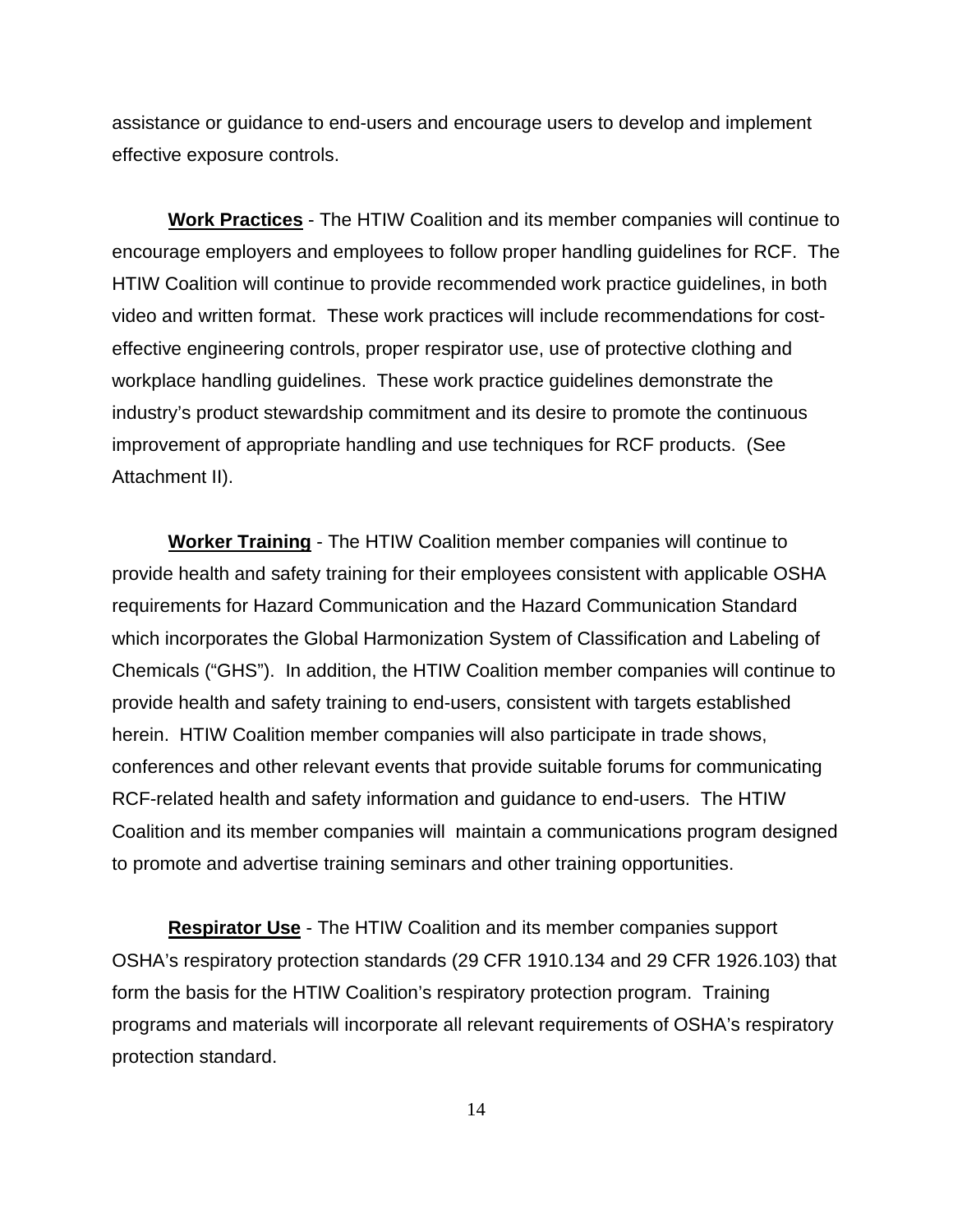The HTIW Coalition member companies will utilize appropriate respiratory protection when employee exposures are not "reliably" below the industry guidelines contained herein (based upon task-specific information; preferably employer-specific data, but relevant data from other sources may also be used). The HTIW Coalition member companies will recommend the use of appropriate respiratory protection to end-users, in the circumstances where occupational exposures may exceed industry guidelines and effective engineering controls are not readily available (See Attachment  $III$ ).

When workers use respirators, the HTIW Coalition recommends the use of respirators certified by NIOSH under 42 CFR Part 84. The Coalition believes that the correct respirator for the vast majority of RCF workplace exposures is N-95. This is clarified in the NIOSH Pocket Guide to Chemical Hazards, reprinted at [http://www.cdc.gov/niosh/npg/npgd0432.html.](http://www.cdc.gov/niosh/npg/npgd0432.html) RCF is within the category of manmade mineral fibers. With respect to such fibers, the Guide provides:

Respirator Recommendations

NIOSH

Up to 5X REL:

(APF = 5) Any quarter-mask respirator

Up to 10X REL:

(APF = 10) Any particulate respirator equipped with an N95, R95, or P95 filter (including N95, R95, and P95 filtering facepieces) except quarter-mask respirators. The following filters may also be used: N99, R99, P99, N100, R100, P100.

Pursuant to these recommendations, N-95 respirators are appropriate for exposures up to 10 times the NIOSH Recommended Exposure Limit ("REL"). With respect to RCF, both the NIOSH REL and the industry REG have been set at 0.5 fibers per cubic centimeter of air (f/cm<sup>3</sup>). Accordingly, N-95 would provide the necessary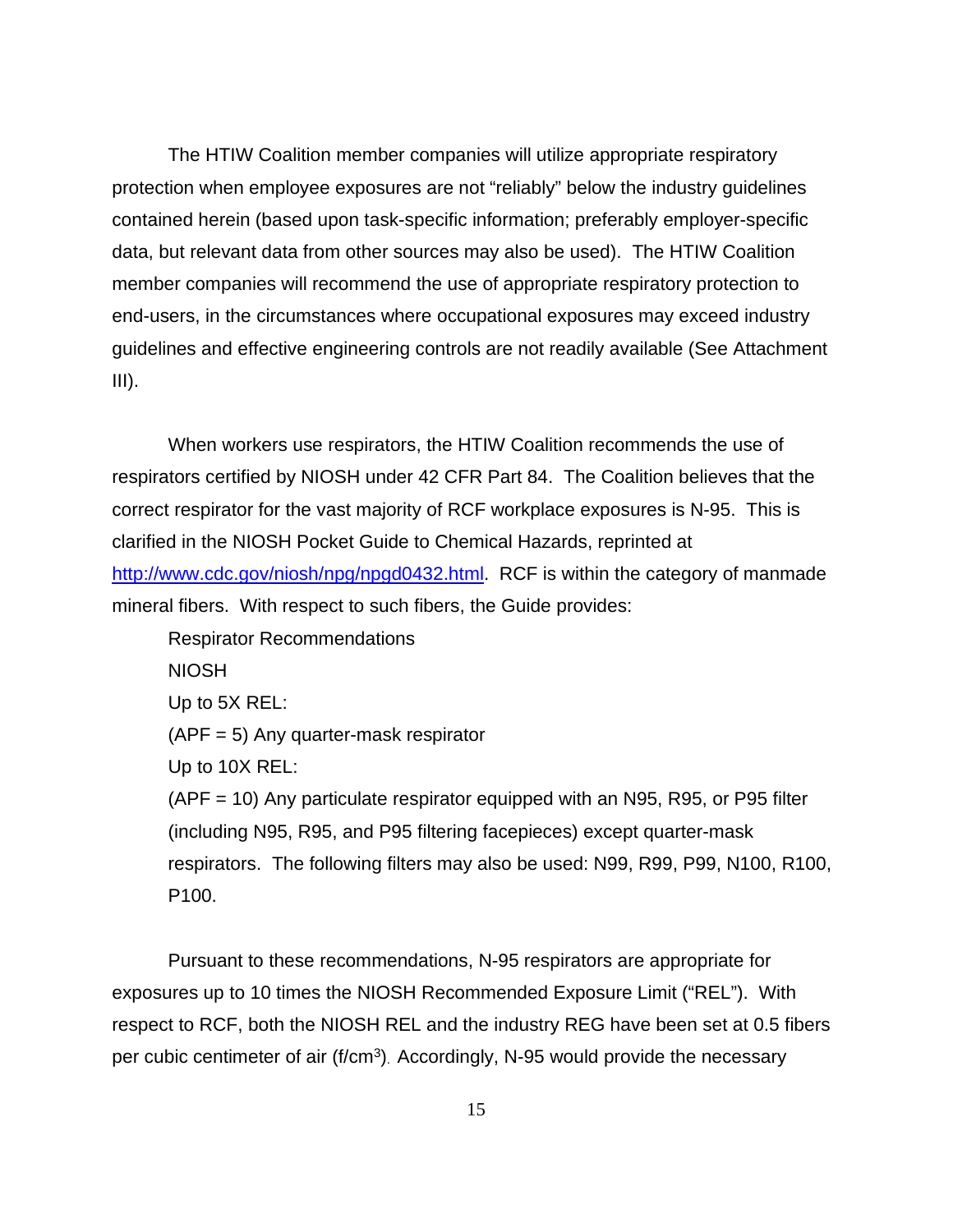protection for exposures up to 5 f/cm<sup>3</sup>. The exposure levels measured by both OSHA and contemporaneous industry sampling are well below this level. Further, the Respirator Selection Guide published by 3M Corporation, the primary respirator manufacturer, specifically recommends use of N-95 respirators for RCF exposures [\(http://www2.lbl.gov/ehs/chsp/html/OdorThresholds-3MRespiratorSelectionGuide.pdf](http://www2.lbl.gov/ehs/chsp/html/OdorThresholds-3MRespiratorSelectionGuide.pdf) page 84). In cases where exposures are known to be above 5.0 f/cc, 8-hour TWA, a filter efficiency of 100% should be used.<sup>[15](#page-15-0)</sup>

End-users will be advised that employers are subject to the provisions of the OSHA respiratory protection standard (29 CFR 1910.134) and that OSHA may consider the HTIW Coalition's respirator use recommendations during evaluations of end-user compliance with the standard. The HTIW Coalition and its member companies will encourage RCF users to use respiratory protection consistent with PSP 2022, and to comply with the provisions of OSHA's respiratory protection standard applicable to employer required programs (29 CFR 1910.134). In situations where no respiratory protection is recommended under PSP 2022, HTIW Coalition member companies will provide appropriate respiratory protection upon the request of their employees, provided the employer determines that such respirator use will not in itself create a hazard, and will encourage other employers to do so as well. The HTIW Coalition, in consultation with EPA, OSHA, NIOSH and other parties, will review this program periodically and will modify it expeditiously where a change is appropriate.

**Medical Monitoring** – HTIW Coalition member companies continue medical surveillance programs for RCF-exposed employees. The primary purpose of these programs (consisting of X-ray and pulmonary function tests) is to inform employees of

<span id="page-15-0"></span><sup>15</sup> The NIOSH Criteria Document for RCF recommends a 100 series filter because it has an assigned protection factor (APF) of 10. See NIOSH, "Occupational Exposure to Refractory Ceramic Fibers, Criteria for a Recommended Standard," p. 7 (May 2006). However, the CD recommendation is not explained further, and the NIOSH guidance quoted above indicates that N-95 respirators are considered to have an APF of 10.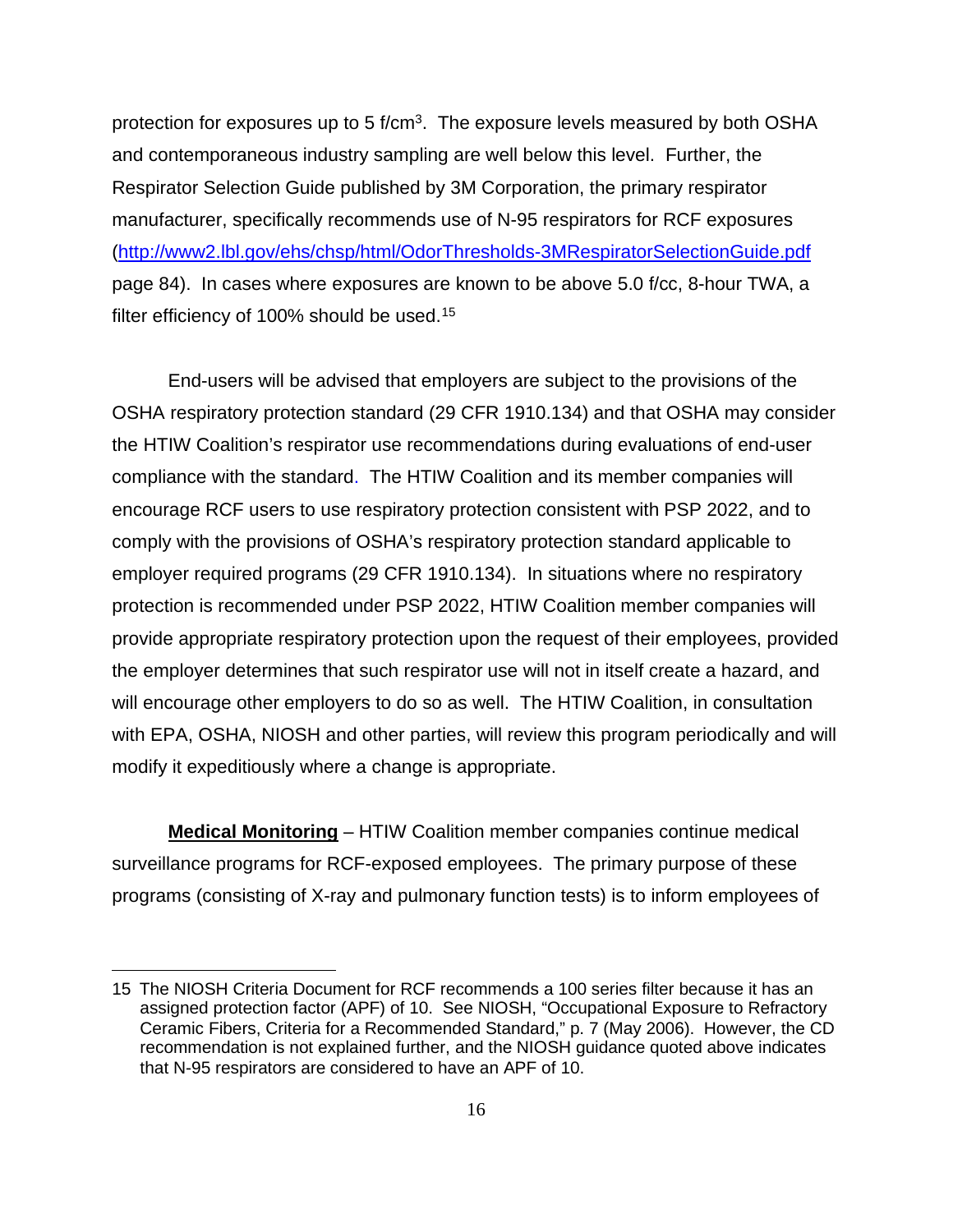any possible work related health issues that might need to be addressed by their physicians.

**Exposure Monitoring** - The HTIW Coalition member companies will continue RCF exposure monitoring in their facilities, and at customer and end-user operations, to ensure that employee exposure is well controlled and consistent with the guidance contained herein, in accordance with the exposure monitoring plan set forth in Attachment IV.

The HTIW Coalition and its member companies will encourage end-users to evaluate workplace exposures to RCF. On a case-by-case basis, the HTIW Coalition member companies may use trained professionals (e.g., Industrial Hygienists, HVAC Engineers, etc.) to assist end-users in determining worker exposures, and to advise them on engineering controls, respiratory protection and proper handling practices. The HTIW Coalition and its member companies will ensure that the employers and employees being monitored are provided with the results of any monitoring activities. Exposure monitoring results will be provided, in summary form, to others, without entity identification. In other cases, the HTIW Coalition and its member companies may recommend contractors or consultants, who have the appropriate skills and experience, to assist end-users with exposure monitoring efforts; the end-user will be encouraged to share monitoring results with the HTIW Coalition with the same attention to entity confidentiality. In addition, the HTIW Coalition member companies will commit monitoring resources towards identifying best practices for engineering and process controls along with improved handling practices.

The HTIW Coalition and its member companies will continue to utilize the current database of representative exposure limits for manufacturing and end-use applications for RCF to identify opportunities to promote exposure reduction initiatives. The HTIW Coalition will update and maintain its exposure database to show changes in exposure, over time, (1) generally, and for (2) specific operations and (3) types of workers. In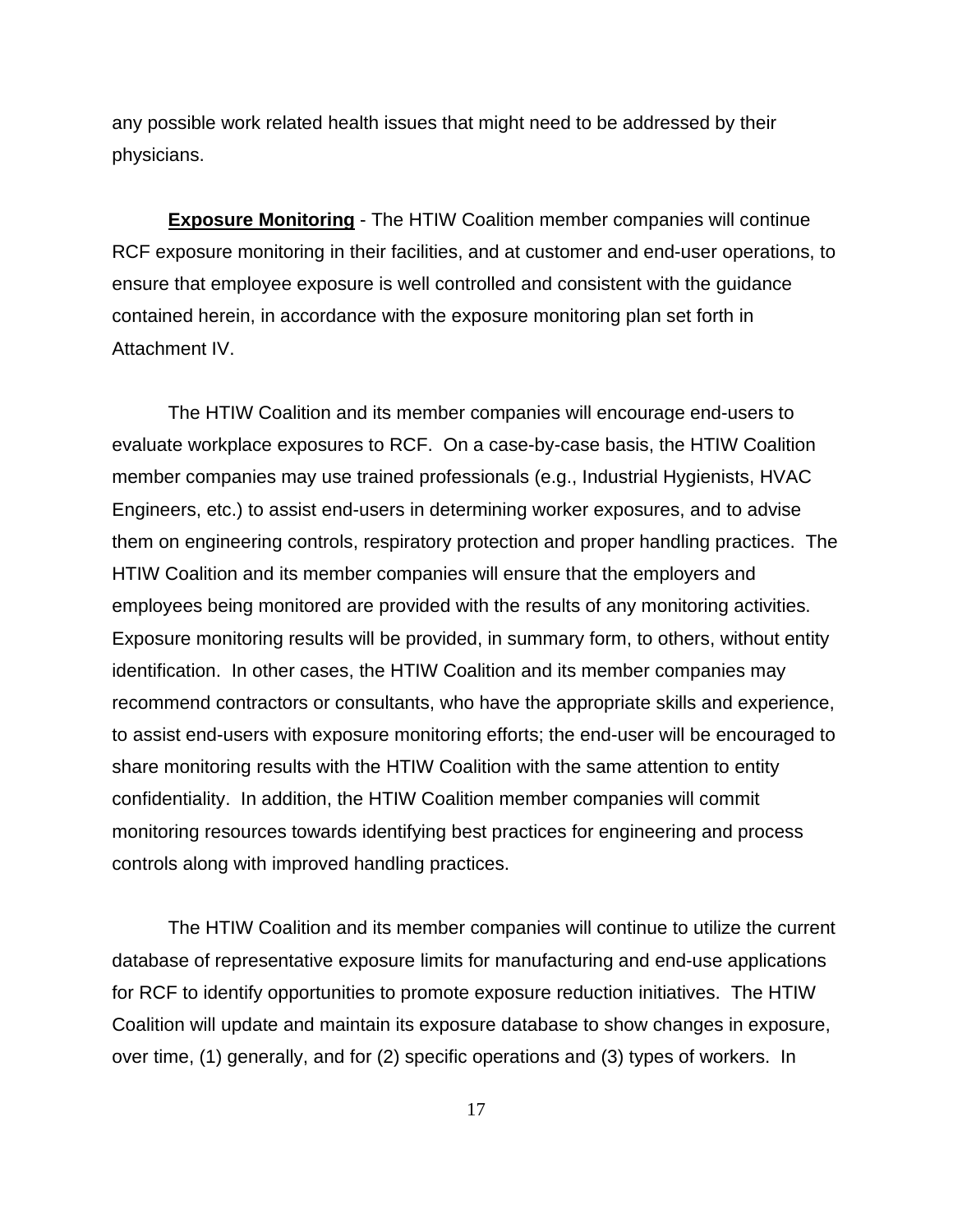addition, the HTIW Coalition will evaluate the success of various techniques employed to reduce exposure.

**Product Research** – The HTIW Coalition will continue to encourage research to develop new, improved RCF product forms. To reduce the potential for worker exposure (i.e., reduce dose), various methods are being explored to contain RCF. HTIW Coalition members are investigating options to alter the size distribution (i.e., dimension) of RCF to reduce the fraction in the respirable range (less than 3 microns in diameter) while maintaining key performance properties.

Because RCF is a mature product that has been extensively tested, there are no plans for any new, significant testing program for RCF. The manufacture of new RCFbased products may incorporate improvements in engineering or process controls, encapsulation of fibers, or other similar measures designed to control the release of airborne fibers.

From time to time, each HTIW Coalition member company may develop and introduce other fiber chemistries that fall outside of the range of RCF compositions (RCF is typically made from kaolin clay or a combination of alumina and silica). As discussed above, the HTIW Coalition member companies include non-RCF products (e.g., AES wools and PCW) in their product stewardship efforts. However, these other non-RCF products are not included within the scope of PSP 2022.

**Consumer Products** - The HTIW Coalition member companies will continue to use their best efforts to ensure that exposures in consumer product applications are well controlled. Use of RCF in a consumer product in a manner that may cause significant exposure, under proper use and maintenance conditions, is deemed to be inconsistent with the intent of PSP 2022.

18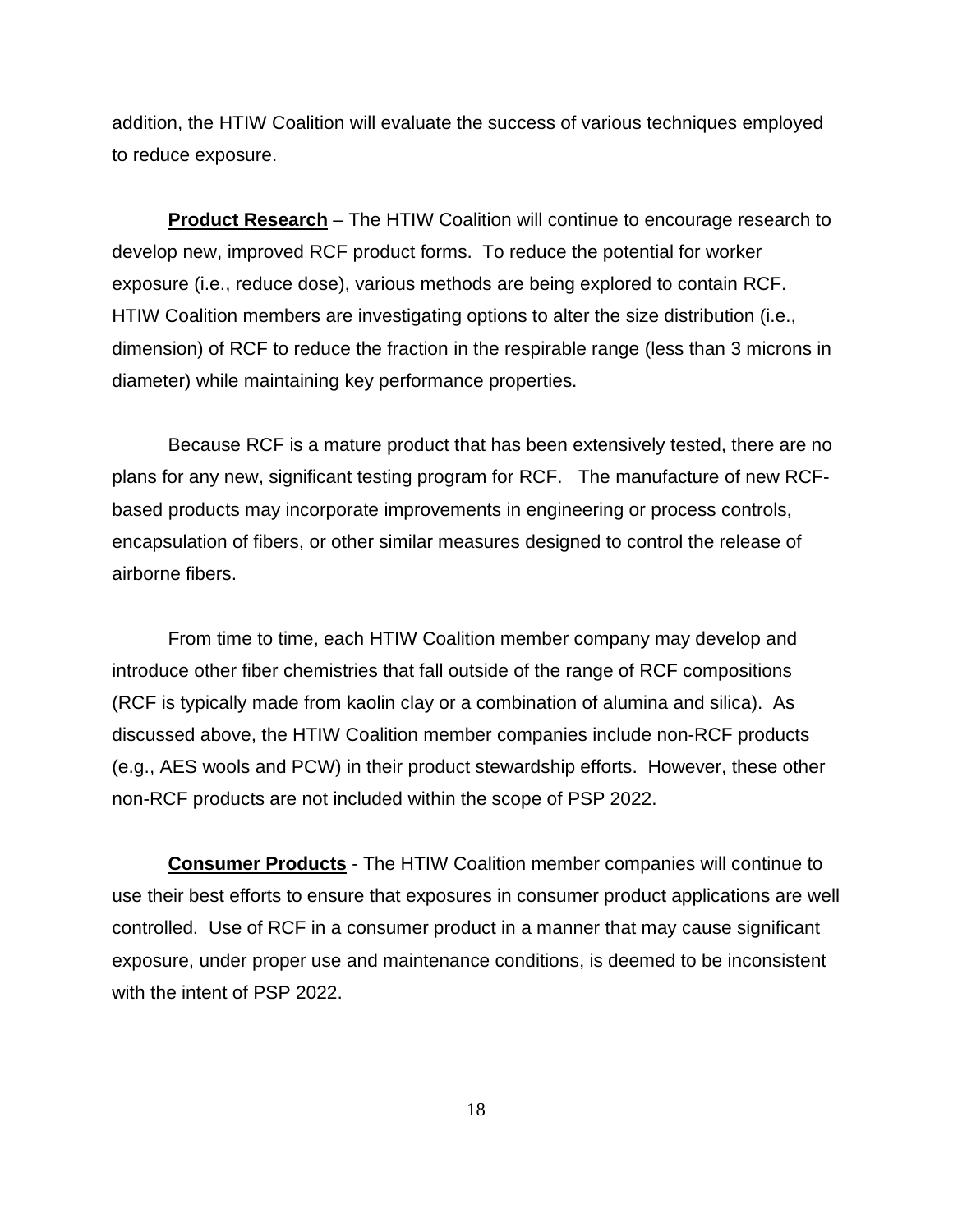**Waste Minimization and Disposal** - The HTIW Coalition and its member companies will continue to study, recommend and implement waste minimization programs designed to reduce quantities of waste produced per unit of product and to increase recycling rates where practicable and effective. The HTIW Coalition and its member companies also shall continue to study after-service and solid waste handling procedures of HTIW Coalition members and their customers and to recommend appropriate handling procedures for disposal of RCF wastes.

**Environmental Responsibility** - HTIW Coalition members will continue to design and/or modify their processes to minimize consumption of natural resources and energy and to eliminate, to the extent feasible, the generation of waste materials and releases to the environment. In so doing, the companies will continue to focus on source reduction as the preferred approach to waste management, followed by internal recycle/recovery. Treatment or disposal will be employed as a last resort.

HTIW Coalition members will strive to design and/or modify their products and packaging in a manner that minimizes environmental impact throughout the product's life cycle. This includes ultimate disposal in a manner that assures that all applicable regulatory requirements are met.

**Reporting** - The HTIW Coalition, on behalf of its member companies, will generate interim annual reports to OSHA to document progress on PSP 2022 during the first four years and generate a detailed report to OSHA at the end of five years. The HTIW Coalition and its member companies will make copies of the reports available to anyone requesting them, including NIOSH, EPA and various customer organizations.

The HTIW Coalition's five year report will detail the specific activities undertaken by the Coalition and its member companies to implement PSP 2022 during the five year period. The five year report will provide detailed exposure monitoring results and information on program performance, including progress on program deliverables and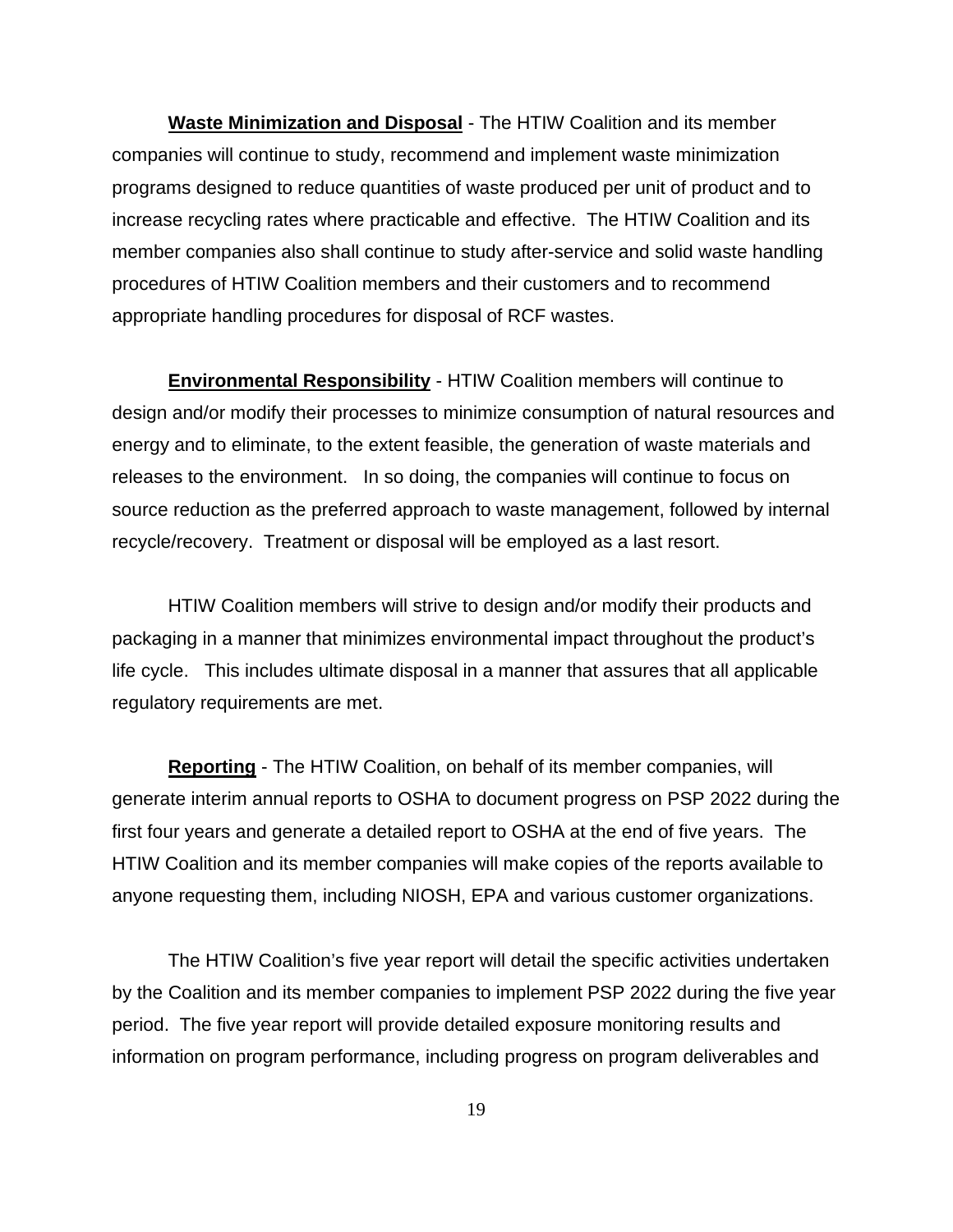specific measures of program performance. The report also will provide details of the latest available information from the HTIW Coalition members companies' medical surveillance programs. The HTIW Coalition recognizes that recipient agencies may make the annual reports available to affected employee organizations or other interested parties.

In addition, throughout the term of this program the HTIW Coalition will keep OSHA, NIOSH and EPA officials informed of significant developments in the scientific and medical assessment of RCF products as they may occur

**Compliance Principles -** In 2012 and 2013, OSHA brought actions seeking to enforce various provisions of the RCF PSP against a customer of one of the HTIW Coalition members. To the knowledge of the HTIW Coalition and its members, all such actions have been settled to date.

In an attempt to clarify PSP compliance issues for future reference, HTIW Coalition developed the general principles for PSP compliance stated in Attachment V. All are based on current and longstanding OSHA regulations or policies. A major issue in past proceedings has been the confidence limits for monitoring data indicating exceedance of the REG. The proper approach is depicted in the following figure, which is derived from the OSHA Technical Manual. In addition, as discussed in the compliance principles, it is important to remember that the REG is not the same as an OSHA PEL and cannot be enforced as such.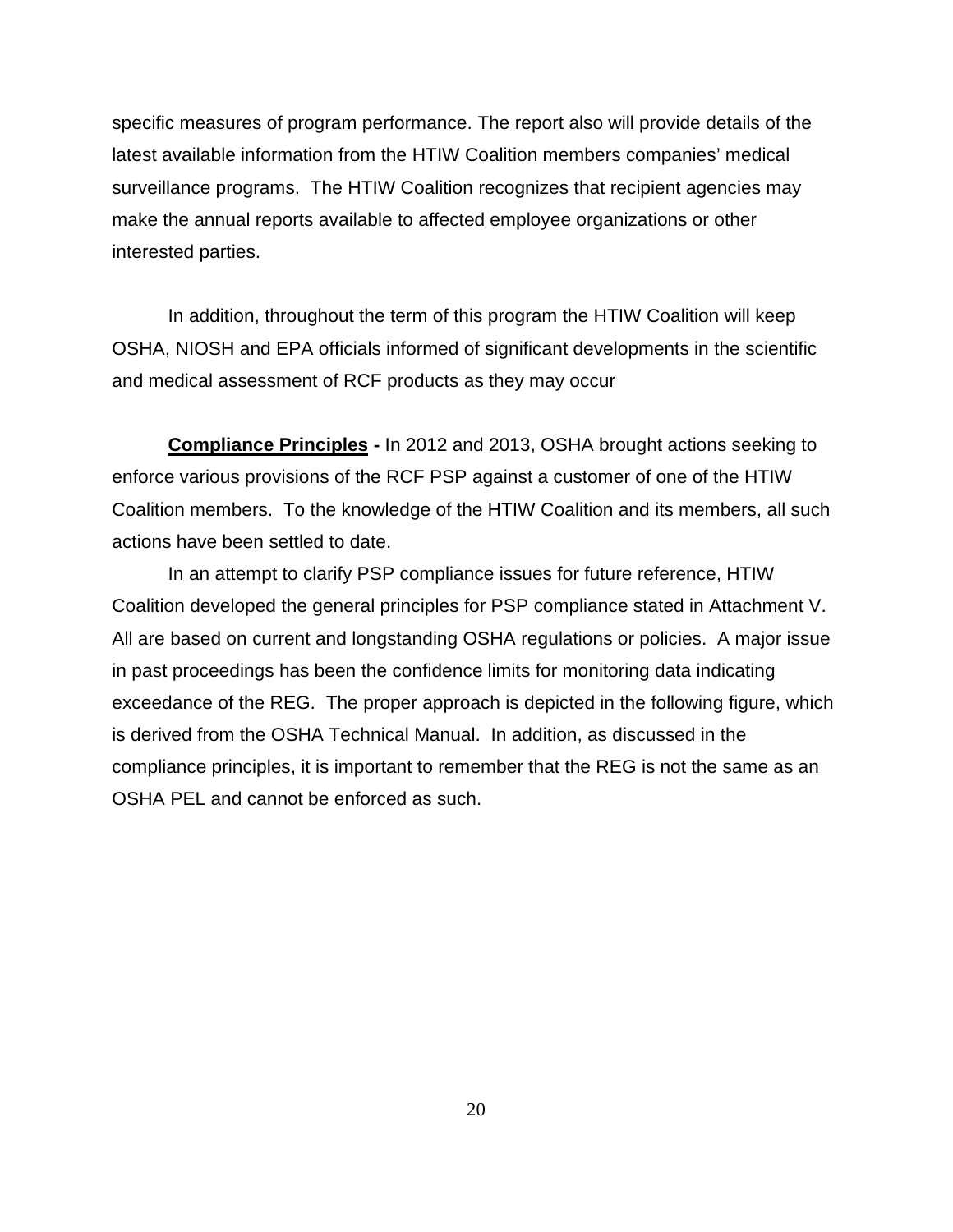

OSHA staff have reviewed the HTIW Coalition compliance principles and agree that they provide valuable compliance information. While these principles apply generally, HTIW Coalition recognizes that each specific case must be judged on its own merits.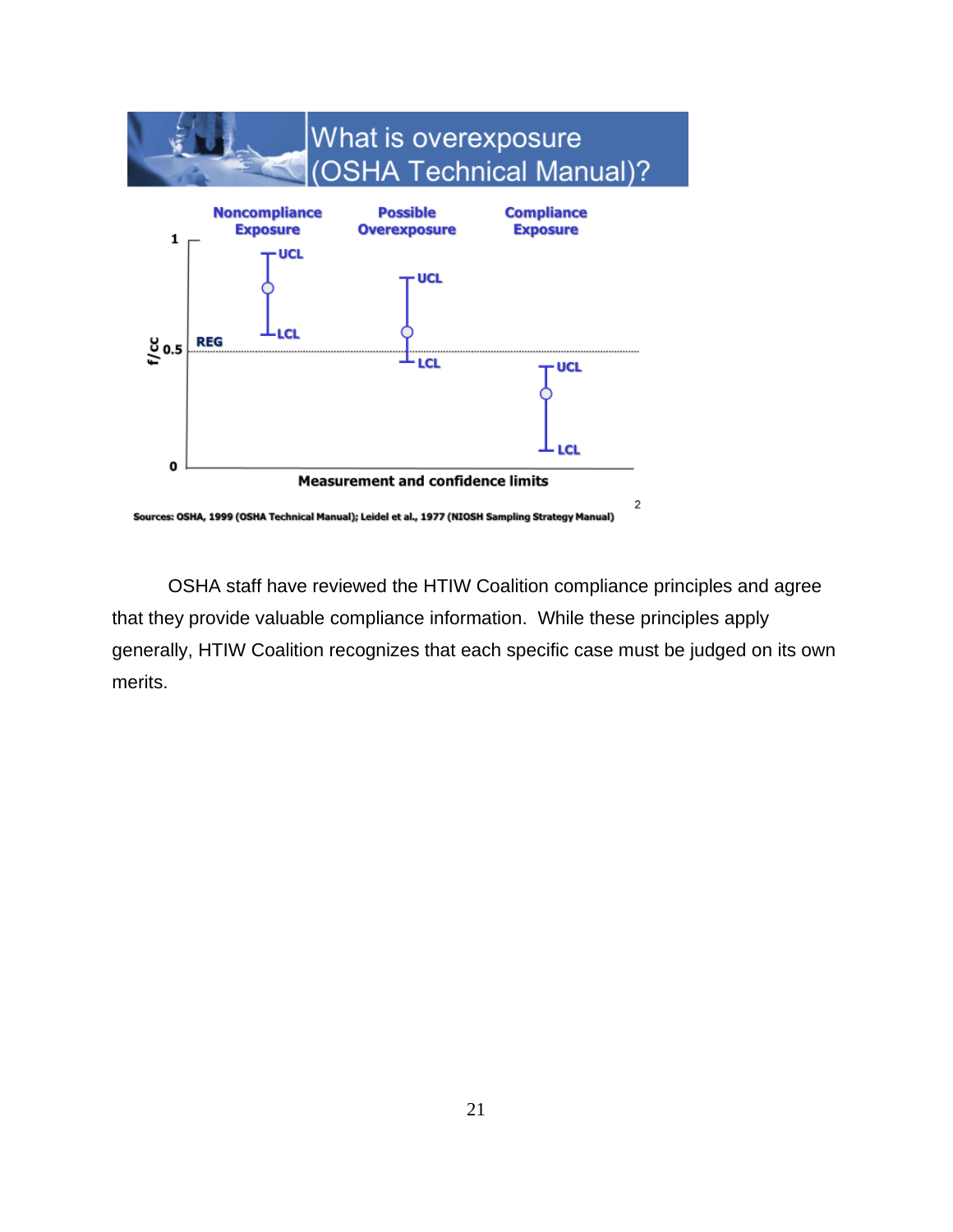# **CONCLUSION**

The HTIW Coalition and its member companies are confident that PSP 2022 addresses the key components of RCF product stewardship. This voluntary program continues many of the initiatives embraced during the past thirty years along with additional elements, and is intended to present feasible recommendations for reducing workplace exposure to RCF.

The HTIW Coalition and its member companies recognize that it is prudent to adopt RCF exposure controls where feasible and necessary. Further, they also recognize that PSP 2022 is an appropriate vehicle for encouraging the continuous reduction of RCF workplace exposures, at both manufacturing and end-user facilities, and that there are engineering controls, work practices and personal protective equipment readily available to implement PSP 2022.

The HTIW Coalition and its member companies recognize that PSP 2022 is a voluntary program. However, the HTIW Coalition and its members believe that compliance with the PSP recommendations is an effective and preferable alternative to additional RCF regulation. While PSP 2022 is designed to coordinate the management of RCF-related issues and initiatives over a five-year term, the HTIW Coalition and its member companies recognize that significant, new scientific developments or material changes in the positions recommended by recognized and credible expert bodies may make it necessary for the HTIW Coalition to modify PSP 2022 at an earlier date. Should any such scientific developments or material changes occur, the HTIW Coalition will inform regulatory representatives involved with PSP 2022, RCF end-users and other interested parties.

22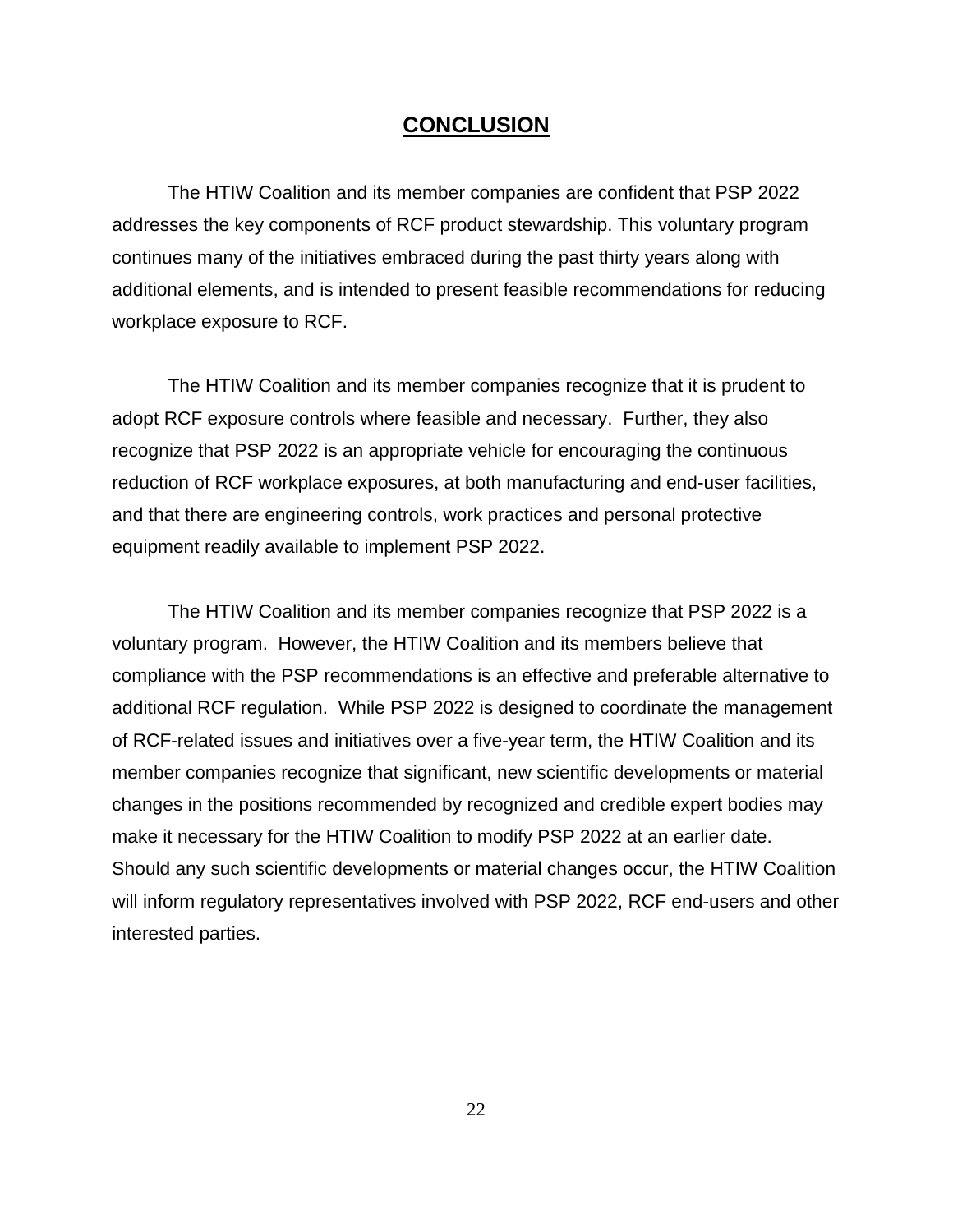# **SAFETY DATA SHEET**

This sample SDS represents a generic composite of the information typically made available in RCF SDSs provided by HTIW Coalition member companies.

# **SAFETY DATA SHEET**<br>SDS No. M0001

# **Effective Date:** [ ]

| <b>1. IDENTIFICATION</b>                                          |                                                                                                                                                                                                                                                                                                                                                                                                                                                                                                                                                                                                                   |  |
|-------------------------------------------------------------------|-------------------------------------------------------------------------------------------------------------------------------------------------------------------------------------------------------------------------------------------------------------------------------------------------------------------------------------------------------------------------------------------------------------------------------------------------------------------------------------------------------------------------------------------------------------------------------------------------------------------|--|
| (a) Product identifier used<br>on the label                       | [Trade name] REFRACTORY CERAMIC FIBER (RCF)                                                                                                                                                                                                                                                                                                                                                                                                                                                                                                                                                                       |  |
| (b) Other means of<br>identification                              | <b>BULK FIBERS</b><br>[Trade names]                                                                                                                                                                                                                                                                                                                                                                                                                                                                                                                                                                               |  |
|                                                                   | <b>BLANKETS</b><br>[Trade names]                                                                                                                                                                                                                                                                                                                                                                                                                                                                                                                                                                                  |  |
|                                                                   | <b>PAPERS</b><br>[Trade names]                                                                                                                                                                                                                                                                                                                                                                                                                                                                                                                                                                                    |  |
|                                                                   | [Other]                                                                                                                                                                                                                                                                                                                                                                                                                                                                                                                                                                                                           |  |
| (c) Recommended use of<br>the chemical and<br>restrictions on use | Primary Use: Refractory Ceramic Fiber (RCF) materials are used primarily in<br>industrial high temperature insulating applications. Examples include heat shields,<br>heat containment, gaskets, expansion joints, industrial furnaces, ovens, kilns, boilers<br>and other process equipment at applications up to 1400°C. RCF based products are<br>not intended for direct sale to the general public. While RCFs are used in the<br>manufacture of some consumer products, such as catalytic converter mats and wood<br>burning stoves, the materials are contained, encapsulated, or bonded within the units. |  |
|                                                                   | Secondary Use: Conversion into wet and dry mixtures and articles (refer to section 8).                                                                                                                                                                                                                                                                                                                                                                                                                                                                                                                            |  |
|                                                                   | Tertiary Use: Installation, removal (industrial and professional) / Maintenance and<br>service life (industrial and professional) (refer to section 8).                                                                                                                                                                                                                                                                                                                                                                                                                                                           |  |
|                                                                   | <b>Uses Advised Against</b><br>Spraying of dry product.                                                                                                                                                                                                                                                                                                                                                                                                                                                                                                                                                           |  |
| d) Name, address, and<br>telephone number                         | [Manufacturer Name]<br>[Manufacturer Address]                                                                                                                                                                                                                                                                                                                                                                                                                                                                                                                                                                     |  |
|                                                                   | <b>Product Stewardship Information Hotline</b><br>[Number]                                                                                                                                                                                                                                                                                                                                                                                                                                                                                                                                                        |  |
|                                                                   | For additional information or SDSs, visit our web page, http: //www.[website].com<br>or call [number]                                                                                                                                                                                                                                                                                                                                                                                                                                                                                                             |  |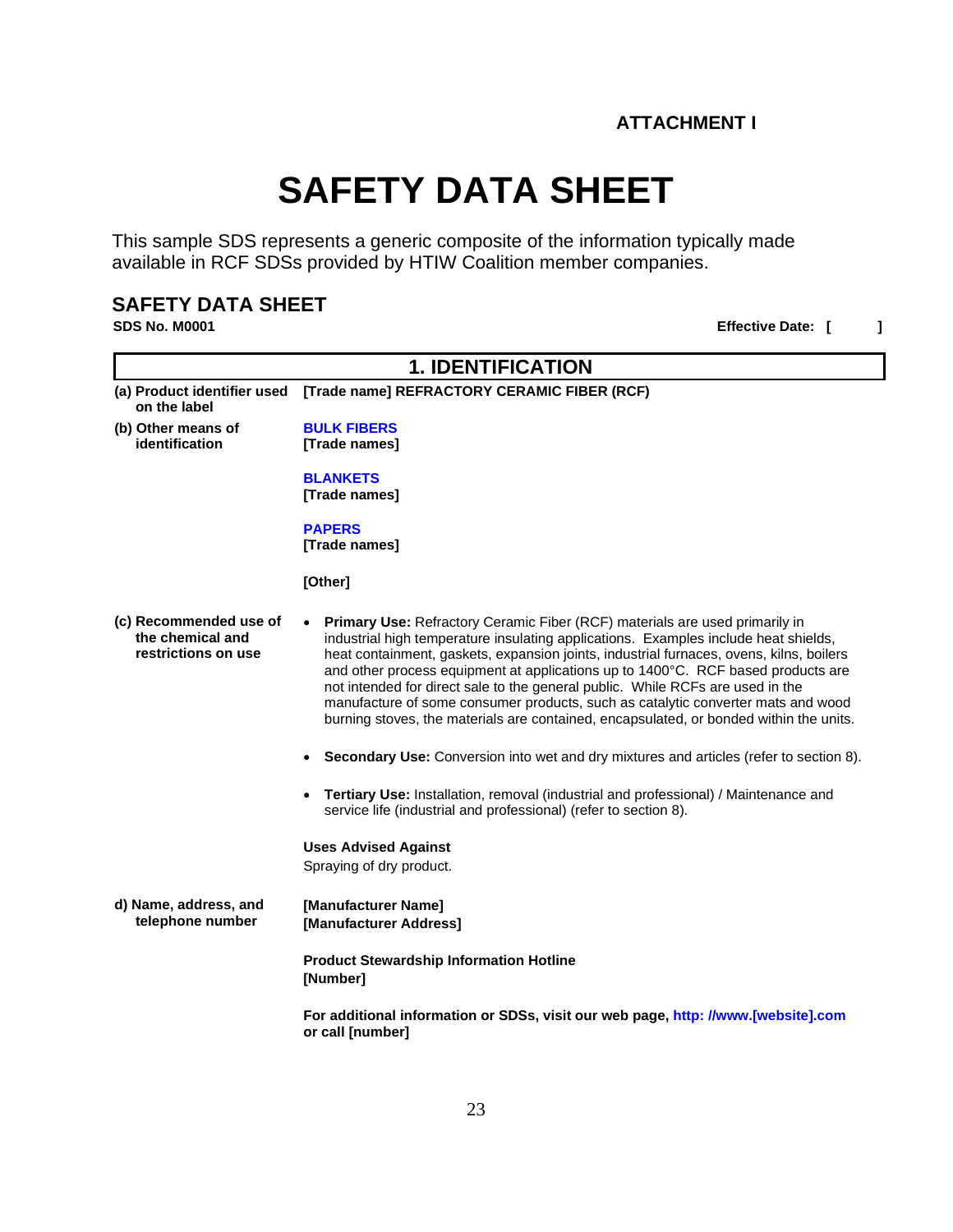**(e) Emergency phone number** [Emergency number]

# **2. HAZARDS IDENTIFICATION**

#### **(a) Classification of the chemical in accordance with paragraph (d) of §1910.1200**

The U.S. Occupational Safety and Health Administration (OSHA) Hazard Communication Standard (HCS) 2012 indicates that IARC Group 2B corresponds to OSHA HCS 2012 Category 2 carcinogen classification (see, e.g., §1910.1200, Appendix F, Part D).

#### **(b) Signal word, hazard statement(s), symbol(s) and precautionary statement(s) in accordance with paragraph (f) of §1910.1200**

Under OSHA HCS 2012, RCF is classified as a category 2 carcinogen. **Hazard Pictogram**



#### **Signal Word** Warning

**Hazard Statements** Suspected of causing cancer by inhalation.

#### **Precautionary statements**

Do not handle until all safety instructions have been read and understood. Use respiratory protection as required; see section 8 of the Safety Data Sheet. If concerned about exposure, get medical advice. Store in a manner to minimize airborne dust.

Dispose of waste in accordance with local, state and federal regulations.

#### **Supplementary Information**

May cause temporary mechanical irritation to exposed eyes, skin or respiratory tract. Minimize exposure to airborne dust.

**(c) Describe any hazards not otherwise classified that have been identified during the classification process** Mild mechanical irritation to skin, eyes and upper respiratory system may result from exposure. These effects are usually temporary.

#### **(d) Mixture rule**

Not applicable.

# **3. COMPOSITION / INFORMATION ON INGREDIENTS**

**(a) Chemical Name (c) CAS Number REACH Reg. No. % BY WEIGHT**

Refractory Ceramic Fiber (RCF)  $142844-00-6$  01-2119458050-50-XXXX 100

**(b) Common Name** 

Refractory Ceramic Fiber

**Synonyms**: RCF, ceramic fiber, Alumino Silicate Wool (ASW), synthetic vitreous fiber (SVF), man-made vitreous fiber (MMVF), man-made mineral fiber (MMMF), high temperature insulation wool (HTIW)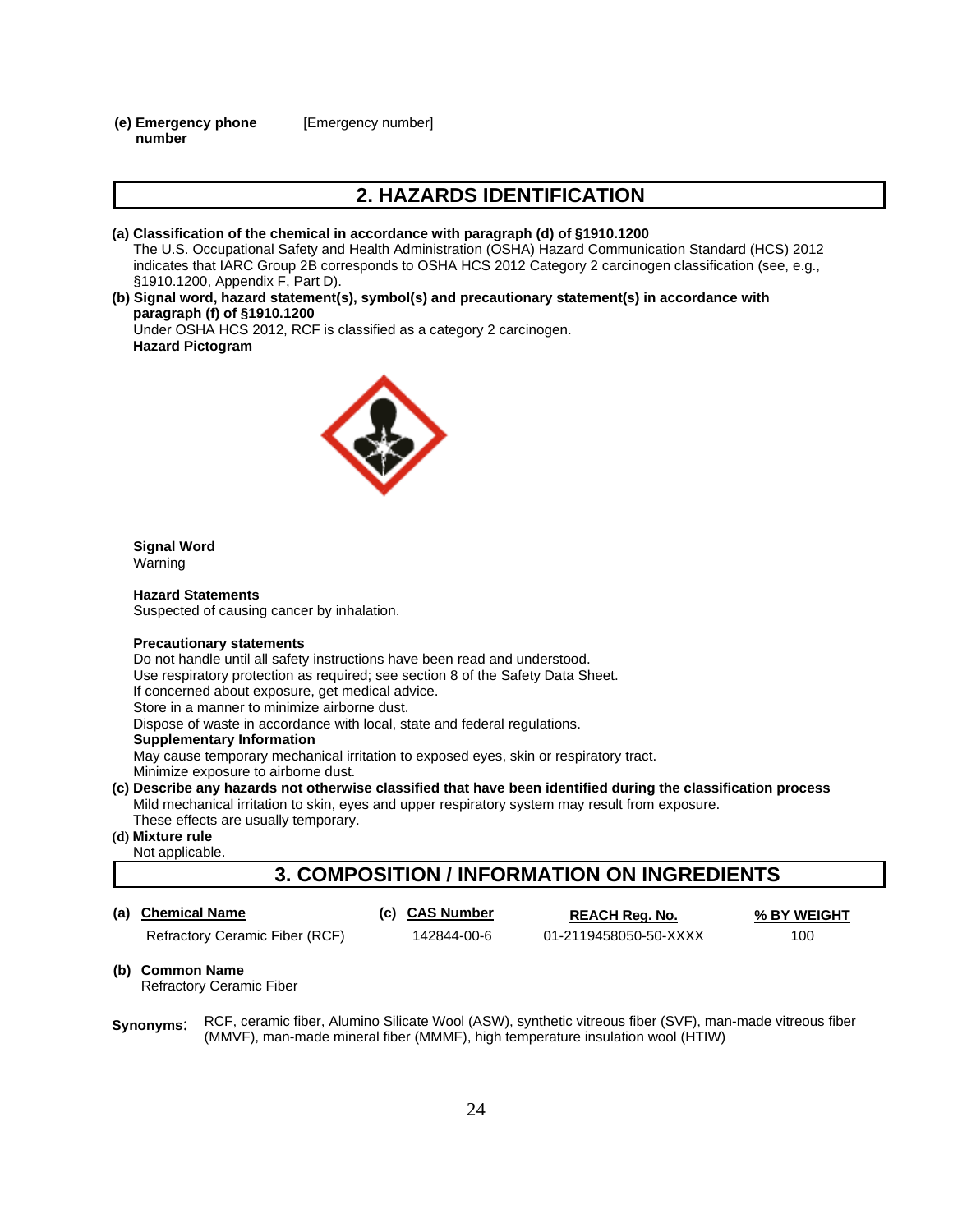#### **(d) Impurities and stabilizing additives**

Not applicable.

# **4. FIRST AID MEASURES**

#### **(a) Description of necessary measures, subdivided according to the different routes of exposure, i.e., inhalation, skin and eye contact, and ingestion**

#### **SKIN**

Handling of this material may cause mild mechanical temporary skin irritation. If this occurs, rinse affected areas with water and wash gently. Do not rub or scratch exposed skin.

#### **EYES**

In case of eye contact, flush abundantly with water; have eye wash available. Do not rub eyes.

#### **NOSE AND THROAT**

If these become irritated move to a dust free area, drink water and blow nose. If symptoms persist, seek medical advice.

#### **(b) Most important symptoms/effects, acute and delayed**

Mild mechanical irritation to skin, eyes and upper respiratory system may result from exposure. These effects are usually temporary.

**(c) Indication of immediate medical attention and special treatment needed, if necessary NOTES TO PHYSICIANS**

Skin and respiratory effects are the result of temporary, mild mechanical irritation; fiber exposure does not result in allergic manifestations.

# **5. FIRE FIGHTING MEASURES**

#### **(a) Suitable (and unsuitable) extinguishing media**

Use extinguishing agent suitable for surrounding combustible materials.

**(b) Specific hazards arising from the chemical (e.g., nature of any hazardous combustion products):** Non-combustible products, class of reaction to fire is zero. Packaging and surrounding materials may be combustible

#### **(c) Special protective equipment and precautions for fire-fighters**

**NFPA Codes: Flammability: 0 Health: 1 Reactivity: 0 Special: 0**

#### **6. ACCIDENTAL RELEASE MEASURES**

#### **(a) Personal precautions, protective equipment, and emergency procedures**

Minimize airborne dust. Compressed air or dry sweeping should not be used for cleaning. See Section 8 "Exposure Controls / Personal Protection" for exposure guidelines.

#### **(b) Methods and materials for containment and cleaning up**

Frequently clean the work area with vacuum or wet sweeping to minimize the accumulation of debris. Do not use compressed air for clean-up.

# **7. HANDLING AND STORAGE**

#### **(a) Precautions for safe handling**

Handle fiber carefully to minimize airborne dust. Limit use of power tools unless in conjunction with local exhaust ventilation. Use hand tools whenever possible.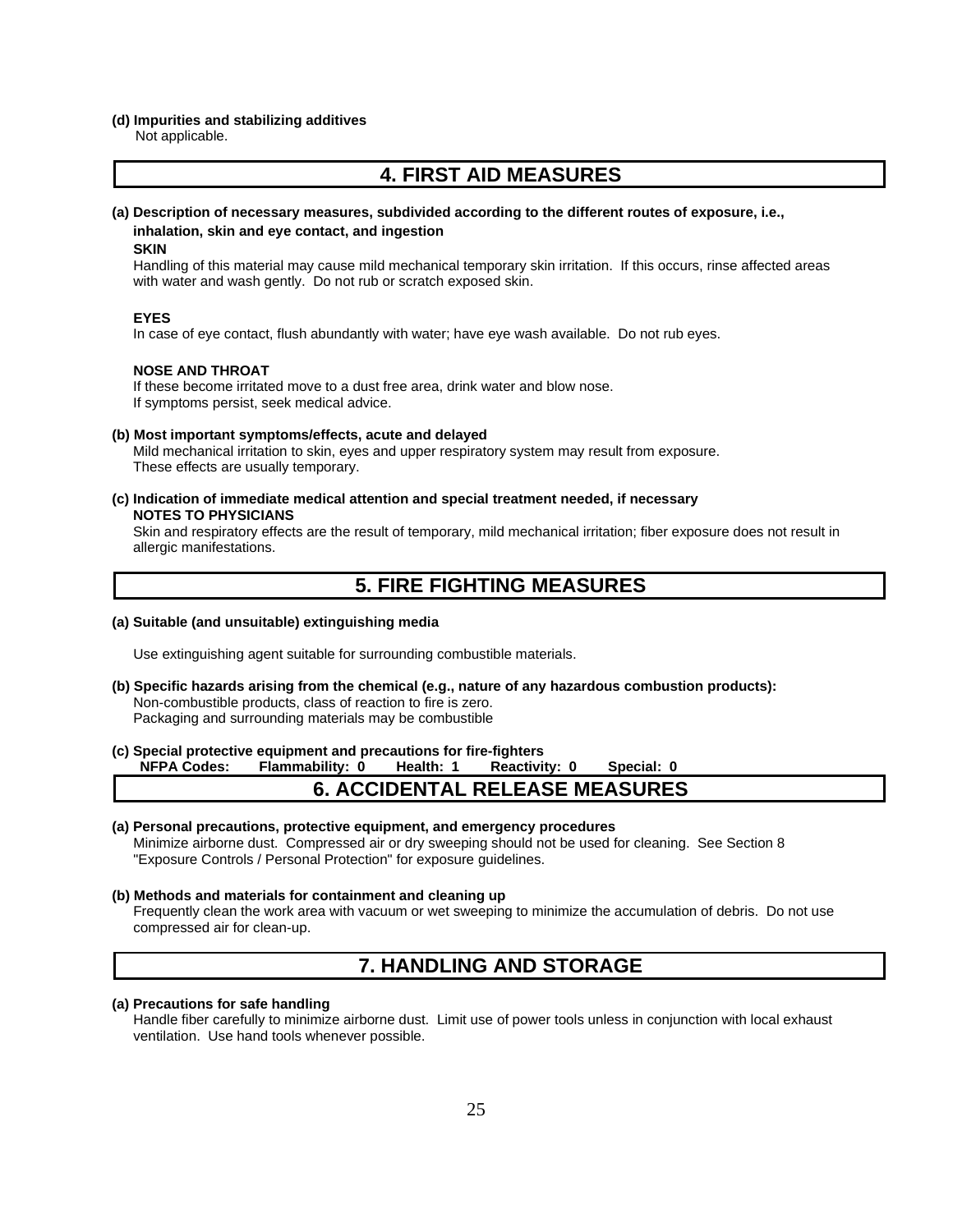#### **(b) Conditions for safe storage, including any incompatibilities** Store in a manner to minimize airborne dust. **EMPTY CONTAINERS** Product packaging may contain residue. Do not reuse.

# **8. EXPOSURE CONTROLS/PERSONAL PROTECTION**

**(a) OSHA permissible exposure limit (PEL), American Conference of Governmental Industrial Hygienists (ACGIH) Threshold Limit Value (TLV), and any other exposure limit used or recommended by the chemical manufacturer, importer, or employer preparing the safety data sheet, where available**

| <b>Component</b>                      | <b>OSHA PEL</b>      | <b>NIOSH REL</b>         | <b>ACGIH TLV</b>           | <b>MANUFACTURER</b><br><b>REG</b> |
|---------------------------------------|----------------------|--------------------------|----------------------------|-----------------------------------|
| Refractory<br>Ceramic, Fiber<br>(RCF) | None<br>established* | $0.5$ f/cc. 8-hr.<br>TWA | 0.2 f/cc TLV, 8-hr.<br>TWA | $0.5$ f/cc. 8-hr. TWA**           |

\*Except for the state of California, where the PEL for RCF is 0.2 f/cc 8-hr TWA, there is no specific regulatory standard for RCF in the U.S. OSHA's "Particulate Not Otherwise Regulated (PNOR)" standard (29 CFR 1910.1000, Subpart Z, Air Contaminants) applies generally - Total Dust 15 mg/m<sup>3</sup>; Respirable Fraction 5 mg/m<sup>3</sup>.

\*\*In the absence of an OSHA PEL, the HTIW Coalition has adopted a recommended exposure guideline (REG), as measured under NIOSH Method 7400 B.

#### **OTHER OCCUPATIONAL EXPOSURE LEVELS (OEL)**

RCF-related occupational exposure limits vary internationally. Regulatory OEL examples include: California, 0.2 f/cc; Canadian provincial OELs ranging from 0.2 to 1.0 f/cc. The objectives and criteria underlying each of these OEL decisions also vary. The evaluation of occupational exposure limits and the determination of their applicability to the workplace are best performed, on a case-by-case basis, by a qualified Industrial Hygienist.

#### **(b) Appropriate engineering controls**

Use engineering controls such as local exhaust ventilation, point of generation dust collection, down draft work stations, emission controlling tool designs and materials handling equipment designed to minimize airborne fiber emissions.

#### **(c) Individual protection measures, such as personal protective equipment**

#### **Skin Protection**

Wear personal protective equipment (e.g gloves), as necessary to prevent skin irritation. Washable or disposable clothing may be used. If possible, do not take unwashed clothing home. If soiled work clothing must be taken home, employees should be informed on best practices to minimize non-work dust exposure (e.g., vacuum clothes before leaving the work area, wash work clothing separately, and rinse washer before washing other household clothes.

#### **Eye Protection**

As necessary, wear goggles or safety glasses with side shields.

#### **Respiratory Protection**

When engineering and/or administrative controls are insufficient to maintain workplace concentrations below the 0.5 f/cc REG or a regulatory OEL, the use of appropriate respiratory protection, pursuant to the requirements of OSHA Standards 29 CFR 1910.134 and 29 CFR 1926.103, is recommended. A NIOSH certified respirator with a filter efficiency of at least 95% should be used. The 95% filter efficiency recommendation is based on NIOSH respirator selection logic sequence for exposure to manmade mineral fibers. Pursuant to NIOSH recommendations, N-95 respirators are appropriate for exposures up to 10 times the NIOSH Recommended Exposure Limit (REL). With respect to RCF, both the NIOSH REL and the industry REG have been set at 0.5 fibers per cubic centimeter of air (f/cm<sup>3</sup>). Accordingly, N-95 would provide the necessary protection for exposures up to 5 f/cm<sup>3</sup>. Further, the Respirator Selection Guide published by 3M Corporation, the primary respirator manufacturer, specifically recommends use of N-95 respirators for RCF exposures. In cases where exposures are known to be above 5.0 f/cm<sup>3</sup>, 8 hour TWA, a filter efficiency of 100% should be used. Other factors to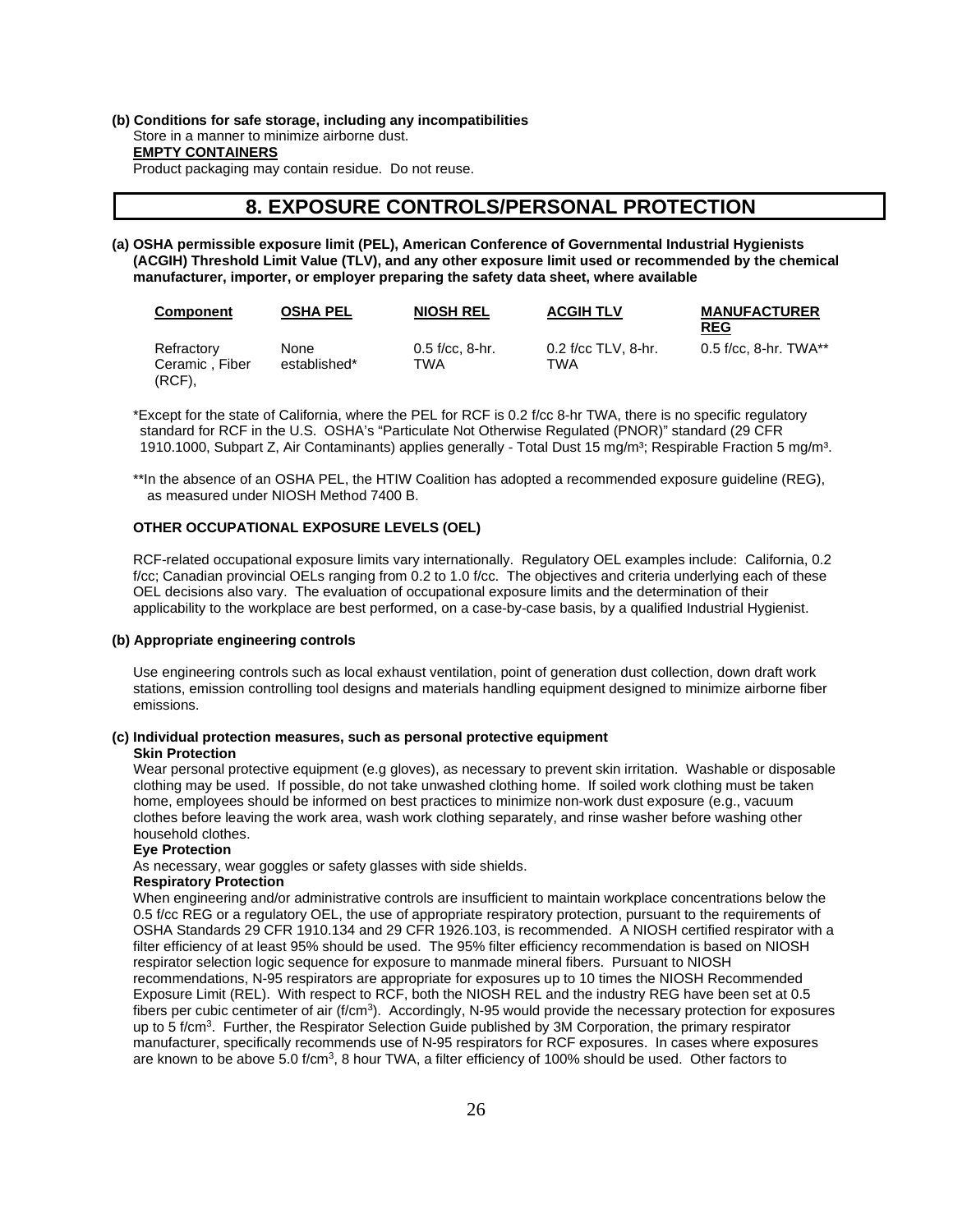consider are the NIOSH filter series N, R or P -- (N) **N**ot resistant to oil, (R) **R**esistant to oil and (P) oil **P**roof. These recommendations are not designed to limit informed choices, provided that respiratory protection decisions comply with 29 CFR 1910.134.

The evaluation of workplace hazards and the identification of appropriate respiratory protection is best performed, on a case by case basis, by a qualified Industrial Hygienist.

#### **Other Information**

- Concentrations based upon an eight-hour time weighted average (TWA) as determined by air samples collected and analyzed pursuant to NIOSH method 7400 (B) for airborne fibers.
- The manufacturer recommends the use of a full-facepiece air purifying respirator equipped with an appropriate particulate filter cartridge during furnace tear-out events and the removal of used RCF to control exposures to airborne fiber and the potential presence of crystalline silica.

# **9. PHYSICAL AND CHEMICAL PROPERTIES**

| (a) Appearance                                 | White, fibrous wool | (i) Upper/lower flammability or<br>explosive limits | Not applicable |
|------------------------------------------------|---------------------|-----------------------------------------------------|----------------|
| (b) Odor                                       | <b>Odorless</b>     | (k) Vapor pressure                                  | Not applicable |
| (c) Odor threshold                             | Not applicable      | (I) Vapor density                                   | Not applicable |
| (d) pH                                         | Not applicable      | (m) Relative density                                | $2.50 - 2.75$  |
| (e) Melting point                              | 1760° C (3200° F)   | (n) Solubility                                      | Insoluble      |
| (f) Initial boiling point<br>and boiling range | Not applicable      | (o) Partition coefficient: n-<br>octanol/water      | Not applicable |
| (g) Flash point                                | Not applicable      | (p) Auto-ignition temperature                       | Not applicable |
| (h) Evaporation rate                           | Not applicable      | (g) Decomposition temperature                       | Not applicable |
| (i) Flammability                               | Not applicable      | (r) Viscosity                                       | Not applicable |

# **10. STABILITY AND REACTIVITY**

#### **(a) Reactivity**

RCF is non-reactive.

#### **(b) Chemical stability**

As supplied RCF is stable and inert.

#### **(c) Possibility of hazardous reactions**

None.

#### **(d) Conditions to avoid**

Please refer to handling and storage advice in Section 7.

#### **(e) Incompatible materials**

None.

#### **(f) Hazardous decomposition products**

None.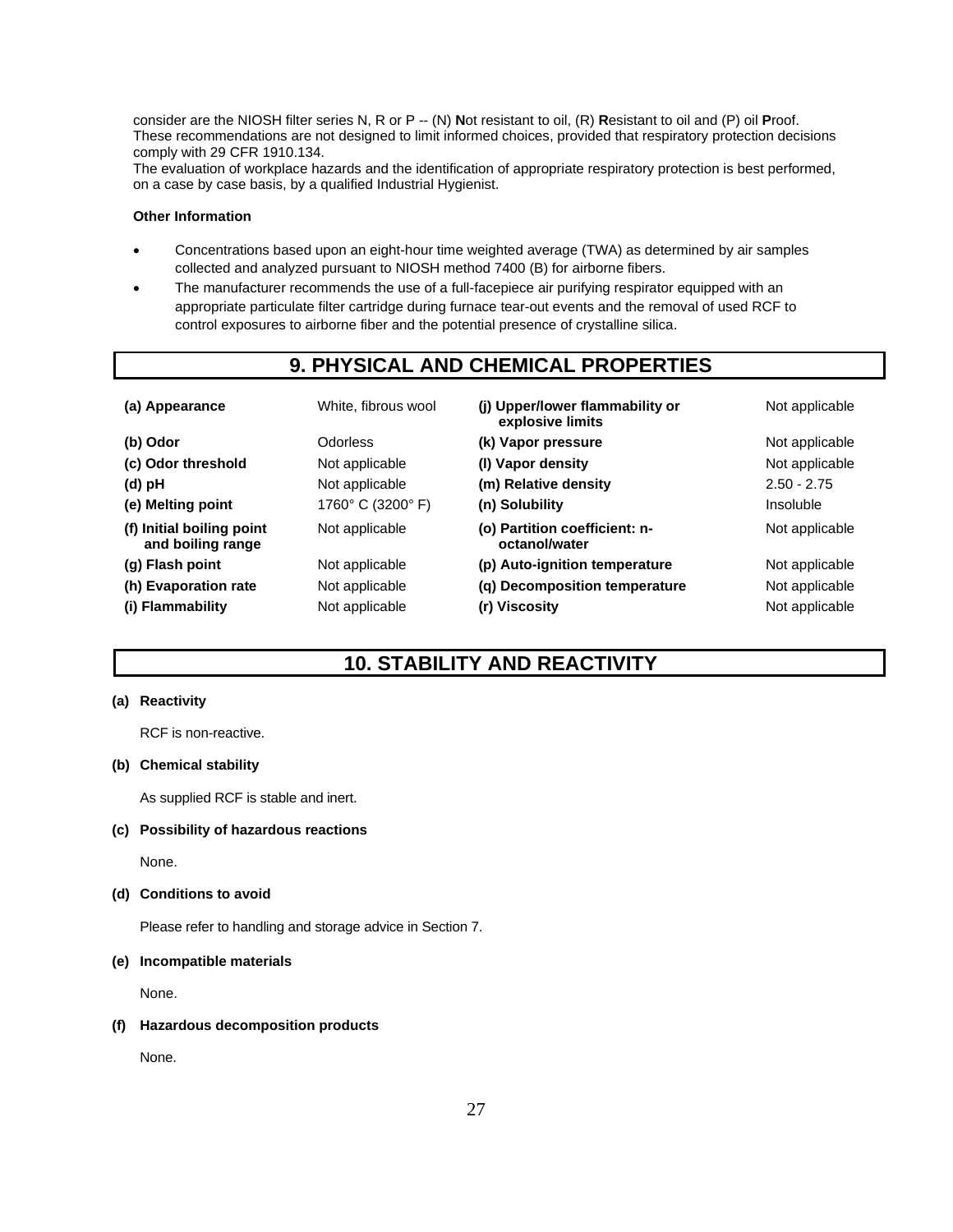# **11. TOXICOLOGICAL INFORMATION**

# For more details on scientific publications referenced in this SDS se[e http://www.htiwcoalition.org/publications.html](http://www.htiwcoalition.org/publications.html) **(a) through (d)**

#### **TOXICOKINETICS, METABOLISM AND DISTRIBUTION**

#### **Basic Toxicokinetics**

Exposure is predominantly by inhalation or ingestion. Man-made vitreous fibers of a similar size to RCF have not been shown to migrate from the lung and/or gut and do not become located in other organs of the body.

#### **Human Toxicological Data/Epidemiology Data**

In order to determine possible human health effects following RCF exposure, the University of Cincinnati has been conducting medical surveillance studies on RCF workers in the U.S.A; this epidemiological study has been ongoing for 25 years and medical surveillance of RCF workers continues. The Institute of Occupational Medicine (IOM) has conducted medical surveillance studies on RCF workers in European manufacturing facilities.

Pulmonary morbidity studies among production workers in the U.S.A. and Europe have demonstrated an absence of interstitial fibrosis. In the European study a reduction of lung capacity among smokers has been identified, however, based on the latest results from a longitudinal study of workers in the U.S.A. with over 17-year follow-up, there has been no accelerated rate of loss of lung function (McKay et al. 2011).

A statistically significant correlation between pleural plaques and cumulative RCF exposure was evidenced in the U.S.A. longitudinal study.

The final report of the U.S.A. mortality study was issued in 2017 (LeMasters et al 2017). The study concluded that "after 30 years of follow-up, no excess of lung cancers in the mortality study and no significant association with radiographic findings of interstitial fibrosis were found in this group of workers." The study also found a small incidence of other effects that appear unrelated to RCF exposure. The final mortality report does not change the current hazard classification for RCF.

#### **Information on Toxicological Effects**

- *Acute toxicity: short term inhalation* No data available: Short term tests have been undertaken to determine fiber (bio) solubility rather than toxicity; repeat dose inhalation tests have been undertaken to determine chronic toxicity and carcinogenicity.
- *Acute toxicity: oral* No data available: Repeated dose studies have been carried out using gavage. No effect was found.
- *Skin corrosion/irritation* Not a chemical irritant according to test method OECD no. 404.
- *Serious eye damage/irritation* Not possible to obtain acute toxicity information due to the morphology and chemical inertness of the substance.
- *Respiratory or skin sensitization*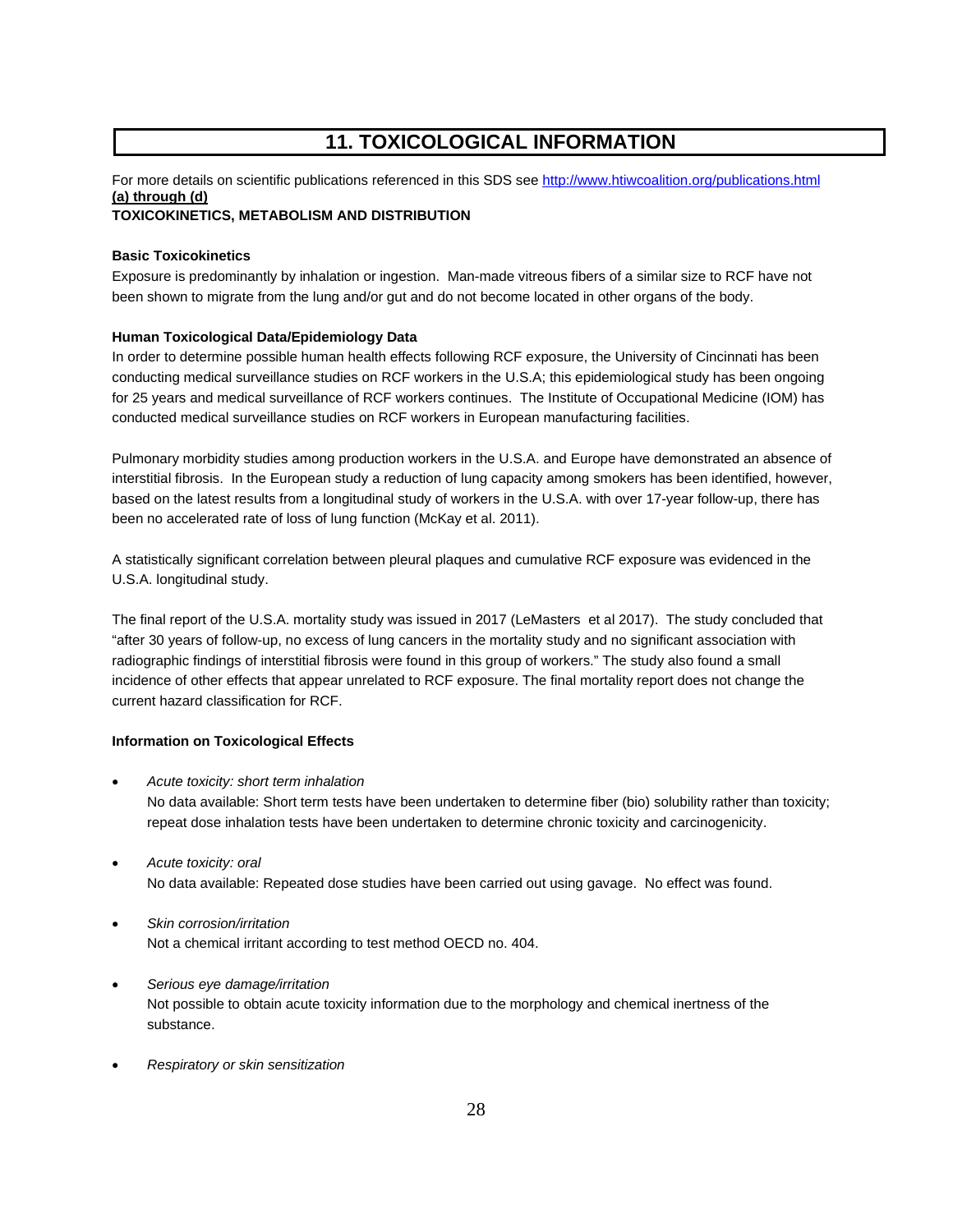No evidence from human epidemiological studies of any respiratory or skin sensitization potential.

• G*erm cell mutagenicity/genotoxicity* Method: In vitro micronucleus test Species: Hamster (CHO) Dose: 1-35 mg/ml Routes of administration: In suspension Results: Negative

• *Carcinogenicity* Method: Inhalation, multi-dose Species: Rat Dose: 3 mg/m<sup>3</sup>, 9 mg/m<sup>3</sup> and 16 mg/m<sup>3</sup> Routes of administration: Nose only inhalation Results: Fibrosis just reached significant levels at 16 and 9 mg/m<sup>3</sup> but not at 3 mg/m<sup>3</sup>. None of the parenchymal tumor incidences were higher than the historical control values for this strain of animal.

Method: Inhalation, single dose Species: Rat Dose: 30 mg/m3 Routes of administration: Nose only inhalation Results: Rats were exposed to a single concentration of 200 WHO fibers/ml specially prepared RCF for 24 months. High incidence of exposure-related pulmonary neoplasms (bronchoalveolar adenomas and carcinomas) was observed. A small number of mesotheliomas were observed in each of the fiber exposure groups (Mast et al 1995a).

Method: Inhalation, single dose Species: Hamster Dose: 30 mg/m3 Routes of administration: Nose only inhalation Results: Hamsters were exposed to a single concentration of 260 WHO fibers/ml specially prepared RCF for 18 months and developed lung fibrosis, a significant number of pleural mesotheliomas (42/102) but no primary lung tumors (McConnell et al 1995).

Method: Inhalation, single dose Species: Rat Dose: RCF1: 130 F/ml and 50 mg/m3 (25% of non fibrous particles)

RCF1a: 125 F/ml and 26 mg/m3 (2% of non fibrous particles)

Routes of administration: Nose only inhalation

Results: Rats were exposed to RCF1 and RCF1a for 3 weeks. The objective of the study was to compare lung retention and biological effects of the original RCF1 compared to RCF1a. The main difference of these 2 samples was the non-fibrous particle content of respectively 25% versus 2%. The post treatment observation was 12 months. Alveolar clearance was barely retarded after RCF1A exposure. After RCF1 exposure, however, a severe retardation of clearance was observed. (Bellmann et al 2001).

After intraperitoneal injection of ceramic fibers into rats in three experiments (Smith et al 1987, Pott et al 1987, Davis et al 1984), mesotheliomas were found in the abdominal cavity in two studies, while the third report (Pott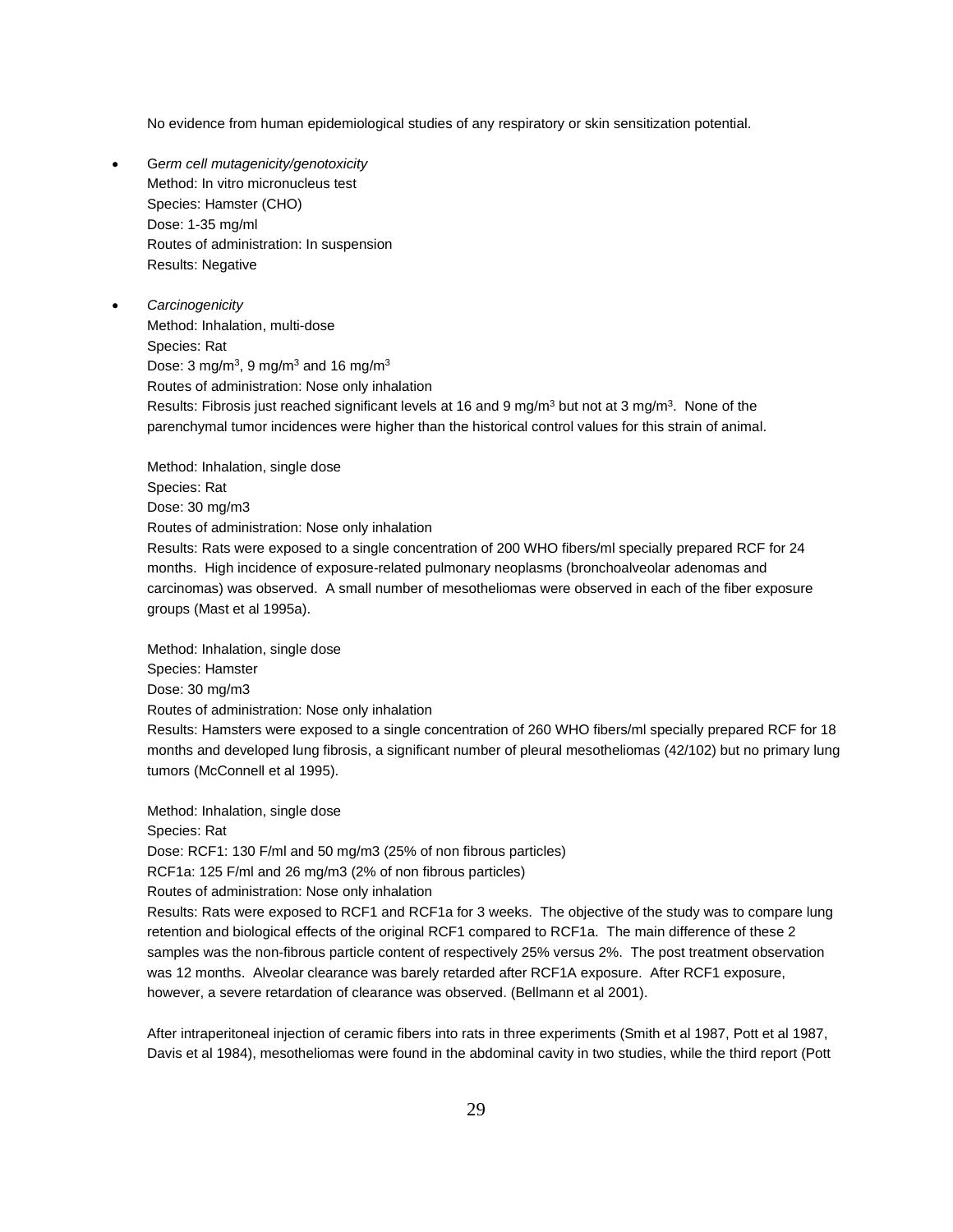et al 1987) had incomplete histopathology. Only a few mesotheliomas were found in the abdominal cavity of hamsters after intraperitoneal injection in one experiment (Smith et al 1987). However, the ceramic fibers tested were of relatively large diameter. When rats and hamsters were exposed via intraperitoneal injection, tumor incidence was related to fiber length and dose (Smith et al 1987, Pott et al 1987, Miller et al 1999, Pott et al 1989). (From SCOEL publication (EU Scientific Committee on Occupational Exposure Limits) SCOEL/SUM/165, September 2011).

- *Reproductive toxicity* Method: Gavage Species: Rat Dose: 250mg/kg/day Routes of administration: Oral Results: No effects were seen in an OECD 421 screening study. There are no reports of any reproductive toxic effects of mineral fibers. Exposure to these fibers is via inhalation and effects seen are in the lung. Clearance
	- of fibers is via the gut and the feces, so exposure of the reproductive organs is extremely unlikely. • *STOT-Single exposure*
- Not applicable
- *STOT-Repeated exposure* Not applicable
- *Aspiration hazard*  Not applicable

#### See the following review publications for a summary and discussion:

Interpretation of these animal experiments is complex and there is not complete agreement among scientists internationally. A summary of the evidence relating to RCF carcinogenicity in vivo can be found in SCOEL/SUM/165 and in Utell and Maxim 2010.

#### Other information

Numerous studies indicate the relevance of biopersistence as a determinant of toxic effects of fiber exposure. (Maxim et al 2006).

#### **Irritant Properties**

Negative results have been obtained in animal studies (EU method B 4) for skin irritation. Inhalation exposures using the nose only route produce simultaneous heavy exposures to the eyes, but no reports of excess eye irritation exist. Animals exposed by inhalation similarly show no evidence of respiratory tract irritation.

Human data confirm that only mechanical irritation, resulting in itching, occurs in humans. Screening at manufacturers' plants in the UK has failed to show any human cases of skin conditions related to fiber exposure.

#### **(e) International Agency for Research on Cancer and National Toxicology Program**

IARC, in 1988, Monograph v.43 (and later reaffirmed in 2002, v.81), classified RCF as possibly carcinogenic to humans (group 2B). IARC evaluated the possible health effects of RCF as follows:

• There is inadequate evidence in humans for the carcinogenicity of RCF.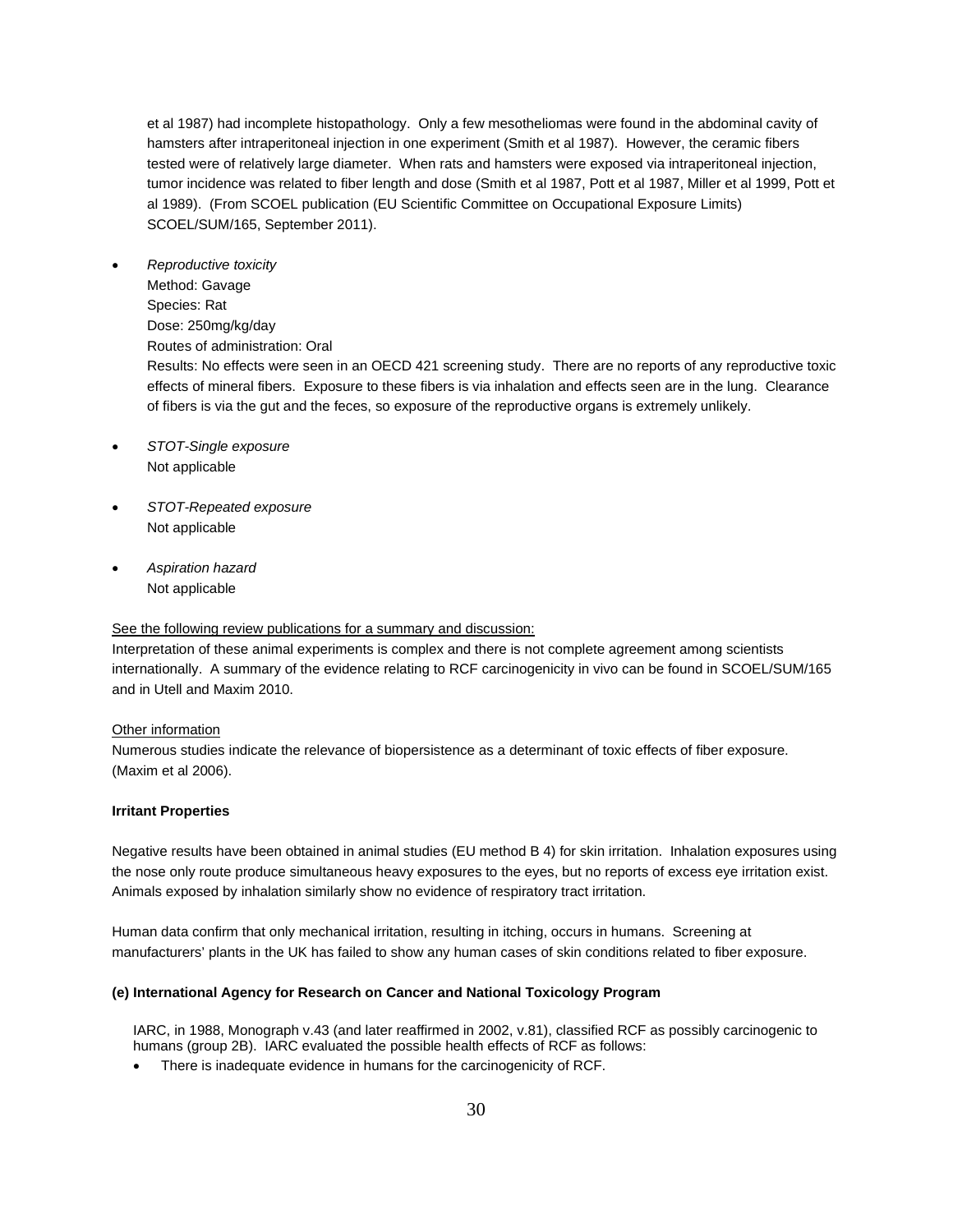• There is sufficient evidence in experimental animals for the carcinogenicity of RCF.

The Annual Report on Carcinogens (latest edition), prepared by NTP, classified respirable RCF as "reasonably anticipated" to be a carcinogen). Not classified by OSHA.

# **12. ECOLOGICAL INFORMATION (Non-mandatory)**

| (a) Ecotoxicity (aquatic and<br>terrestrial, where available) | No known aquatic toxicity.                                                                                                                                                                                  |
|---------------------------------------------------------------|-------------------------------------------------------------------------------------------------------------------------------------------------------------------------------------------------------------|
| (b) Persistence and degradability                             | These products are insoluble materials that remain stable over time and are<br>chemically identical to inorganic compounds found in the soil and sediment;<br>they remain inert in the natural environment. |
| (c) Bioaccumulative potential                                 | No bioaccumulative potential.                                                                                                                                                                               |
| (d) Mobility in soil                                          | No mobility in soil.                                                                                                                                                                                        |
| hazardous to the ozone layer)                                 | (e) Other adverse effects (such as No adverse effects of this material on the environment are anticipated.                                                                                                  |

# **13. DISPOSAL CONSIDERATIONS (Non-mandatory)**

#### **Waste Management**

To prevent waste materials from becoming airborne during waste storage, transportation and disposal, a covered container or plastic bagging is recommended.

#### **Disposal**

This product, as manufactured, is not classified as a listed or characteristic hazardous waste according to U. S. Federal regulations (40 CFR 261). Any processing, use, alteration or chemical additions to the product, as purchased, may alter the disposal requirements. Under U. S. Federal regulations, it is the waste generator's responsibility to properly characterize a waste material, to determine if it is a "hazardous" waste. Check local, regional, state or provincial regulations to identify all applicable disposal requirements.

# **14. TRANSPORT INFORMATION (Non-mandatory)**

| (a) UN number                                                                                                                                                                | Not Applicable         |
|------------------------------------------------------------------------------------------------------------------------------------------------------------------------------|------------------------|
| (b) UN proper shipping name                                                                                                                                                  | Not Applicable         |
| (c) Transport hazard class(es)                                                                                                                                               | Not Applicable         |
| (d) Packing group, if applicable                                                                                                                                             | Not Applicable         |
| (e) Environmental hazards (e.g., Marine pollutant (Yes/No))                                                                                                                  | Not a marine pollutant |
| (f) Transport in bulk (according to Annex II of MARPOL 73/78 and<br>the IBC Code)                                                                                            | Not Applicable         |
| (g) Special precautions which a user needs to be aware of, or needs<br>to comply with, in connection with transport or conveyance<br>either within or outside their premises | Not Applicable         |
|                                                                                                                                                                              |                        |

Canadian TDG Hazard Class & PIN: Not regulated. Not classified as dangerous goods under ADR (road), RID (train) or IMDG (ship).

# **15. REGULATORY INFORMATION (Non-mandatory)**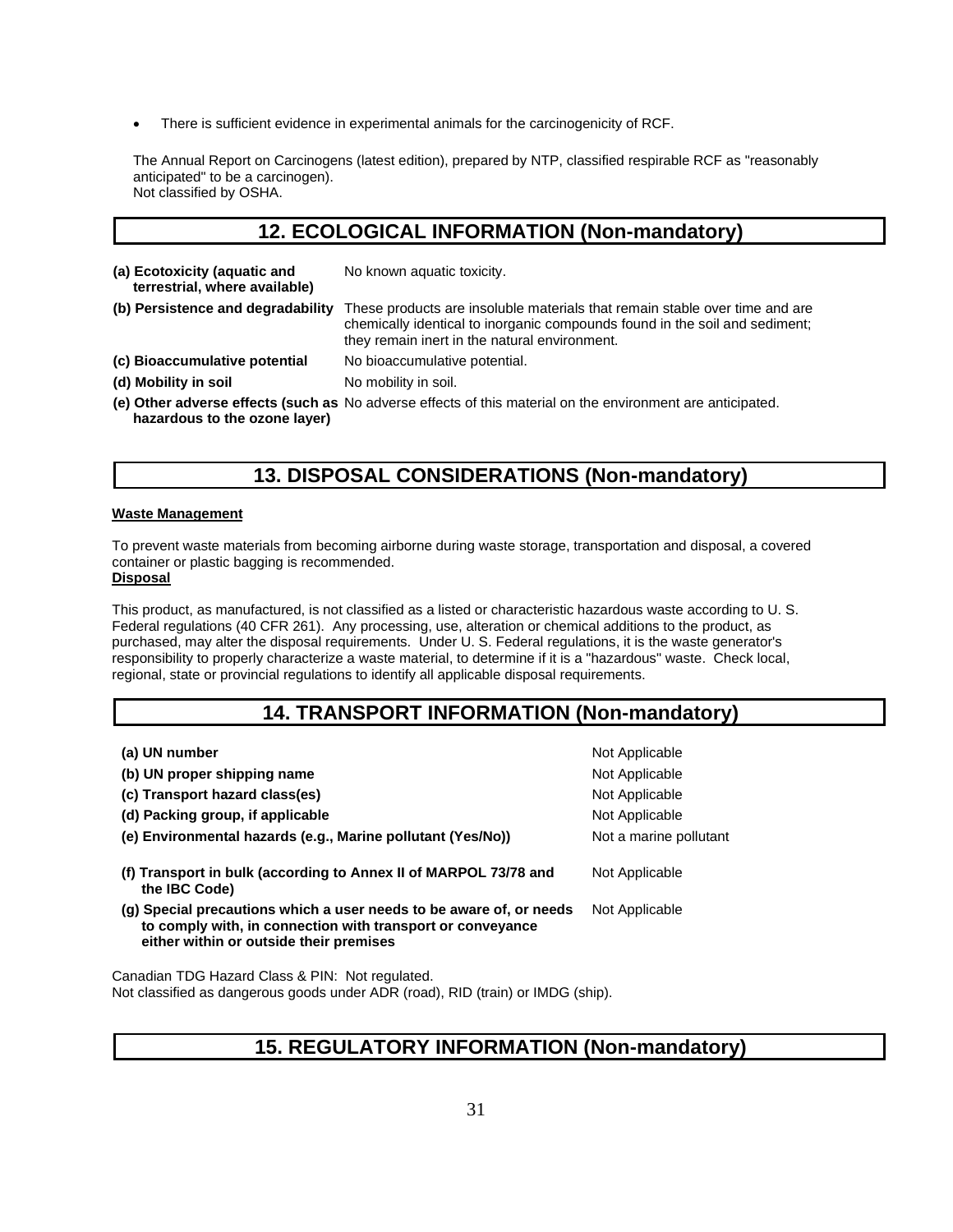#### **UNITED STATES REGULATIONS**

| <b>EPA</b>          | <b>Superfund Amendments and Reauthorization Act (SARA)</b> Title III - this product does not                                                                                                                                                                 |
|---------------------|--------------------------------------------------------------------------------------------------------------------------------------------------------------------------------------------------------------------------------------------------------------|
|                     | contain any substances reportable under Sections 302, 304, 313, (40 CFR 372). Sections 311                                                                                                                                                                   |
|                     | and 312 (40 CFR 370) apply (delayed hazard).                                                                                                                                                                                                                 |
|                     | Hazard Categories: Immediate Hazard - No                                                                                                                                                                                                                     |
|                     | Delayed Hazard - Yes                                                                                                                                                                                                                                         |
|                     | Fire Hazard - No                                                                                                                                                                                                                                             |
|                     | Pressure Hazard - No                                                                                                                                                                                                                                         |
|                     | Reactivity Hazard - No                                                                                                                                                                                                                                       |
|                     | Toxic Substances Control Act (TSCA) - RCF is not required to be listed on the TSCA                                                                                                                                                                           |
|                     | inventory.                                                                                                                                                                                                                                                   |
|                     | <b>Comprehensive Environmental Response, Compensation and Liability Act (CERCLA)</b><br>and the Clean Air Act (CAA) - this product contains fibers with an average diameter greater<br>than one micron and thus is not considered a hazardous air pollutant. |
| OSHA                | Comply with Hazard Communication Standards 29 CFR 1910.1200 and 29 CFR 1926.59<br>and the Respiratory Protection Standards 29 CFR 1910.134 and 29 CFR 1926.103.                                                                                              |
| California          | "Ceramic fibers (airborne particles of respirable size)" is listed in <b>Proposition 65, The Safe</b><br>Drinking Water and Toxic Enforcement Act of 1986 as a chemical known to the State of<br>California to cause cancer.                                 |
| <b>Other States</b> | RCF products are not known to be regulated by states other than California; however, state<br>and local OSHA and EPA regulations may apply to these products. If in doubt, contact your<br>local regulatory agency.                                          |

#### **INTERNATIONAL REGULATIONS**

**Canada Canadian Workplace Hazardous Materials Information System (WHMIS)** – Classified as Class D2A – Materials Causing Other Toxic Effects.

> **Canadian Environmental Protection Act (CEPA)** - All substances in this product are listed, as required, on the Domestic Substance List (DSL).

#### **Europe Integration of RCF into ANNEX XV of the REACH Regulation**

RCF is classified under the CLP (classification, labelling and packaging of substances and mixtures) regulation as a category 1B carcinogen. On January 13, 2010 the European Chemicals Agency (ECHA) updated the candidate list for authorization (Annex XV of the REACH regulation) and added 14 new substances in this list including aluminosilicate refractory ceramic fibers.

As a consequence, EU (European Union) or EEA (European Economic Area) suppliers of articles which contain aluminosilicate refractory ceramic fibers in a concentration above 0.1% (w/w) have to provide sufficient information, available to them, to their customers or upon requests to a consumer within 45 days of the receipt of the request. This information must ensure safe use of the article, and as minimum contains the name of the substance.

# **16. OTHER INFORMATION**

#### **Product Stewardship Program**

[Manufacturer name] has established a program to provide customers with up-to-date information regarding the proper use and handling of refractory ceramic fiber. In addition, [Manufacturer name] has also established a program to monitor airborne fiber concentrations at customer facilities. If you would like more information about this program, please call the Product Stewardship Information Hotline at [phone number].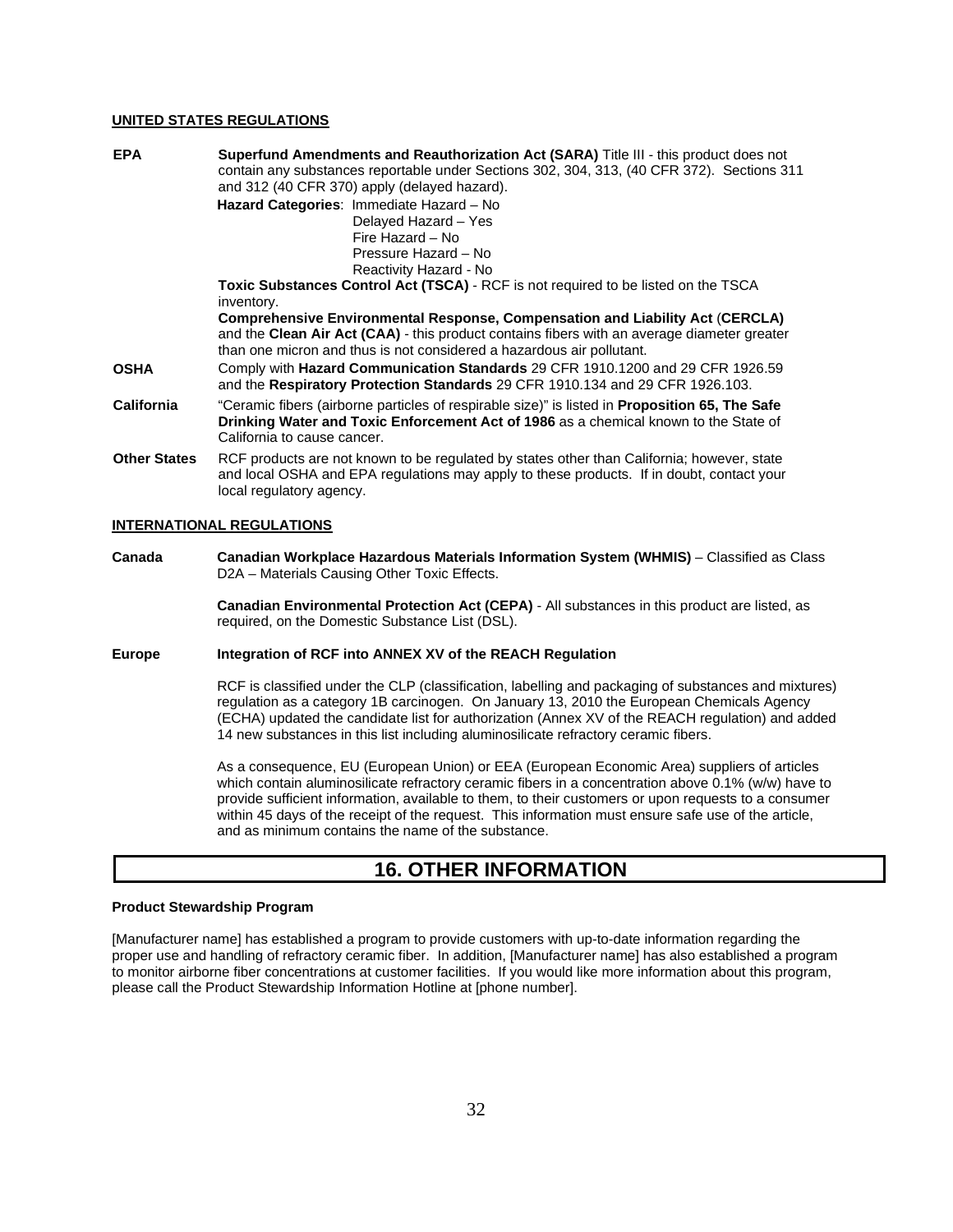The manufacturers of refractory ceramic fibers (RCF), who comprise the membership of the HTIW Coalition, remain committed to the continued protection of the health and safety of their employees and all others who use or handle RCF. Building on its prior commitment to voluntary product stewardship, the HTIW Coalition has recently renewed its comprehensive Product Stewardship Program (PSP) for RCF, known as PSP 2022.

PSP 2022 is the fifth iteration of the Coalition's RCF product stewardship program first endorsed by OSHA in 2002 as PSP 2002, renewed in 2007 as PSP-HTW, in 2012 as PSP 2012 and in 2017 as PSP 2017. Like its predecessors, PSP 2022 is designed to encourage feasible and necessary control of fiber exposure in the workplace and thereby reduce any potential risk that could be posed by such exposure. For more information regarding this cooperative program that promotes the health and safety of fiber workers nationwide, please visit **[http://www.htiwcoalition.org](https://protect-us.mimecast.com/s/ar6RBZt0XNMGID)**.

#### **Hazardous Materials Identification System (HMIS) Hazard Rating**

| <b>HMIS Health</b>                        | 1* (* denotes potential for chronic effects) |
|-------------------------------------------|----------------------------------------------|
| <b>HMIS Flammable</b>                     |                                              |
| <b>HMIS Reactivity</b>                    |                                              |
| <b>HMIS Personal Protective Equipment</b> | X (To be determined by user)                 |

#### **Additional Information on After Service Material**

As produced, all RCF fibers are vitreous (glassy) materials which do not contain crystalline silica. Continued exposure to elevated temperatures over time may cause these fibers to devitrify (become crystalline). The first crystalline formation (mullite) begins to occur at approximately 985° C (1805° F). Crystalline phase silica may begin to form at approximately 1100 $^{\circ}$  C (2012 $^{\circ}$  F). When the glass RCF fibers devitrify, they form a mixed mineral crystalline silica containing dust. The crystalline silica is trapped in grain boundaries within a matrix predominately consisting of mullite. The occurrence and extent of crystalline phase formation is dependent on the duration and temperature of exposure, fiber chemistry and/or the presence of fluxing agents or furnace contaminants. The presence of crystalline phases can be confirmed only through laboratory analysis of the "hot face" fiber.

IARC's evaluation of crystalline silica states "Crystalline silica inhaled in the form of quartz or cristobalite from occupational sources is carcinogenic to humans (Group 1)" and additionally notes "carcinogenicity in humans was not detected in all industrial circumstances studied." IARC also studied mixed mineral crystalline silica containing dusts such as coal dusts (containing 5–15 % crystalline silica) and diatomaceous earth without seeing any evidence of disease. (IARC Monograph Vol. 68, 1997). NTP lists all polymorphs of crystalline silica as substances which may "reasonably be anticipated to be carcinogens".

IARC and NTP did not evaluate after-service RCF, which may contain various crystalline phases. However, an analysis of after-service RCF samples obtained pursuant to an exposure monitoring agreement with the EPA, found that in the furnace conditions sampled, most did not contain detectable levels of crystalline silica. Other relevant RCF studies found that (1) simulated after-service RCF showed little, or no, activity where exposure was by inhalation or by intraperitoneal injection; and (2) after-service RCF was not cytotoxic to macrophage-like cells at concentrations up to 320 micrograms/cm<sup>2</sup> - by comparison, pure quartz or cristobalite were significantly active at much lower levels (circa 20 micrograms/cm²).

| <b>Revision Summary:</b> | Entire SDS revised to align with OSHA HCS 2012 |
|--------------------------|------------------------------------------------|
| <b>Revision Date:</b>    | [Date]                                         |

**SDS Prepared By:** [Manufacturer name]

#### **DISCLAIMER**

The information presented herein is presented in good faith and believed to be accurate as of the effective date of this Safety Data Sheet. Employers may use this SDS to supplement other information gathered by them in their efforts to assure the health and safety of their employees and the proper use of the product. This summary of the relevant data reflects professional judgment; employers should note that information perceived to be less relevant has not been included in this SDS. Therefore, given the summary nature of this document, [manufacturer name] does not extend any warranty (expressed or implied), assume any responsibility, or make any representation regarding the completeness of this information or its suitability for the purposes envisioned by the user.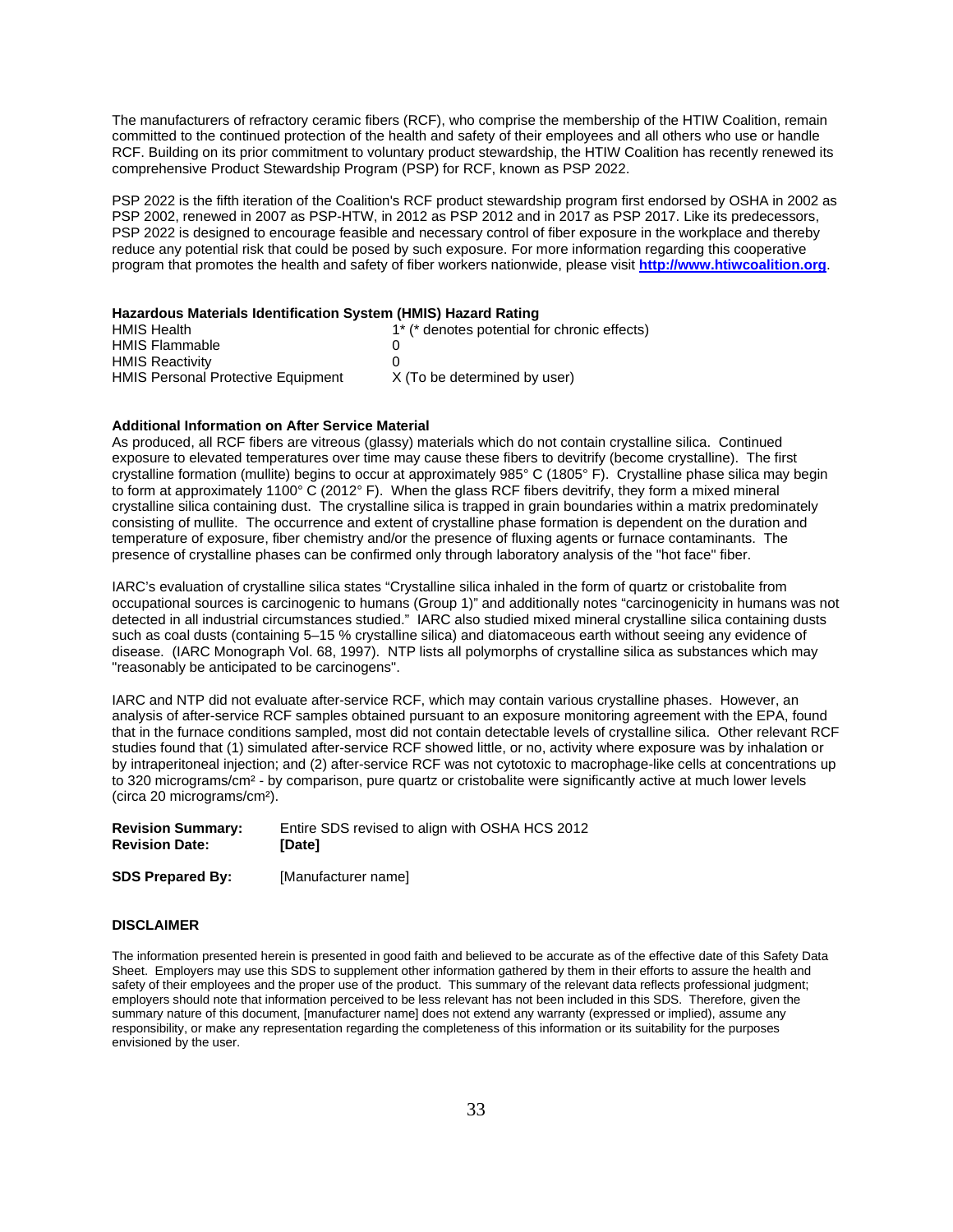# **ATTACHMENT II**

# **RECOMMENDED WORK PRACTICES**

# **1.0 GENERAL WORK PRACTICES APPLICABLE TO ALL WORK INVOLVING REFRACTORY CERAMIC FIBERS (RCF)**

- 1.1 These recommended work practices are intended to be consistent with all applicable Federal (OSHA), State and Local requirements.
- 1.2 In accordance with OSHA's Hazard Communication Standard ("HCS 2012"), employees must receive training on the health effects, means of exposure, methods of protection and safe handling of RCF products. Compliance with all other applicable HCS2012 requirements shall be maintained.
- 1.3 Limiting contact with fibers will reduce potential skin irritation and the risk of adverse health effects. This Appendix describes several methods that will make the handling of RCF more appropriate and comfortable.

# **2.0 MINIMIZE DUST GENERATION**

- 2.1 Keep all material in its packaging as long as practicable.
- 2.2 Tools and handling techniques that generate the least amount of dust should be used whenever possible. Hand tools should be used whenever possible. To the extent practicable, if power tools are to be used, they should be equipped with appropriate dust control systems.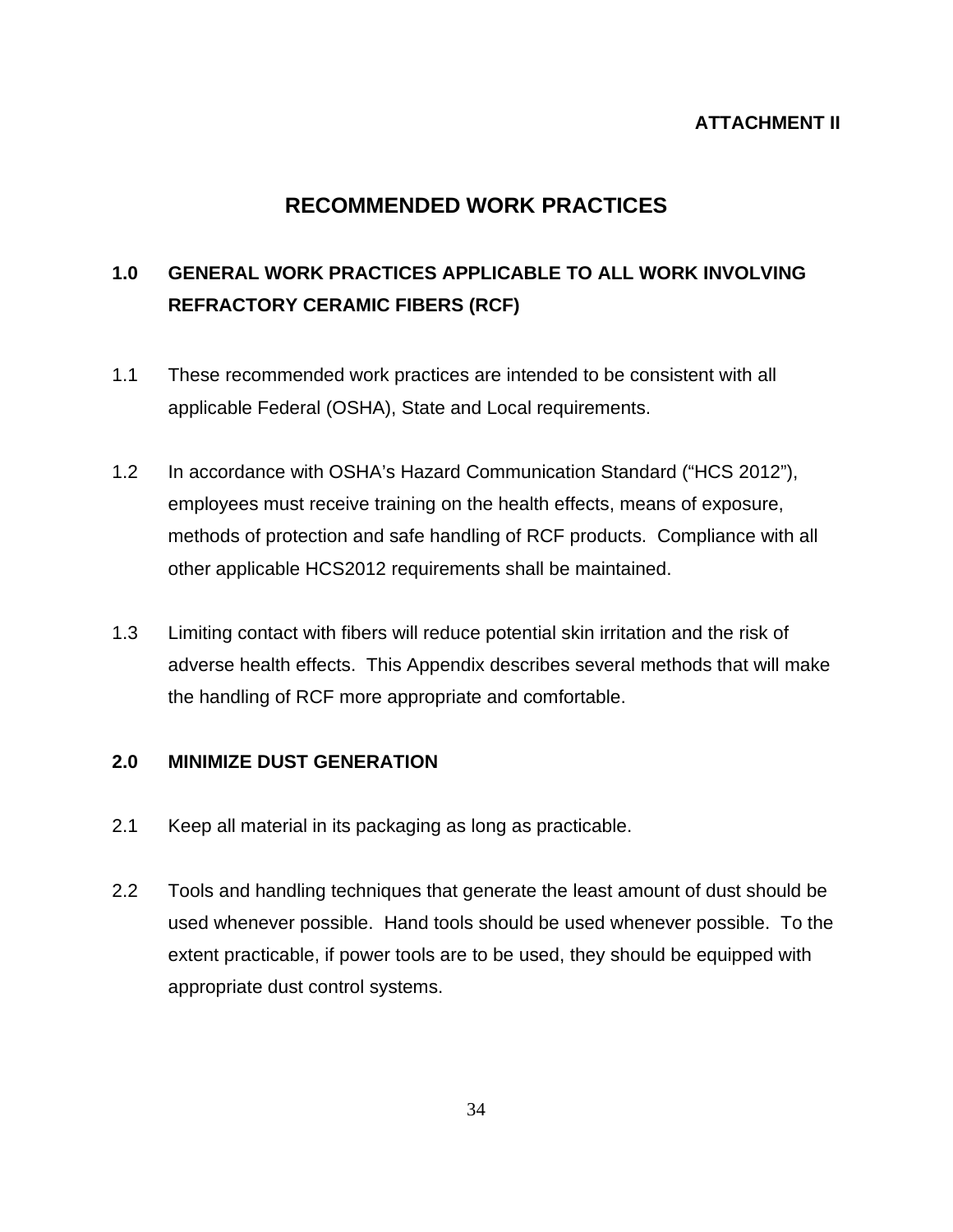- 2.3 Practice good housekeeping procedures. To the extent practicable, keep work areas clean and free of scrap RCF material.
- 2.4 Employ practicable work practices to minimize the creation of airborne dust. Follow good housekeeping procedures. Vacuum only with HEPA-filtered equipment or an equivalent. If sweeping is necessary, use a dust suppressant and place material in closed containers. Do not use compressed air for clean-up purposes.
- 2.5 Where repair or maintenance of equipment either insulated with RCF or covered with settled RCF dust is necessary, clean the equipment first with a HEPA filtered vacuum or equivalent (where possible) or wipe the surface clean with a wet rag to remove excess dust and loose fibers.
- 2.6 Avoid unnecessary handling of scrap materials to prevent release of fiber. Where practicable, the use of covered disposal containers is recommended.

# **3.0 VENTILATION**

- 3.1 Unless other proper procedures and control measures have been implemented, dust collection systems equipped with filtration media designed to capture RCF, (for example, HEPA filters) should be used in manufacturing and fabrication settings where appropriate and practicable.
- 3.2.1 Prior to recirculation into interior work spaces, air containing RCF should be filtered by a filtration media designed to capture RCF.
- 3.2.2 If ventilation systems are used to capture RCF, they should be routinely checked and maintained.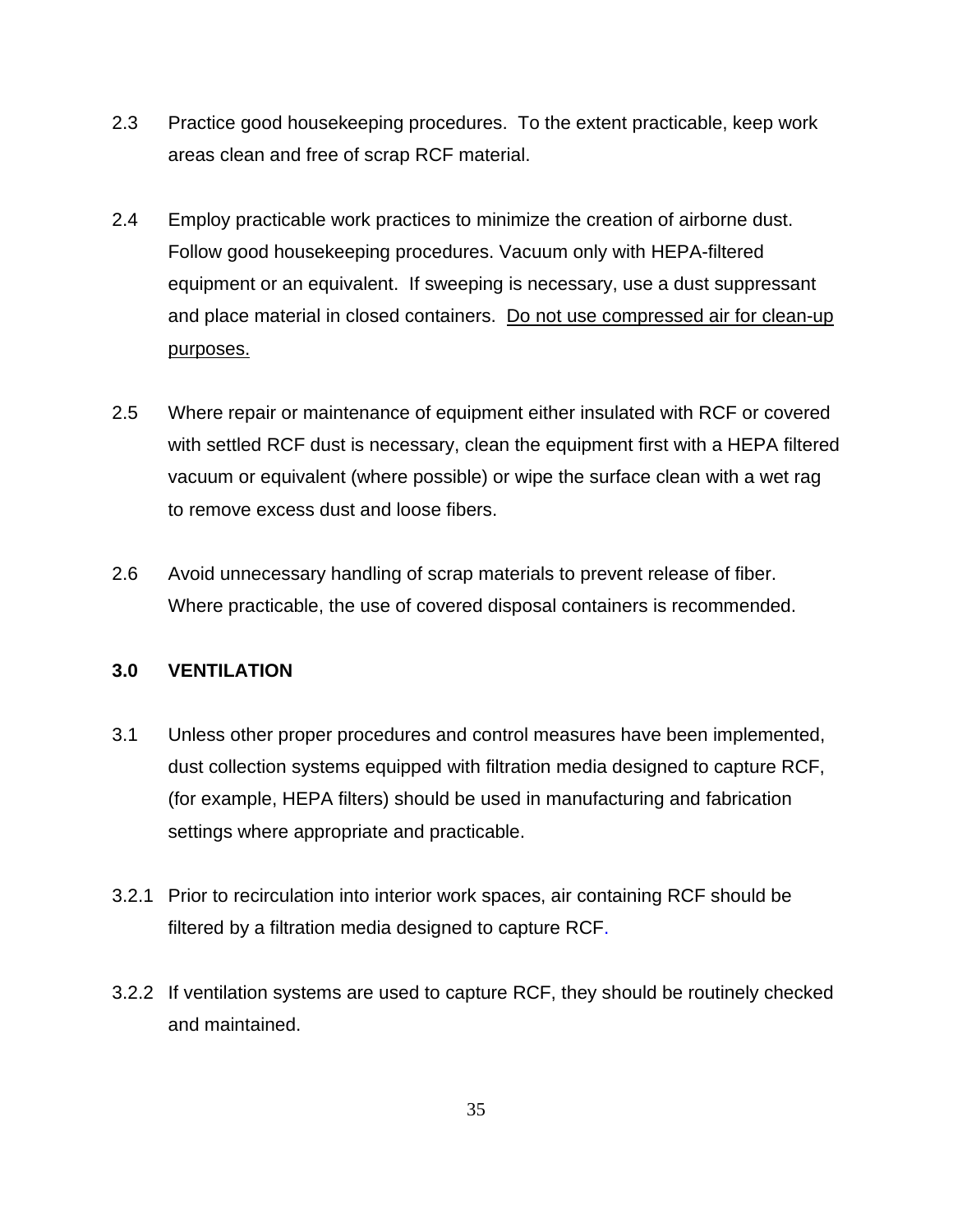# **4.0 WEAR APPROPRIATE CLOTHING**

- 4.1 Some individuals develop temporary mechanical skin irritation (which is based on fiber shape - not a chemical interaction) when exposed to RCF. Skin irritation can be avoided by preventing RCF from coming in contact with the skin. When irritation is of concern, wear long-sleeved, loose-fitting clothing, gloves and head covering to prevent skin irritation.
- 4.2 Where it is practicable to do so for permanent work stations where employee exposures are not maintained reliably below the REG, employers are encouraged to provide employees with laundered (or disposable) work clothing, an area to change out of work clothes, and shower facilities. Where it is not practicable to do so, employers should ensure employees are trained on the best practices to minimize or avoid non-work dust exposure (e.g., vacuum clothing, wash work clothing separately, rinse washer before washing other household clothes, etc.).

# **5.0 WEAR APPROPRIATE PERSONAL PROTECTIVE EQUIPMENT**

- 5.1 With respect to RCF exposure, employers shall comply with all applicable provisions of 29 CFR 1910 Subpart I (governing the use of personal protective equipment).
- 5.2 To minimize upper respiratory tract irritation and other potential health hazards, measures should be taken to control exposure to airborne fiber. Such measures will be dictated by the work environment and may include appropriate respiratory protective equipment.
- 5.3 When respiratory protection is used, employers shall follow the OSHA Respiratory Protection Standard, 29 CFR 1910.134 for general industry or the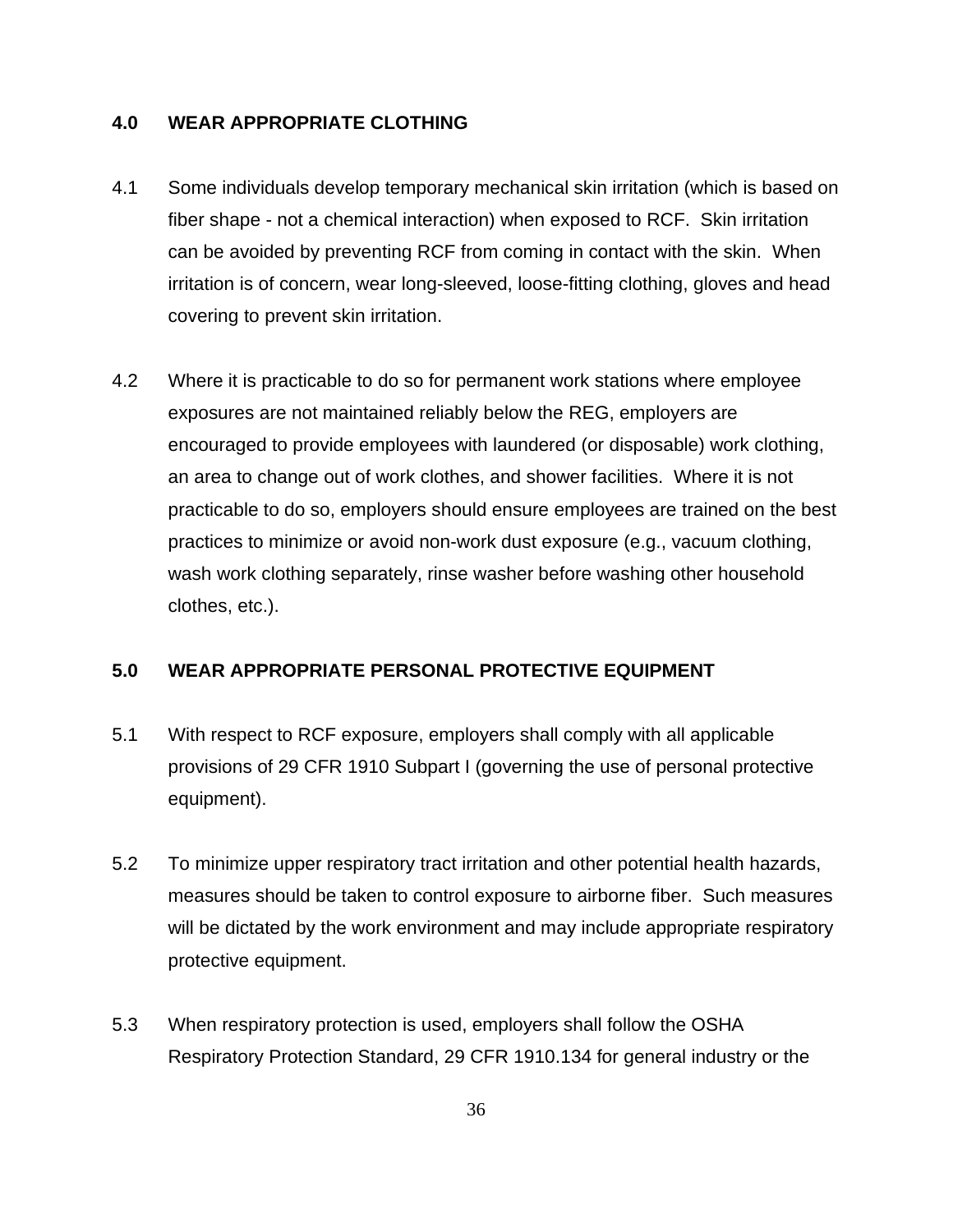equivalent standard for other industry sectors. When respirators are needed by workers, the respirators must be certified by NIOSH under 42 CFR Part 84.

- 5.4 Safety glasses with side shields or other forms of eye protection in compliance with the appropriate SDS or OSHA standard should be worn whenever RCF products are being handled and airborne fibers are being generated or whenever required by the employer.
- 5.5 Personal protective equipment should be properly fitted and worn when required. Employers shall provide proper personal protective equipment where required.

# **6.0 REMOVAL OF FIBERS FROM THE SKIN AND EYES**

- 6.1 With respect to RCF exposures, employers shall comply with all applicable provisions of 29 CFR 1910, Subpart K (governing medical services and first aid).
- 6.2 If fibers accumulate on the skin, do not rub or scratch. Never remove fibers from the skin by blowing with compressed air. Wash exposed skin thoroughly.
- 6.3 If a skin rash develops due to mechanical irritation, wash the affected area gently with soap and water. The use of skin cream or lotion after washing may be helpful. Do not rub or scratch the exposed skin. Changing into clean clothing is recommended.
- 6.4 Should RCF become deposited within the eye, do not rub the eyes. Flush them with water, or eyewash solution (if available). Consult a physician if irritation persists.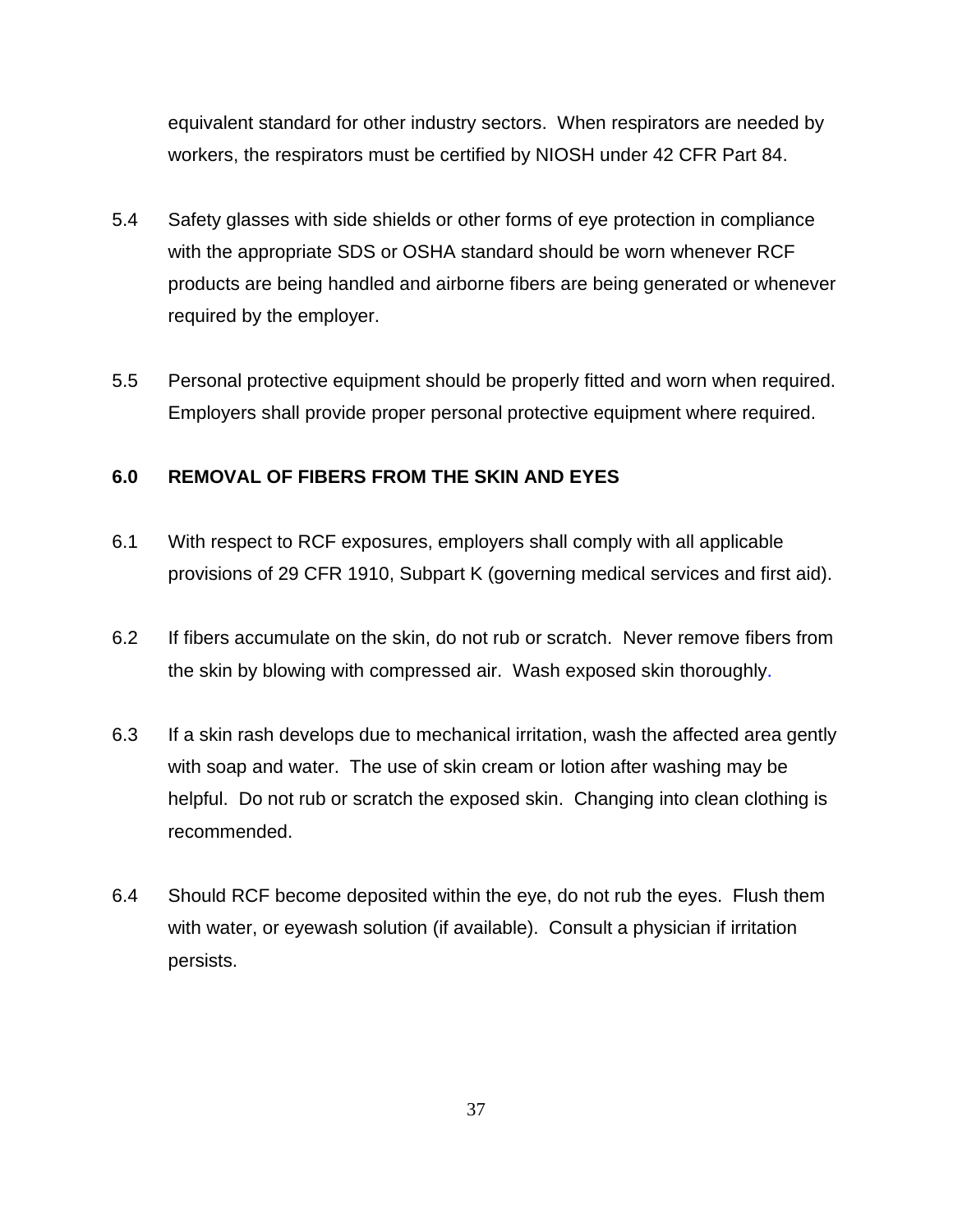# **7.0 HANDLING PROCEDURES FOR SPECIFIC RCF APPLICATIONS[16](#page-38-0)**

# **7.1 FIBER PRODUCTION**

- 7.1.1 In the absence of monitoring information which demonstrates that worker exposures are well-controlled (e.g.,"reliably"[17](#page-38-1) below the REG of 0.5 f/cc, 8-hour. TWA), workers engaged in "off-line fiber chopping" activities should wear the respirator specified in the applicable SDS or, if one is not specified, a NIOSH certified respirator with a filter efficiency of at least 95%. In cases where exposures are known to be above 5.0 f/cc, 8-hour TWA, a filter efficiency of 100% should be used.
- 7.1.2 All workers engaged in off-line fiber chopping operations should wear safety glasses with side shields or other forms of eye protection in compliance with the appropriate SDS or OSHA standard and gloves where it is appropriate to do so.
- 7.1.3 Off-line fiber chopping activities have the potential to generate elevated levels of airborne dust. Use of engineering controls (dust collection) is recommended.
- 7.1.4 Keep all work surfaces clean and free of dust and debris.

<sup>16</sup> Applicable respiratory protection recommendations are more completely described in Attachment IV.

<sup>17</sup> At this point, and elsewhere with similar references, airborne concentrations should be "reliably" below the REG of 0.5 f/cc (based upon task-specific information; preferably employer-specific data, but relevant data from other sources may also be used). Under OSHA's "action level" concept, airborne concentrations at one-half the REG would clearly be considered to be "reliably" below the REG. Under this PSP 2022airborne concentrations are considered to be reliably below the REG if statistically valid monitoring indicates that average airborne concentrations are not likely to exceed the REG. End-users should contact the fiber supplier for the most recent HTIW Coalition monitoring data and information on how to obtain employer-specific data.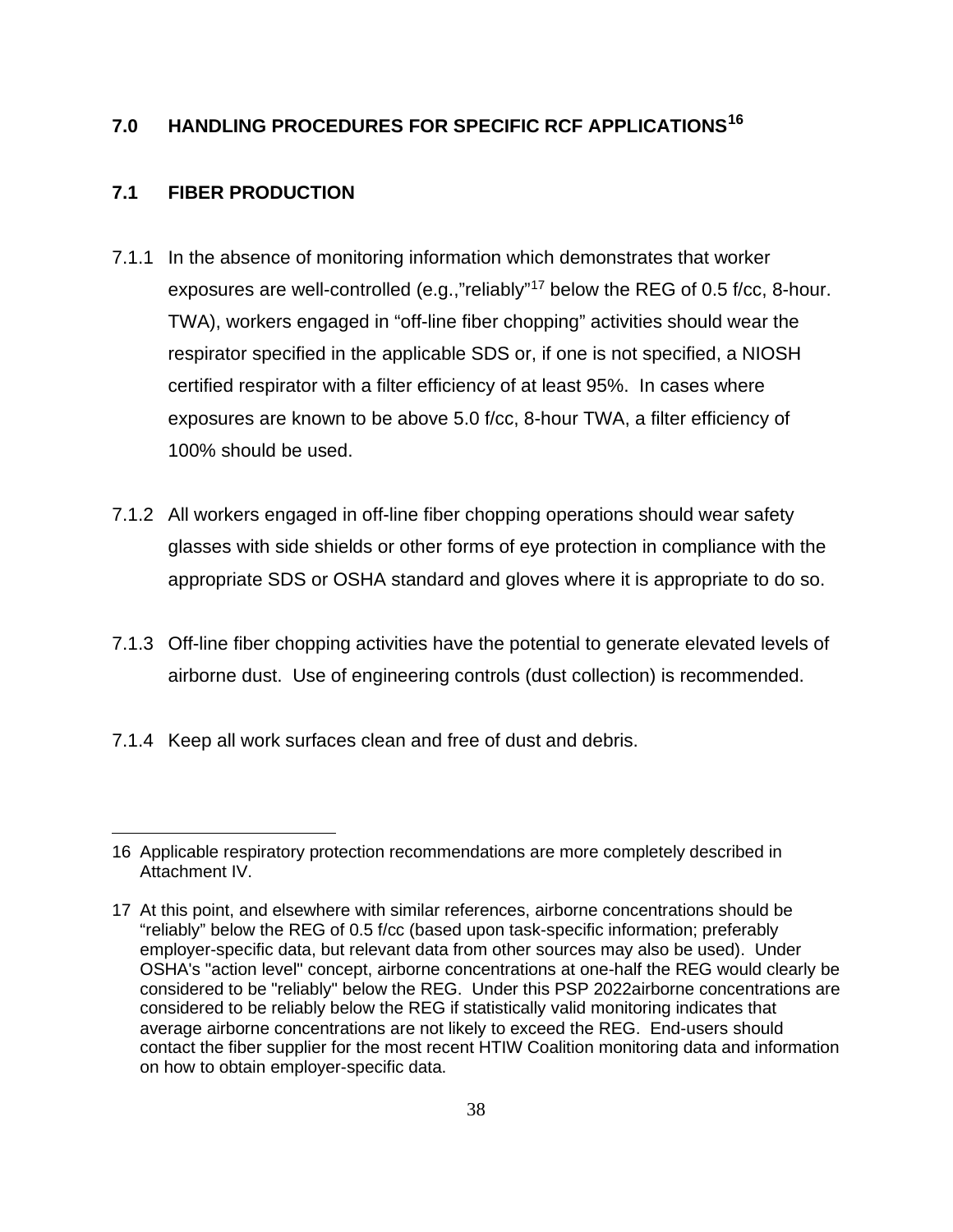# **7.2 FINISHING ACTIVITIES**

- 7.2.1 In the absence of monitoring information which demonstrates that worker exposures are well-controlled (e.g., "reliably" below the REG of 0.5 f/cc, 8-hour. TWA), workers engaged in "finishing" activities (e.g., cutting, sanding, planing, etc.) should wear the respirator specified in the applicable SDS or, if one is not specified, a NIOSH certified respirator with a filter efficiency of at least 95%. In cases where exposures are known to be above 5.0 f/cc, 8-hour TWA, a filter efficiency of 100% should be used.
- 7.2.2 All workers engaged in finishing operations should wear safety glasses with side shields or other forms of eye protection in compliance with the appropriate SDS or OSHA standard and gloves when it is appropriate to do so. In some cases, it may not be appropriate to use gloves, especially in some machining operations where the use of gloves may create a safety hazard.
- 7.2.3 Finishing operations have the potential to generate elevated levels of airborne dust due to the application of mechanical and/or physical energy (e.g., cutting, sawing, drilling, lathing, routing, milling, etc.). Finishing operations are well suited for engineering controls. Where feasible, engineering controls (dust collection) should be used to reduce the generation of airborne dust.
- <span id="page-38-0"></span>7.2.4 Keep all work surfaces clean and free of dust and debris.
- <span id="page-38-1"></span>7.2.5 All scrap RCF cuttings and debris should be placed in closed containers or sealed bags prior to transportation to an approved disposal facility.

# **7.3 RCF INSTALLATION**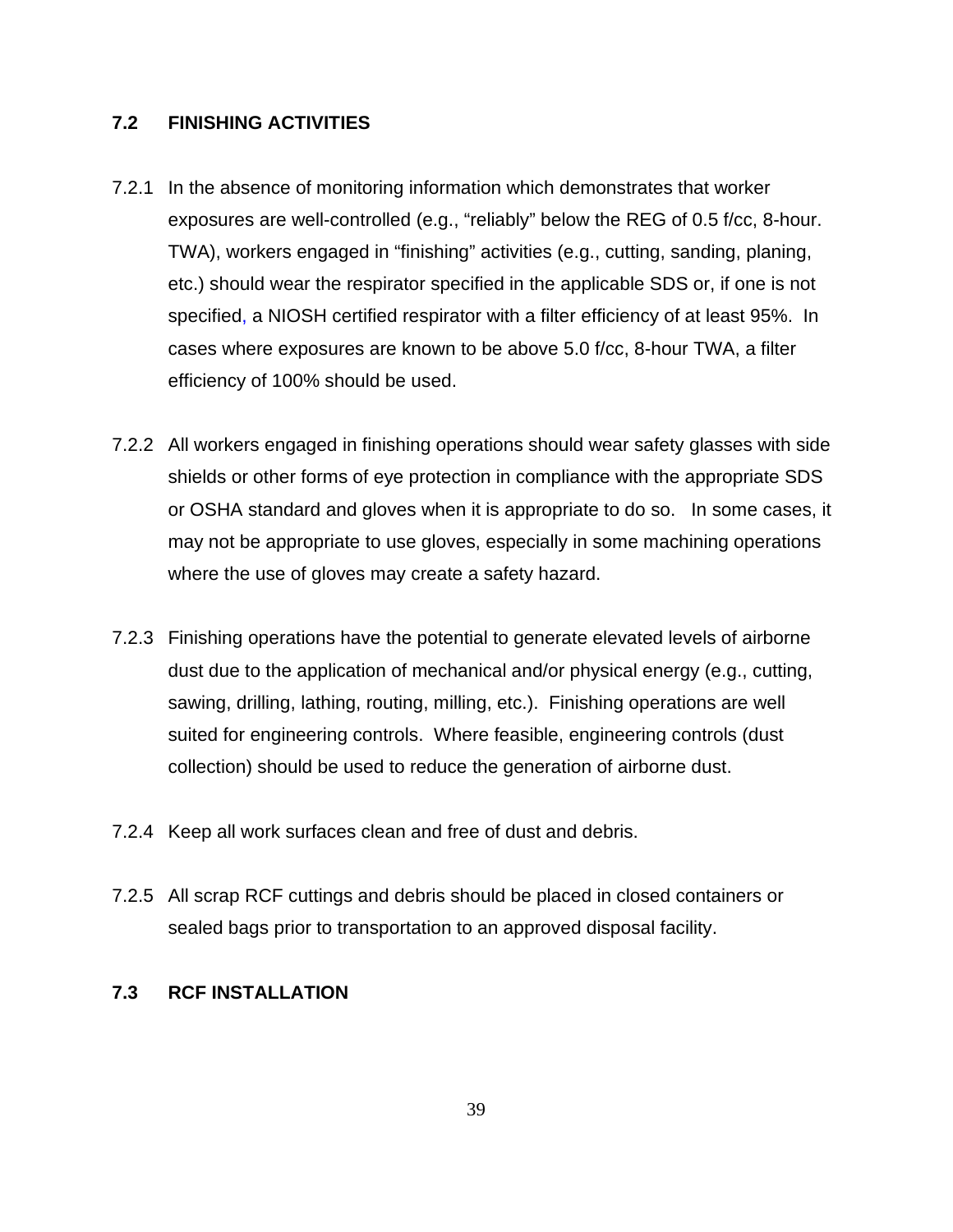- 7.3.1 In the absence of monitoring information which demonstrates that worker exposures are well-controlled (e.g., "reliably" below the REG of 0.5 f/cc, 8-hour TWA), workers "installing RCF" should wear the respirator specified in the applicable SDS or, if one is not specified, a NIOSH certified respirator with a filter efficiency of at least 95%. In cases where exposures are known to be above 5.0 f/cc, 8-hour TWA, a filter efficiency of 100% should be used.
- 7.3.2 To minimize exposures, the work area should be restricted to individuals involved in the installation project. All workers performing installation activities should wear disposable or washable work clothing, safety glasses with side shields or other forms of eye protection in compliance with the appropriate SDS or OSHA standard, gloves (where it is appropriate to do so), appropriate head covering and observe acceptable hygiene precautions.
- 7.3.3 The installation of RCF "modules" often requires a procedure referred to as "tamping," to close gaps between modules and to create uniformity of the refractory surface. When feasible, spray the surface of RCF furnace modules lightly with a liquid surface treatment prior to tamping to reduce the generation of airborne dust.
- 7.3.4 All scrap RCF cuttings and debris should be placed in closed containers or sealed bags prior to transportation to an approved disposal facility.

# **7.4 AFTER-SERVICE RCF REMOVALS**

7.4.1 In the absence of monitoring information which demonstrates that worker exposures are well-controlled (e.g., "reliably" below the REG of 0.5 f/cc, 8-hour TWA), workers "removing after-service RCF" from an enclosed space should wear the respirator specified in the applicable SDS or, if one is not specified, a NIOSH certified, full facepiece, air purifying respirator to be used in conjunction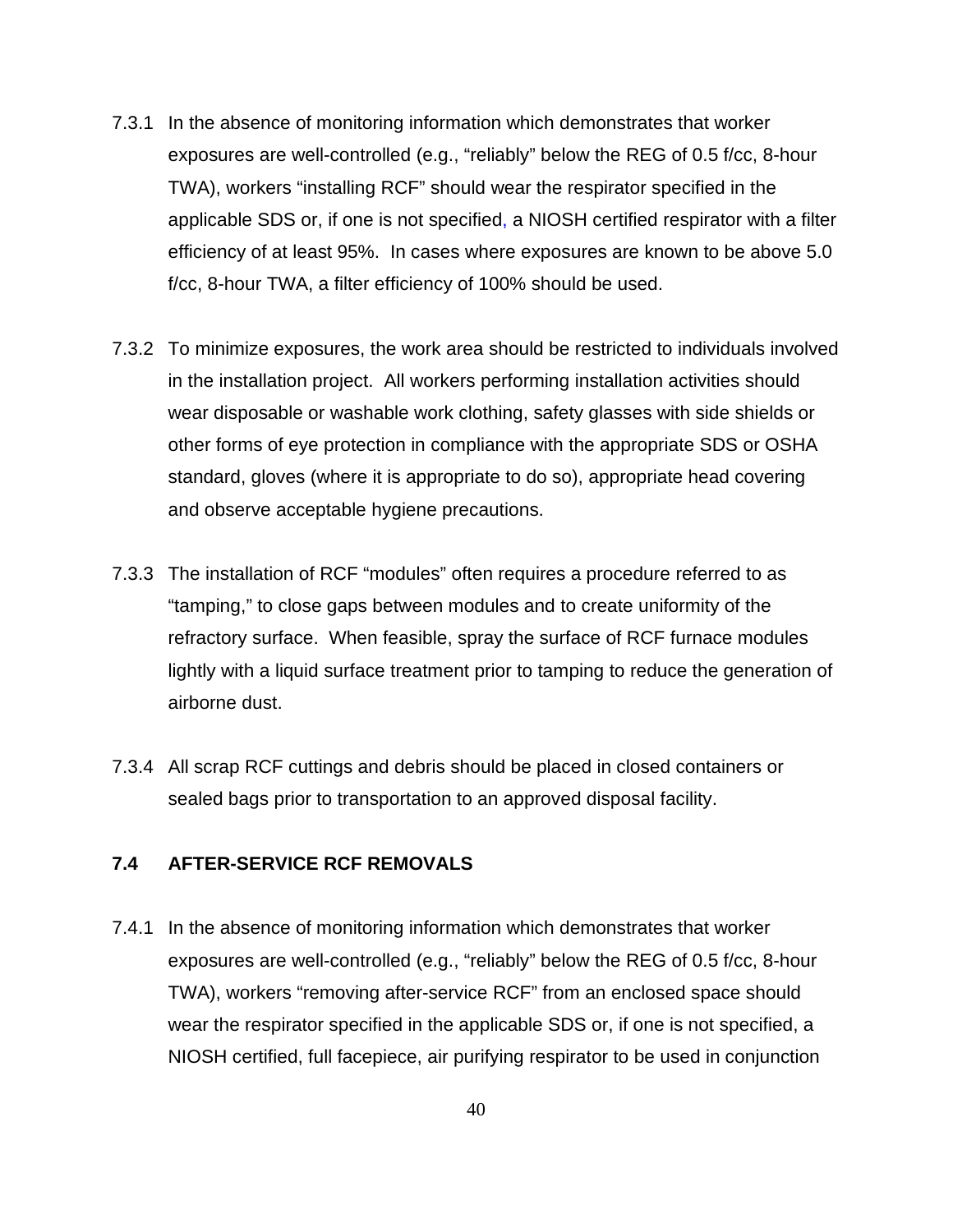with the appropriate filter cartridge depending on the materials and conditions observed.

- 7.4.2 To minimize exposures, the work area should be restricted to individuals involved in the installation project. All workers performing installation activities should wear disposable or washable work clothing, safety glasses with side shields or other forms of eye protection in compliance with the appropriate SDS or OSHA standard, gloves (where it is appropriate to do so), appropriate head covering and observe acceptable hygiene precautions.
- 7.4.3 Whenever it is practicable, wet after-service RCF intended for removal, with water, or other suitable dust controlling agent, to reduce the generation of airborne dust during handling. Discretion is required - use limited amounts of water to avoid creating other workplace hazards (e.g., slipping, electrical).
- 7.4.4 All after-service fiber debris should be placed in closed containers or sealed bags prior to transportation to an appropriate disposal facility.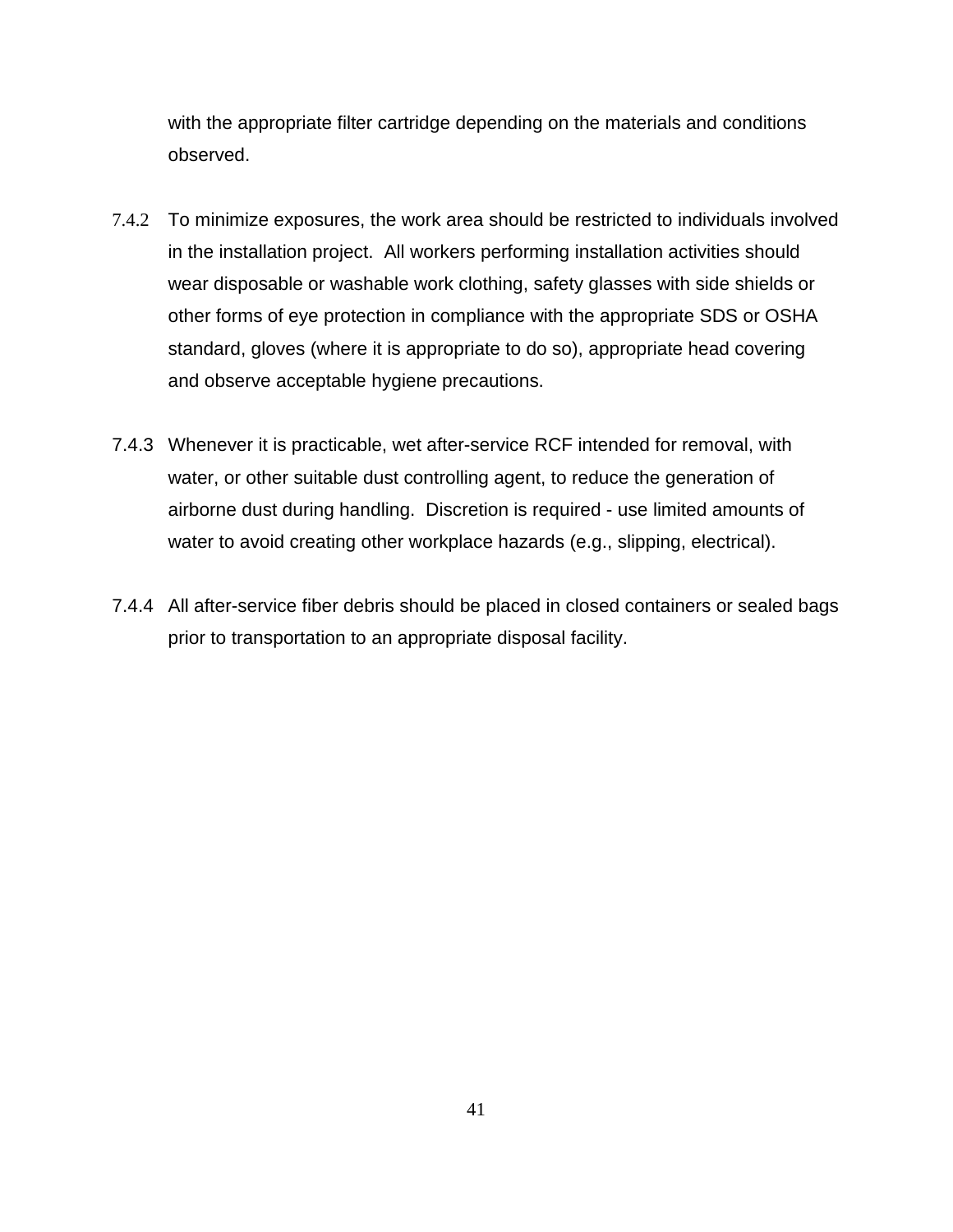# **7.5 HANDLING RCF WASTE MATERIALS**

- 7.5.1 In the absence of monitoring information which demonstrates that worker exposures are well-controlled (e.g., "reliably" below the REG of 0.5 f/cc, 8-hour TWA), workers engaged in RCF removal and disposal activities (e.g., used bag house filters, settled dust from cyclones, empty RCF containers, etc.) should wear the respirator specified in the applicable SDS or, if one is not specified, a NIOSH certified, half-facepiece, air purifying respirator, to be used in conjunction with P95 particulate filter cartridge. All workers engaged in waste handling activities should wear safety glasses with side shields or other forms of eye protection in compliance with the appropriate SDS or OSHA standard and gloves (where it is appropriate to do so).
- 7.5.2 Careful handling techniques should be employed. Vigorous movement or agitation of RCF materials can cause unnecessary amounts of airborne dust. To minimize the generation of airborne dusts, do not throw or drop RCF products, wastes, or scraps; use of smooth, deliberate motions is recommended.
- 7.5.3 When feasible, RCF waste materials should be wetted with a mist of water or other wetting agents to reduce the generation of airborne dusts. RCF waste material should be placed in covered containers or bags.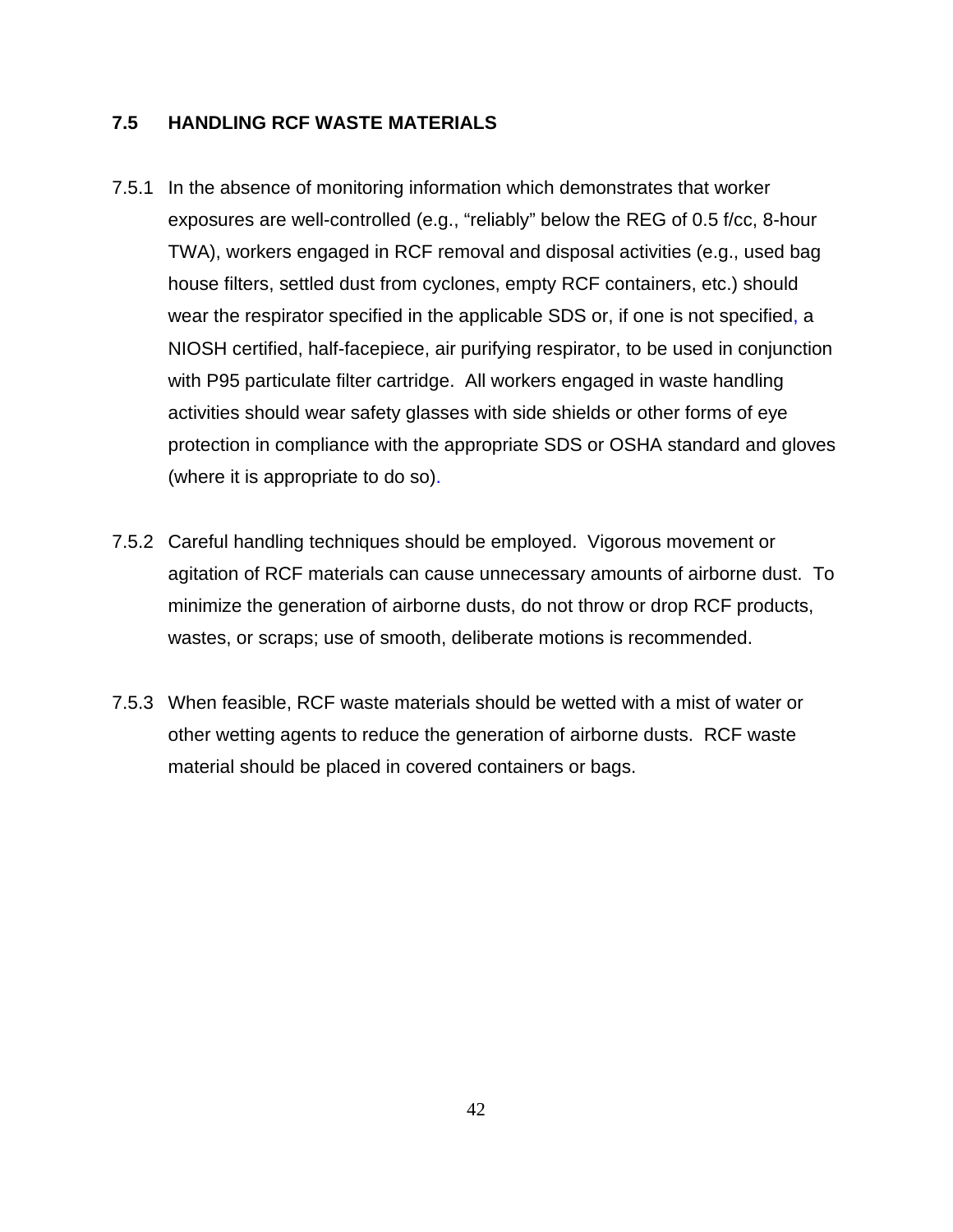# **ATTACHMENT III**

# **PSP 2022**

# **GUIDANCE FOR RESPIRATORY PROTECTION**

When engineering and/or administrative controls are insufficient to maintain workplace concentrations below the 0.5 f/cc REG or an applicable regulatory Occupational Exposure Level ("OEL"), the use of appropriate respiratory protection, pursuant to the requirements of OSHA Standards 29 CFR 1910.134 and 29 CFR 1926.103, is recommended. A NIOSH certified respirator with a filter efficiency of at least 95% should be used.

The 95% filter efficiency recommendation is based on NIOSH respirator selection logic sequence for exposure to manmade mineral fibers. This is clarified in the NIOSH Pocket Guide to Chemical Hazards, reprinted at

[http://www.cdc.gov/niosh/npg/npgd0432.html.](http://www.cdc.gov/niosh/npg/npgd0432.html) RCF is within the category of manmade mineral fibers. With respect to such fibers, the Guide provides:

Respirator Recommendations

NIOSH

Up to 5X REL: (APF = 5) Any quarter-mask respirator.

Up to 10X REL: (APF = 10) Any particulate respirator equipped with an N95, R95, or P95 filter (including N95, R95, and P95 filtering facepieces) except quarter-mask respirators. The following filters may also be used: N99, R99, P99, N100, R100, P100. [Emphasis added.]

Pursuant to these recommendations, N-95 respirators are appropriate for exposures up to 10 times the NIOSH REL. With respect to RCF, both the NIOSH REL and the industry REG have been set at 0.5 fibers per cubic centimeter of air (f/cc). Accordingly,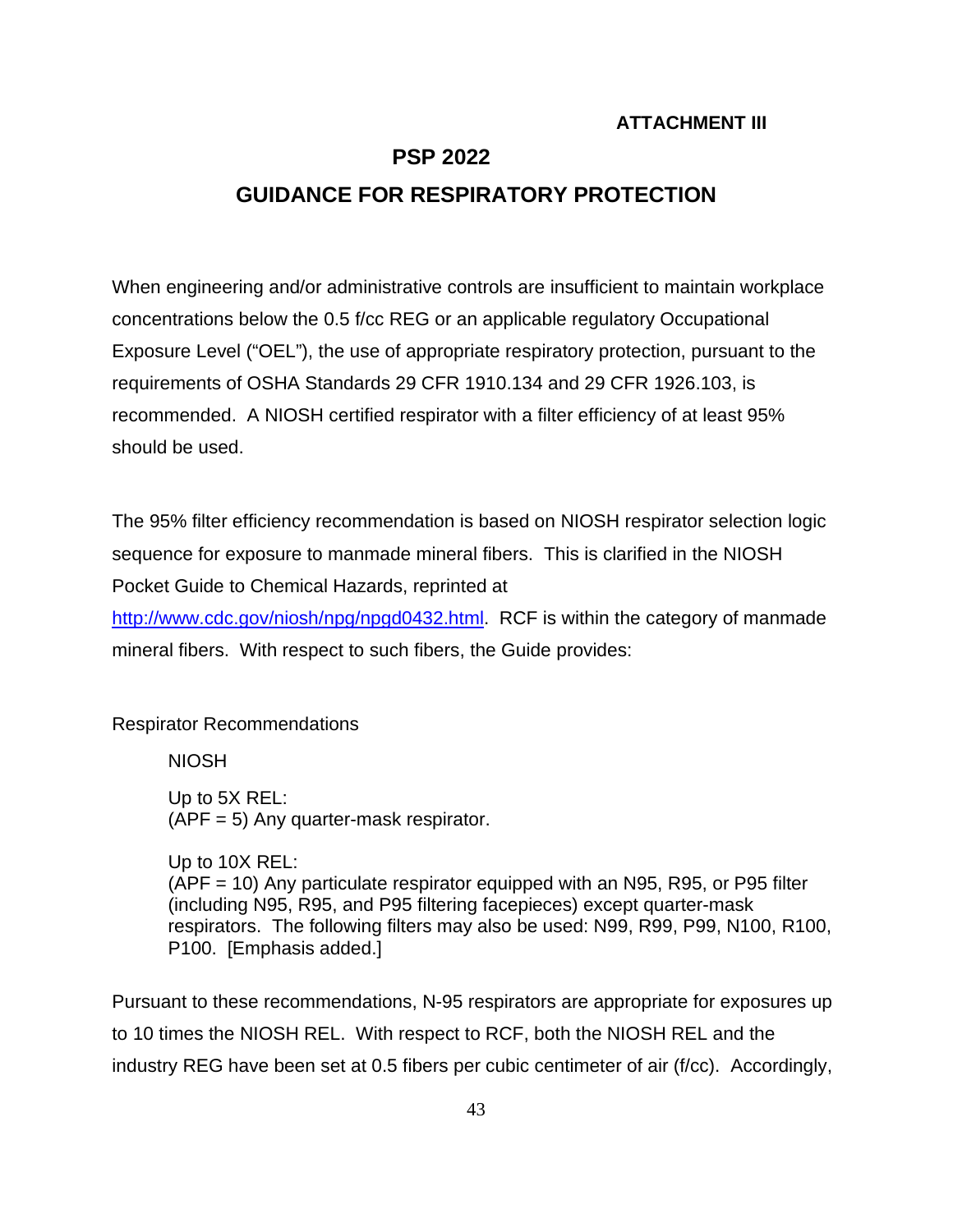N-95 would provide the necessary protection for exposures up to 5 f/cc. The exposure levels measured by both OSHA and contemporaneous industry sampling are well below this level. Further, the Respirator Selection Guide published by 3M Corporation, the primary respirator manufacturer, specifically recommends use of N-95 respirators for RCF exposures [\(http://www2.lbl.gov/ehs/chsp/html/OdorThresholds-](http://www2.lbl.gov/ehs/chsp/html/OdorThresholds-3MRespiratorSelectionGuide.pdf)[3MRespiratorSelectionGuide.pdf](http://www2.lbl.gov/ehs/chsp/html/OdorThresholds-3MRespiratorSelectionGuide.pdf) page 84). [18](#page-44-0) In cases where exposures are known to be above 5.0 f/cc, 8-hour TWA, a filter efficiency of 100% should be used.

Other factors to consider are the NIOSH filter series N, R or P, (N) **N**ot resistant to oil, (R) **R**esistant to oil and (P) oil **P**roof. These recommendations are not designed to limit informed choices, provided that respiratory protection decisions comply with 29 CFR 1910.134.

The evaluation of workplace hazards and the identification of appropriate respiratory protection is best performed, on a case by case basis, by a qualified Industrial Hygienist.

The information contained in this Attachment provides recommendations for appropriate respiratory protection for aluminosilicate fibers. Occupational environments vary widely; therefore, employers should ensure that these respiratory protection recommendations (a) adequately address all anticipated occupational exposures (including other, nonfiber related hazards), or (b) are modified to ensure compliance with OSHA's respiratory protection standard, if the recommended respirators are inadequate to address other non-fiber airborne hazards identified in the workplace. As noted above, the evaluation of workplace hazards and the identification of appropriate respiratory protection is best

<sup>18</sup> The NIOSH Criteria Document for RCF recommends a 100 series filter because it has an assigned protection factor (APF) of 10. See NIOSH, "Occupational Exposure to Refractory Ceramic Fibers, Criteria for a Recommended Standard," p. 7 (May 2006). However, the CD recommendation is not explained further, and the NIOSH guidance quoted above indicates that N-95 respirators are considered to have an APF of 10.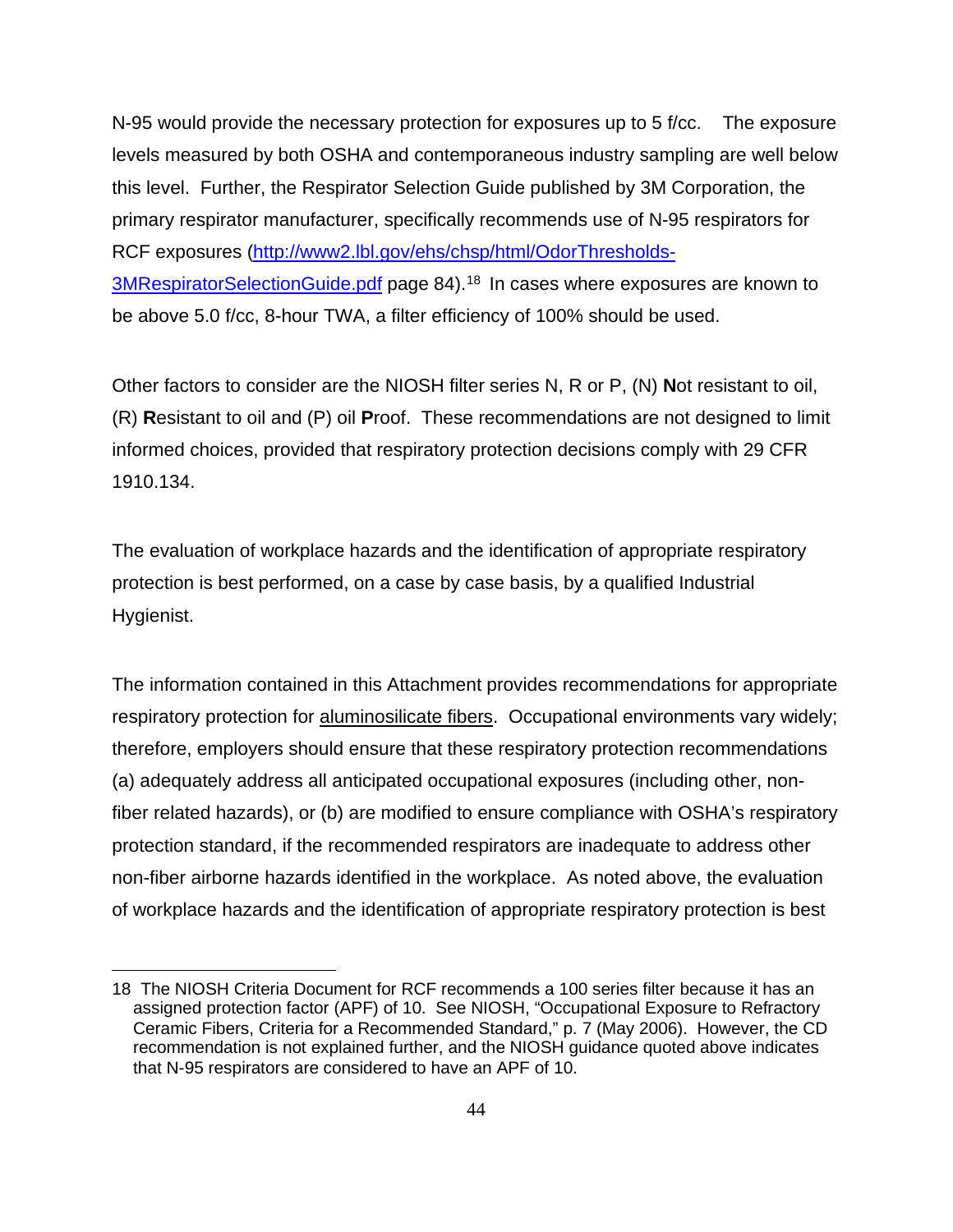performed, on a case-by-case basis, by an Industrial Hygienist or other qualified health and safety professional.

# **RCF JOB CATEGORIES**

The HTIW Coalition will continue to assess its database of exposure monitoring information to identify specific job functions or tasks that have a significant potential for airborne RCF concentrations in excess of the REG of 0.5 f/cc. End-users should contact the fiber supplier for the most recent HTIW Coalition monitoring data. In the absence of company or task-specific monitoring information which demonstrates that workplace concentrations are well-controlled (e.g., "reliably" below the REG, based upon task-specific information, preferably employer-specific data, but relevant data from other sources may also be used), the HTIW Coalition and its member companies will encourage and recommend the use of appropriate respiratory protection in the following circumstances:

# JOB CATEGORY -

# **FIBER PRODUCTION**

### **Discussion**

<span id="page-44-0"></span>All North American RCF production takes place at plants operated by HTIW Coalition member companies. The HTIW Coalition workplace exposure database shows that most fiber production tasks are well-controlled, and are associated with relatively low fiber concentrations. The only fiber production task for which the REG is exceeded with relative frequency is chopping of bulk RCF fiber. In this process, loose bulk RCF is mechanically chopped to produce a finer, shorter-length fiber bulk that has improved properties for certain applications. Because the bulk RCF is dry and not bound in any way, this process has the potential to generate airborne fiber levels above the REG. Engineering controls maintain typical workplace concentrations for chopping bulk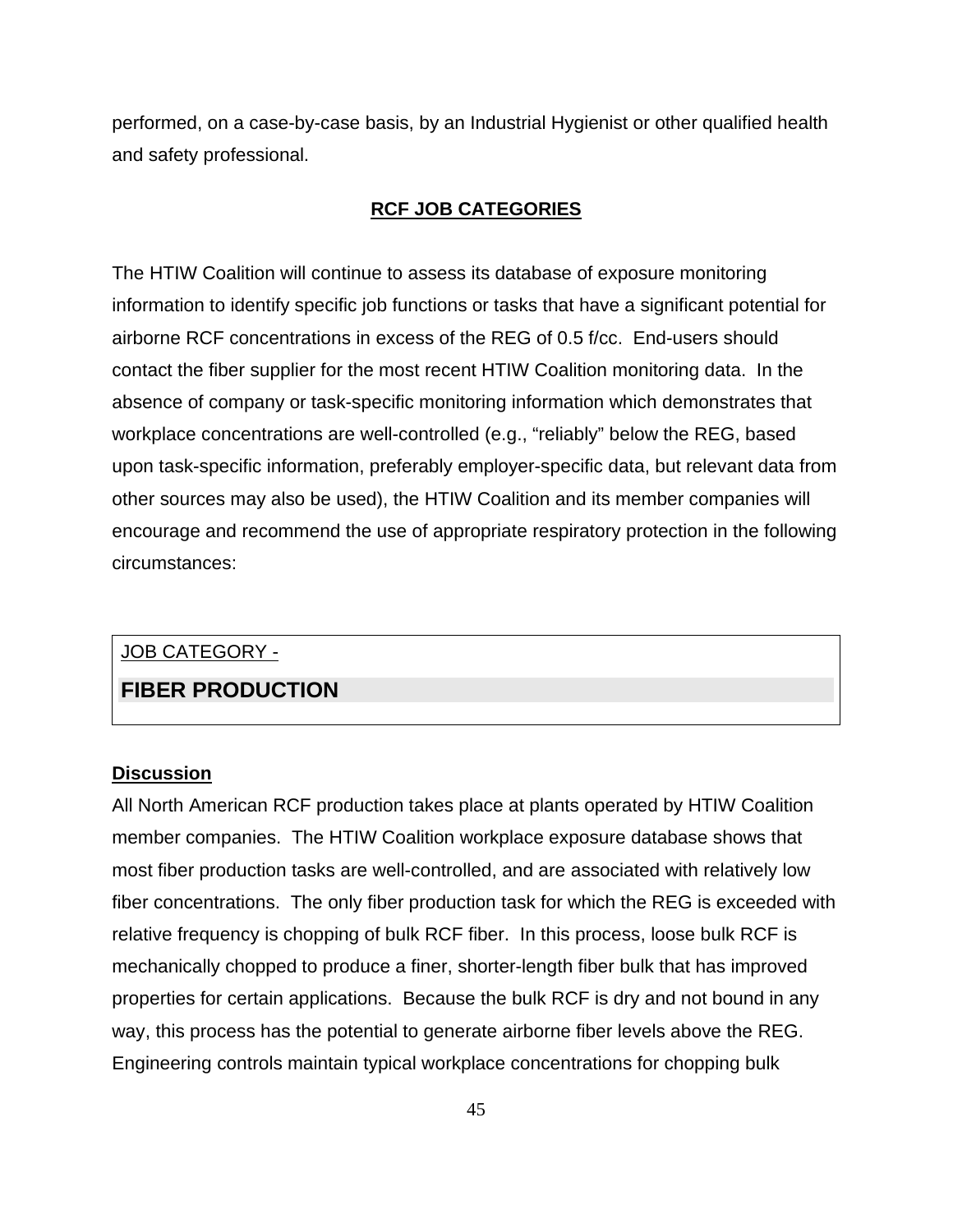beneath those associated with most finishing and removal tasks, but even so the REG may be exceeded. The HTIW Coalition is examining alternate control methods in an effort to better control this operation and eliminate the need for respirators.

# **Respirator-Recommended Tasks**

If exposures are not reliably below the REG (0.5 f/cc), use of respiratory protection is recommended for the following fiber production tasks:

RCF Form: - Bulk

Tasks: - Off-line chopping of bulk RCF fiber. This task is currently performed exclusively at the HTIW Coalition member fiber production plants.

# **Type of Respirator Recommended**

 To address fiber exposures, use the respirator specified in the applicable SDS or, if one is not specified, use a half-face, air purifying respirator equipped with a NIOSH certified respirator with a filter efficiency of at least 95%. In cases where exposures are known to be above 5.0 f/cc, 8-hour TWA, a filter efficiency of 100% should be used.

# JOB CATEGORY

# **FINISHING**

## **Discussion**

Finishing tasks are mainly cutting, trimming, die stamping, or grinding operations that impart significant amounts of mechanical energy into the RCF part. The HTIW Coalition workplace exposure database indicates that these tasks, if uncontrolled, may result in airborne fiber concentrations above the REG when applied to RCF blanket, board, and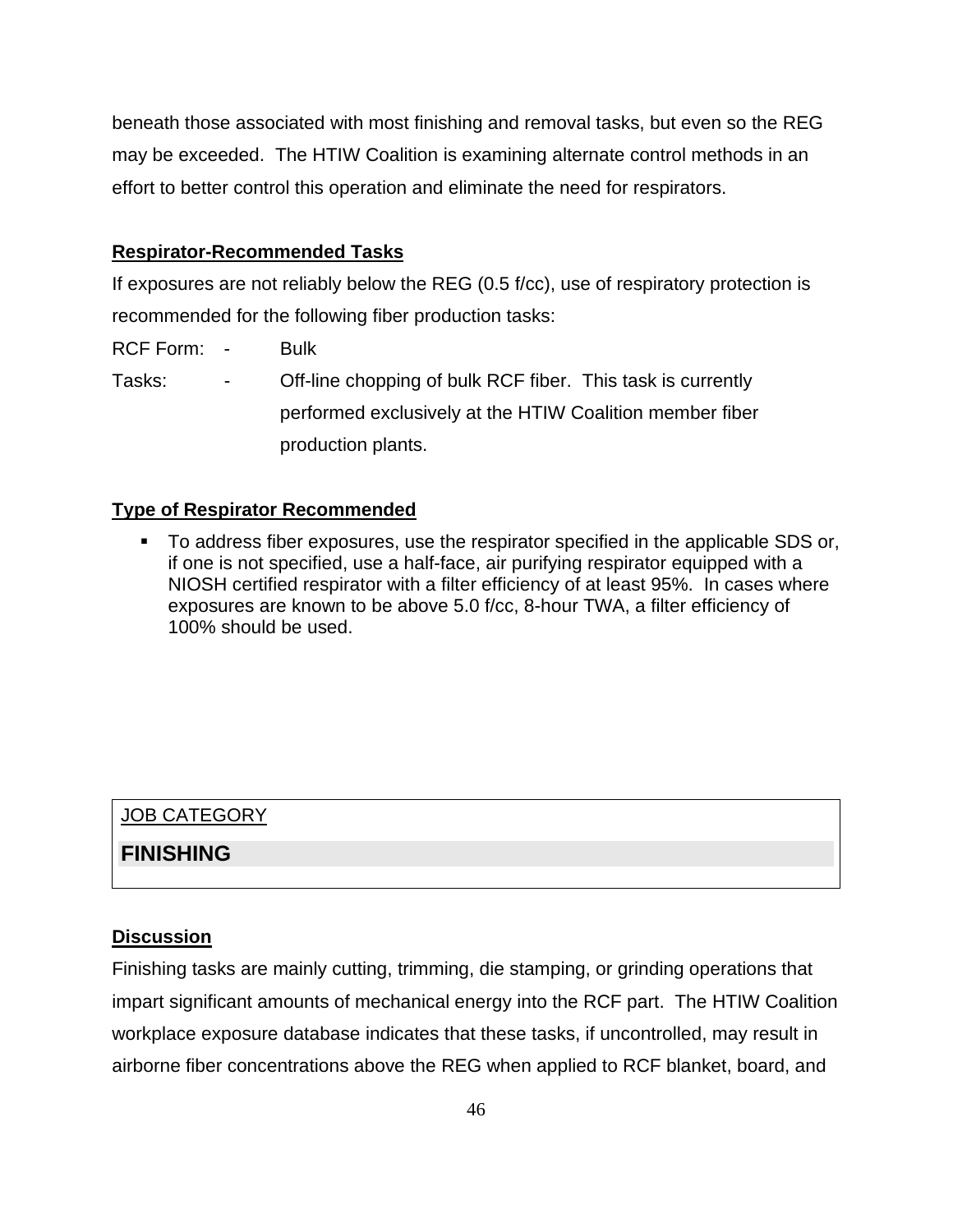formed parts. Finishing operations applied to other forms of RCF (e.g., felt, paper, textiles) are associated with significantly lower airborne concentrations during finishing, and are excluded from the list of jobs for which respirators are recommended.

# **Respirator-Recommended Tasks**

If exposures are not reliably below the REG (0.5 f/cc), use of respiratory protection is recommended for the following finishing tasks:

RCF Form: - Blanket

- Board
- Formed parts

Tasks: - Using all types of power saws (e.g., table saws, band saws, circular saws)

- **Handsaws**
- Cutting with utility knives or scissors
- Die cutting
- All types of power sanders
- Hand sanding
- Grinding, routing, filing, milling
- Defeathering or deflashing formed parts
- Turning RCF parts on a lathe

# **Type of Respirator Recommended**

 To address fiber exposures, use the respirator specified in the applicable SDS or, if one is not specified, use a half-face, air purifying respirator equipped with a NIOSH certified respirator with a filter efficiency of at least 95%. In cases where exposures are known to be above 5.0 f/cc, 8-hour TWA, a filter efficiency of 100% should be used.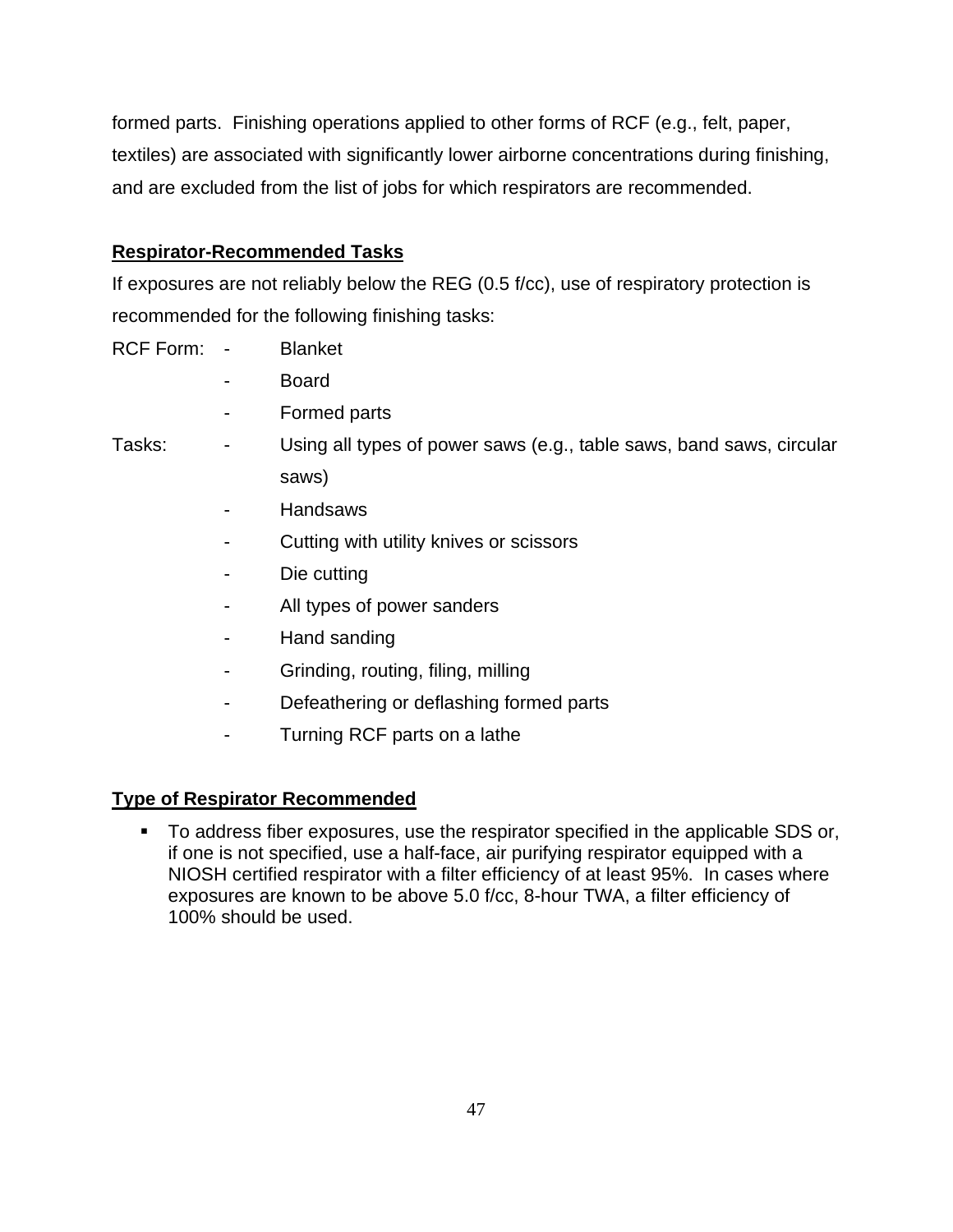# JOB CATEGORY

# **INSTALLATION**

# **Discussion**

Installation tasks cover the process of applying RCF insulation (primarily blanket and/or modules, and sometimes board) to large industrial furnaces, reactors, incinerators, and other large equipment. Usually, the size of the equipment, location of the work (e.g., inside a furnace), and relatively infrequent nature of these jobs precludes the use of typical engineering controls to reduce airborne RCF concentrations. The HTIW Coalition workplace exposure database indicates that there are significant differences among installation tasks. Specifically, the database shows that the REG may be exceeded regularly only when RCF is being installed and the RCF material is being cut to fit, or tamped (tamping is the process of striking installed RCF modules with a flat surface such as a board in order to seat the modules against the furnace wall, line them up and close gaps). Installation of RCF with no cutting or tamping is excluded from the list of respirator-required jobs. Also excluded are application of RCF to kiln cars and molds (these jobs generally take place in open, well ventilated areas and are associated with lower airborne concentrations), and application of cements or topcoats to furnace linings (if no cutting or tamping is being done).

# **Respirator-Recommended Tasks**

If exposures are not reliably below the REG (0.5 f/cc), use of respiratory protection is recommended for the following minor removal tasks:

- RCF Form: Blanket
	- **Modules**
	- **Board**

- Tasks: Tasks: Tasks: Tasks: Tasks: Tasks: Tasks: Tasks: Tasks: Tasks: Tasks: Tasks: Tasks: Tasks: Ta
	- Hanging blanket or installing modules while other workers are cutting or tamping nearby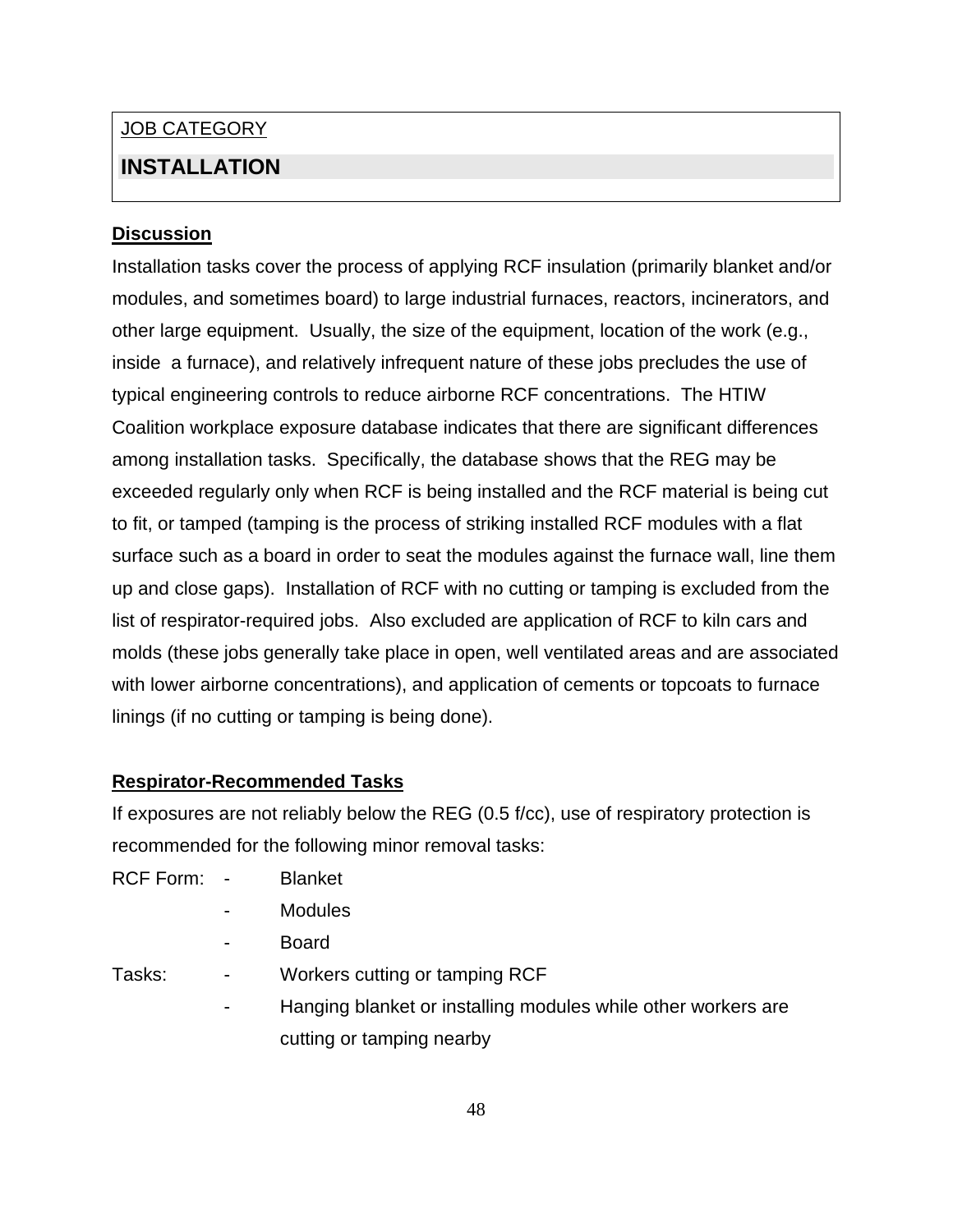All other workers in the vicinity of cutting or tamping (electricians, welders, supervisors, etc.)

# **Type of Respirator Recommended**

 To address fiber exposures, use the respirator specified in the applicable SDS or, if one is not specified, use a half-face, air purifying respirator equipped with a NIOSH certified respirator with a filter efficiency of at least 95%. In cases where exposures are known to be above 5.0 f/cc, 8-hour TWA, a filter efficiency of 100% should be used.

# JOB CATEGORY

# **REMOVAL (MAJOR)**

# **Discussion**

The major removal job category covers tasks involved with removal of after-service RCF insulation from industrial furnaces, reactors, incinerators, kiln cars, molds, etc. Major removals are defined as those removals where entire furnace linings (or large portions such as sides or roofs) are removed.

Because many major removal jobs occur in confined spaces (e.g., inside furnaces), and because major removals are infrequent at any given site, engineering controls are generally not applicable. Pre-wetting is sometimes used in an effort to limit dust levels, but monitoring results show that this has only limited effectiveness. Major removals are done as quickly as possible (to limit down time) using mechanical tools or a highpressure water lance; in the process, relatively high airborne RCF concentrations may be generated. The HTIW Coalition workplace exposure database shows that major removals have the highest average workplace fiber concentration among all job tasks, and also the highest rate of exceedence of the REG. Because there is currently no effective engineering control method for major removals, the HTIW Coalition recommends that all workers involved with major removals use respiratory protection.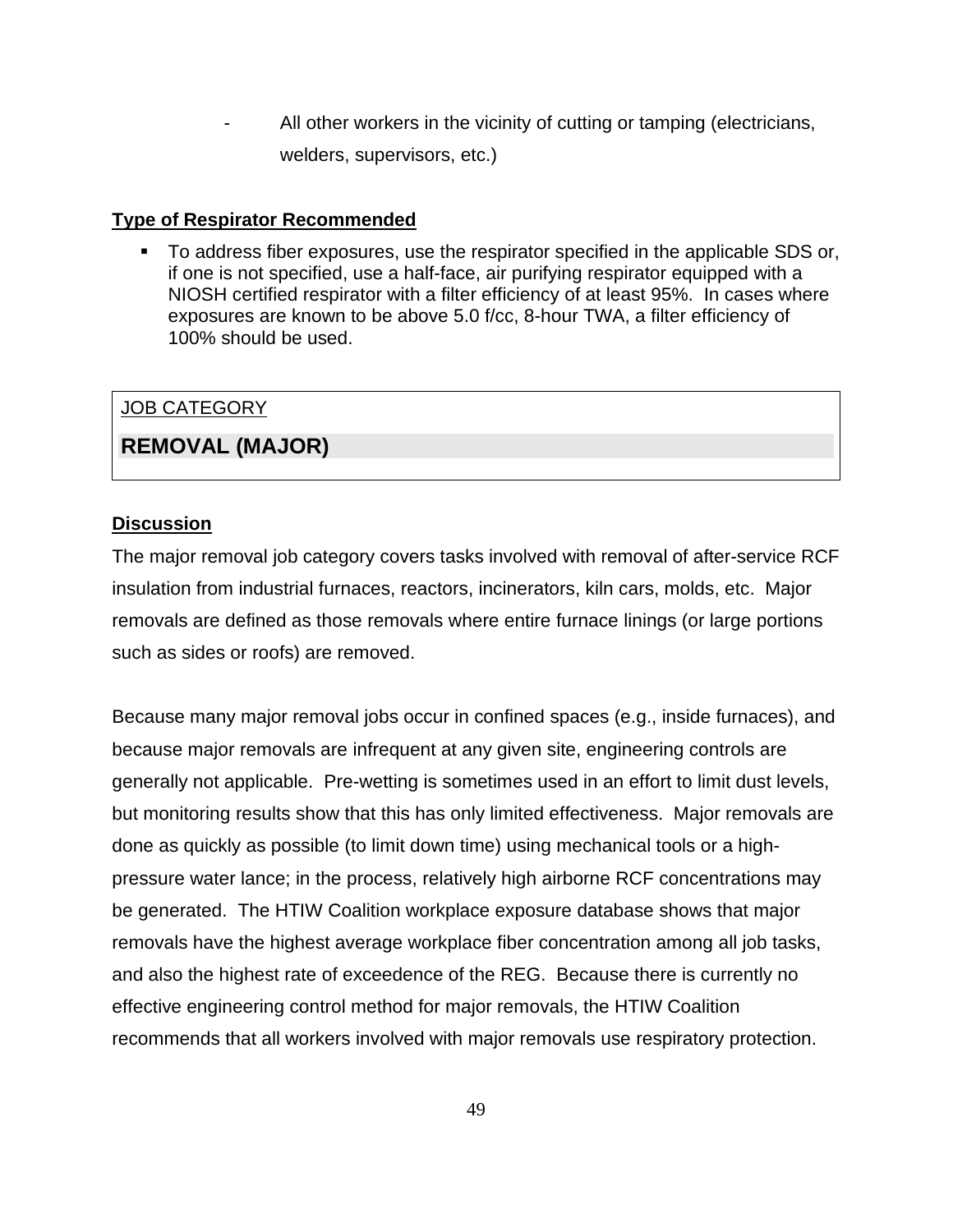Because fiber concentrations are potentially high and eye protection is an important consideration, the HTIW Coalition recommends a higher degree of personal protection for major removals (full-face or PAPR respirator vs. half-face for other tasks).

# **Respirator-Recommended Tasks**

Major removal tasks for which respiratory protection is recommended include:

- RCF Form: Blanket (after service)
	- Modules (after service)
	- Board (after service)

Tasks: - All workers removing RCF (including water lance operators)

- All workers bagging and disposing of removed RCF
- All workers cleaning or sweeping up after removal
- Supervisors and other workers in the vicinity during major removals

# **Type of Respirator Recommended**

 To address fiber exposures, use the respirator specified in the applicable SDS or, if one is not specified, use a full-face, air purifying respirator equipped with a NIOSH certified respirator with a filter efficiency of at least 95%. In cases where exposures are known to be above 5.0 f/cc, 8-hour TWA, a filter efficiency of 100% should be used.

# JOB CATEGORY

# **REMOVAL (MINOR)**

# **Discussion**

Minor removals are defined as removal of after-service RCF from kiln cars, mold knockouts, and maintenance removals at industrial furnaces (e.g., spot removal of damaged modules to repair "hot spots"). These removals are smaller in scale than major removals, and in the case of kiln cars and mold knockouts, are performed in relatively open areas. The HTIW Coalition workplace exposure database shows that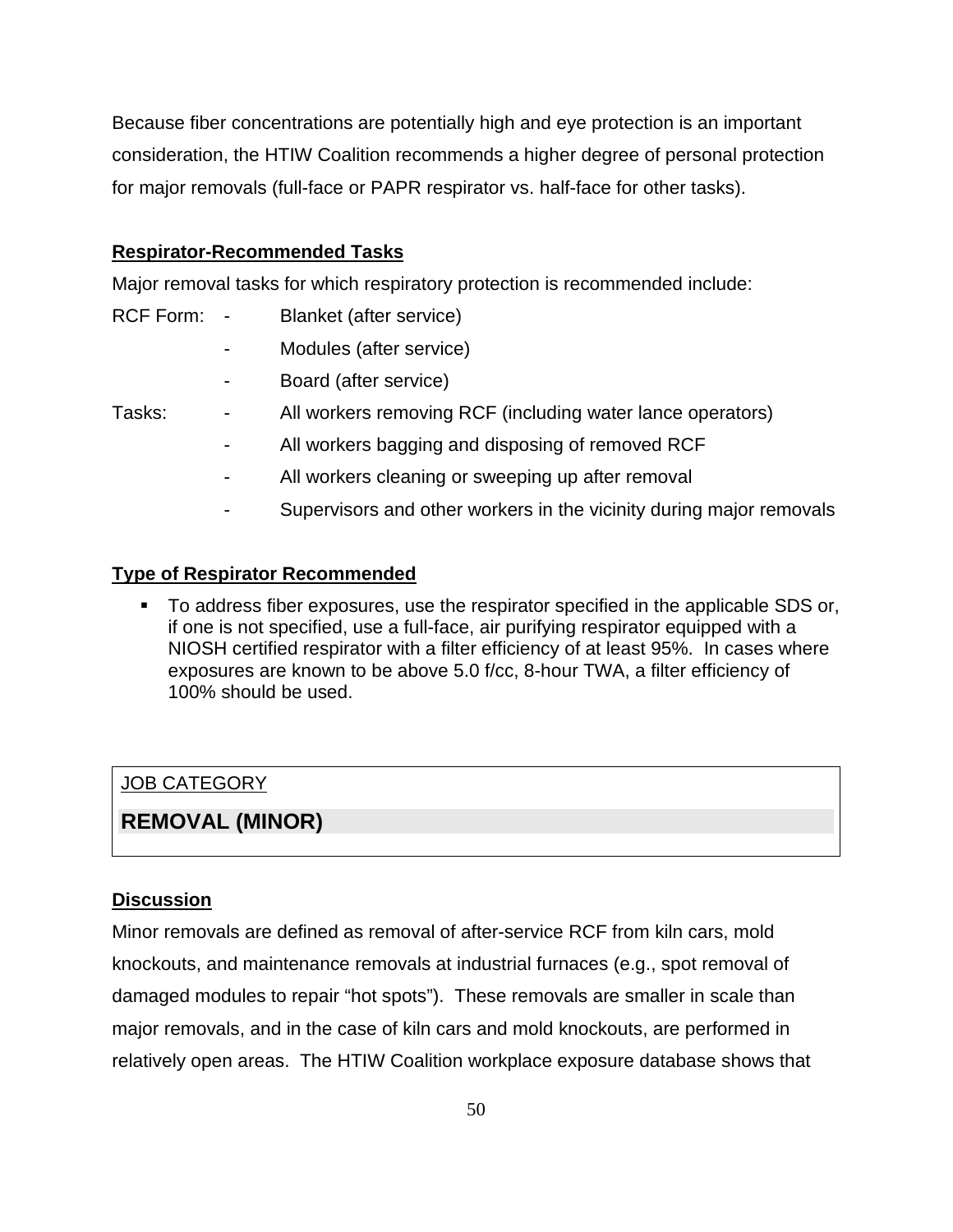workplace RCF concentrations associated with minor removals are significantly lower than those for major removals, but the REG is exceeded at a rate high enough to require respiratory protection. Because the RCF concentrations are lower than for major removals, half-face respirators are recommended rather than full-face.

# **Respirator-Recommended Tasks**

Minor removal tasks for which respiratory protection is recommended include:

- RCF Form: Blanket (after service)
	- Modules (after service)
	- Board (after service)
- Tasks: All workers removing RCF
	- All workers bagging and disposing of removed RCF
	- All workers cleaning or sweeping up after removal
	- Supervisors and other workers in the vicinity during removal

# **Type of Respirator Recommended**

 To address fiber exposures, use the respirator specified in the applicable SDS or, if one is not specified, use a half-face, air purifying respirator equipped with a NIOSH certified respirator with a filter efficiency of at least 95%. In cases where exposures are known to be above 5.0 f/cc, 8-hour TWA, a filter efficiency of 100% should be used.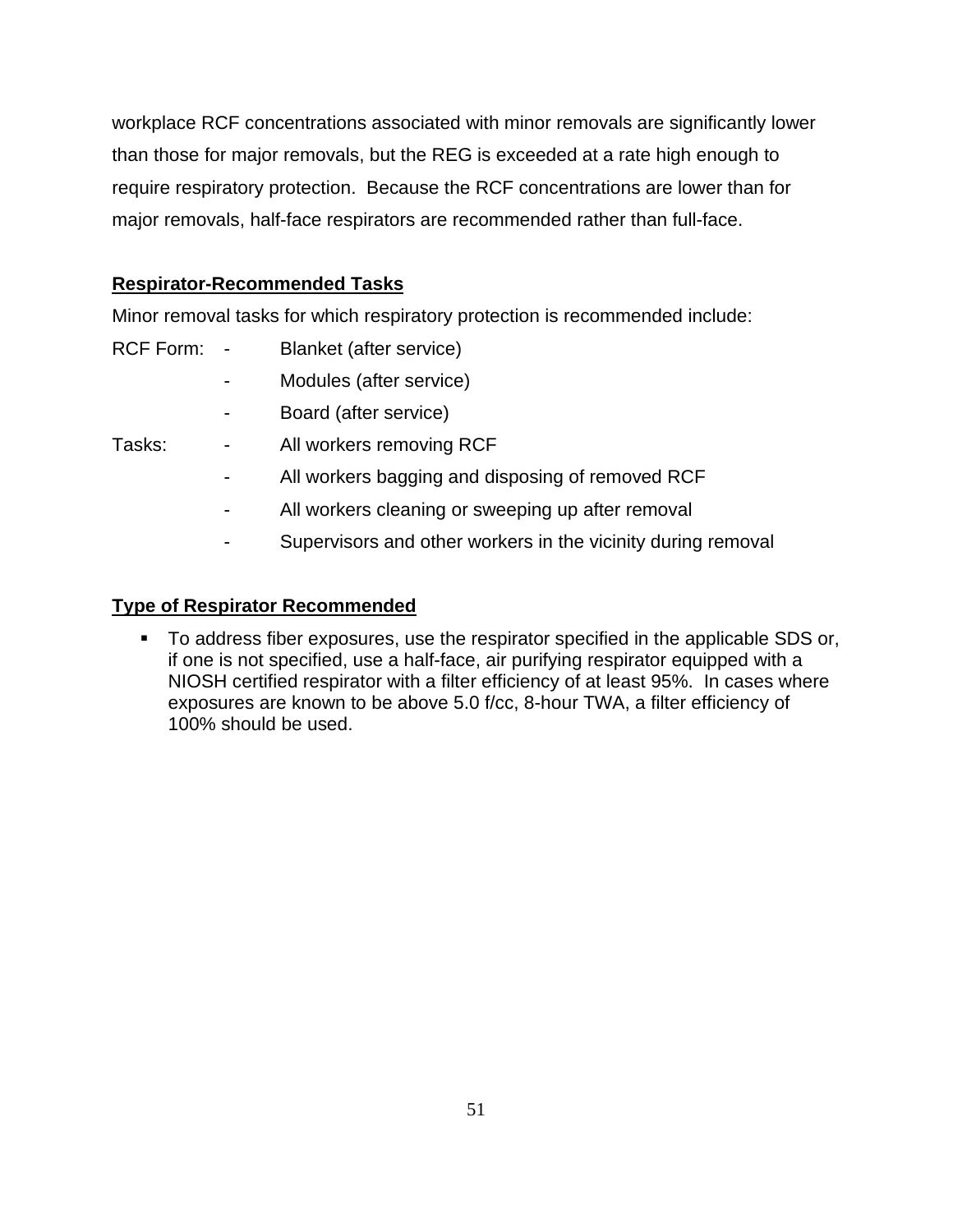# **ATTACHMENT IV**

# **PSP 2022 Exposure Monitoring Plan**

The HTIW Coalition member companies will continue to conduct exposure monitoring activities, both at RCF manufacturing plants and at their customer and end-user facilities. The HTIW Coalition member companies will ensure that the employers and employees being monitored are provided with the results of any monitoring activities. Sample collection goals have been established for each of three primary program elements:

# **1. INTERNAL SAMPLING**

Samples collected within RCF manufacturing plants will be categorized into six functional job categories [Assembly, Auxiliary, Fiber Production, Finishing, Mixing/Forming, and Other ("NEC" – Not Elsewhere Classified)]. A total of approximately 300 full-shift personal time-weighted average airborne fiber samples will be collected each year using NIOSH Method 7400, applying the "B" counting rules. The employees sampled will be randomly selected among all work shifts.

# **2. EXTERNAL SAMPLING**

Samples collected within member companies' customer and end-user facilities will be categorized into seven functional job categories (Assembly, Auxiliary, Finishing, Installation, Mixing/Forming, Other (NEC), and Removal). A total of approximately 250 full-shift personal time weighted average airborne fiber samples will be collected each year using NIOSH Method 7400, applying the "B" counting rules.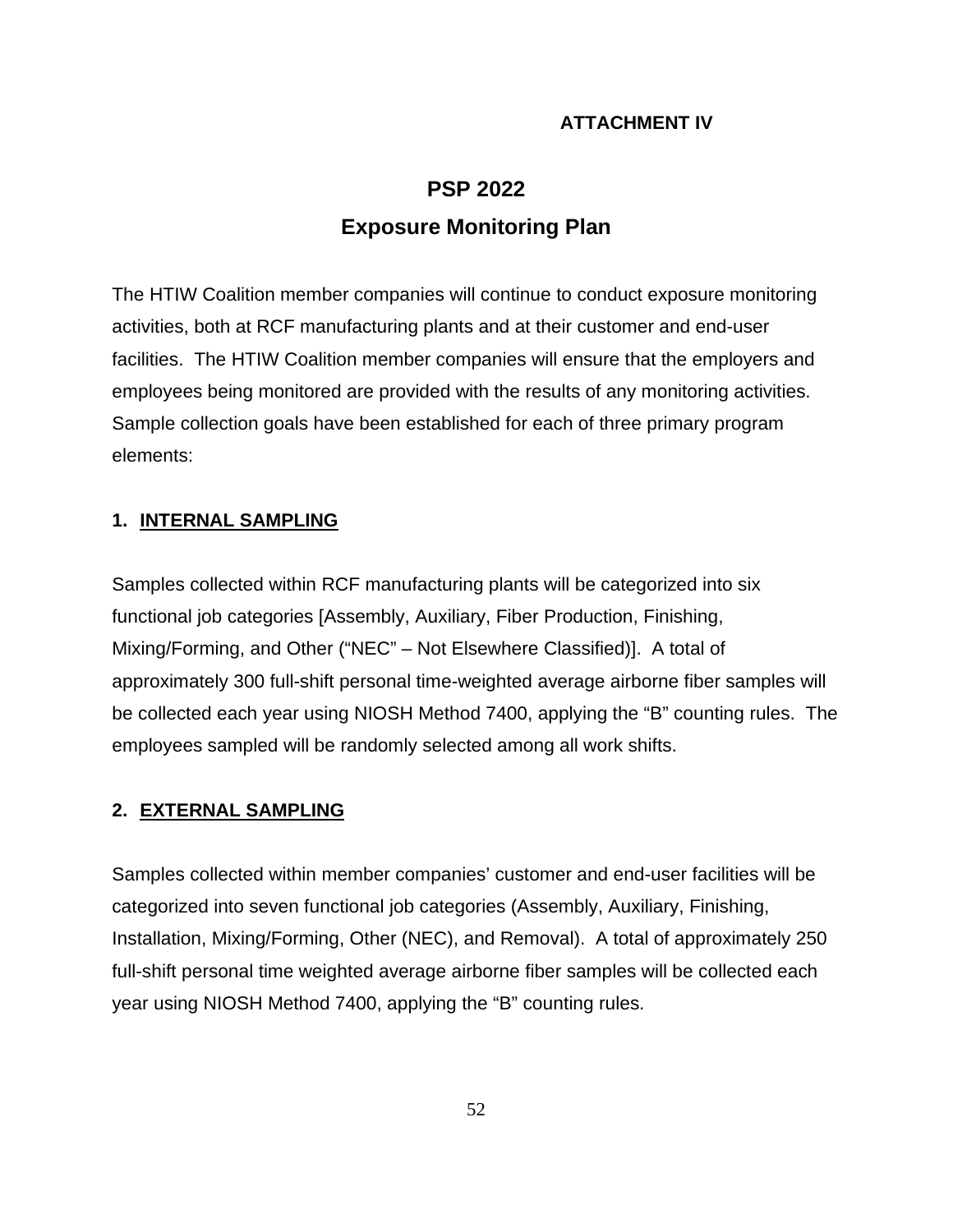Customer facilities being sampled will consist of those firms that are randomly selected and requested by the HTIW Coalition members to participate in exposure monitoring, as well as companies that request exposure monitoring assistance on their own. The employees sampled will be randomly selected among all work shifts when practical; however, the HTIW Coalition member companies will also try to accommodate customer preferences for sample and/or shift selection.

HTIW Coalition members may encourage customers to develop their own independent sampling programs designed to be consistent with the sampling procedures followed by HTIW Coalition member companies. Where appropriate, data from such programs may be used to meet a portion of the HTIW Coalition's external (customer) sampling goals.

# **3. SPECIAL EMPHASIS SAMPLING**

Special emphasis samples will be collected either at member companies manufacturing plants or at customer/end-user facilities. It will be left to the professional judgment of the Industrial Hygienist to determine what type of measurement is appropriate (e.g., personal or area, full shift or task length, gravimetric, etc.). The sample collection method and analytical techniques will be determined on a case-by-case basis.

All sample collection data will be recorded on sample data collection forms and entered into a database for analysis and reporting. A summary of all exposure monitoring activities will be reported as appropriate in the summary interim reports and the five year report.

# **FUNCTIONAL JOB CATEGORIES – SUMMARY DESCRIPTIONS:**

# **Assembly Operations**

The combining or assembling of RCF materials with other material (RCF or other),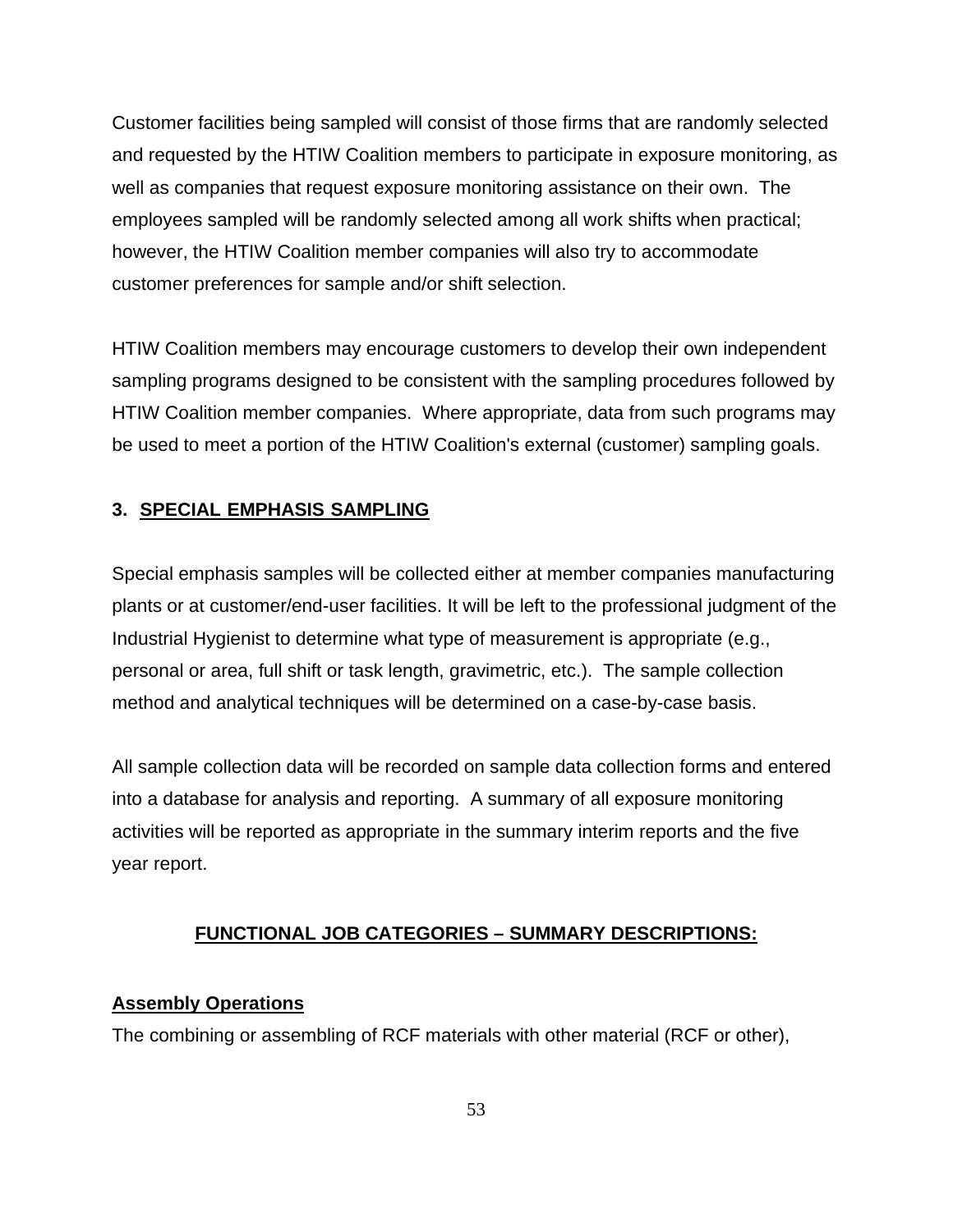except automotive applications. This includes factory assembly of small industrial furnace components when work is performed in an open area outside the furnace where engineering controls are practical.

### **Auxillary Operations**

Jobs in which employees are "passively" exposed to RCF while performing their normal duties and whose exposures are not likely to parallel those of employees working directly with RCF materials*.* Includes certain jobs in which RCF may be handled, but with small probability of significant exposures (e.g., warehouse worker or person unloading completed parts for packaging).

## **Fiber Manufacturing**

Includes employees involved in the production or manufacturing of RCF bulk or blanket, except for individuals in a supervisory capacity. Includes all job functions on the production line, from mixing the raw ingredients to packaging the finished product (bulk or blanket) at the end of the line.

### **Finishing**

Involves employees involved in the cutting or machining of RCF materials after fiber manufacture. Hand held or power tools may be used in finishing operations.

### **Installation**

Use of RCF materials in building or manufacturing industrial furnaces or boilers, refinery or petrochemical plant equipment, kilns, foundries, electric power generators, and industrial incinerators at end-user locations, and building large furnace parts at remote factories in cases where use of engineering controls is impractical [e.g., (1) work is performed in an enclosed area (i.e., inside the furnace); (2) large size or orientation of furnace parts precludes application of engineering controls]. Includes furnace maintenance. Does not include factory manufacture of small industrial furnace components when work is performed in an open area outside the furnace where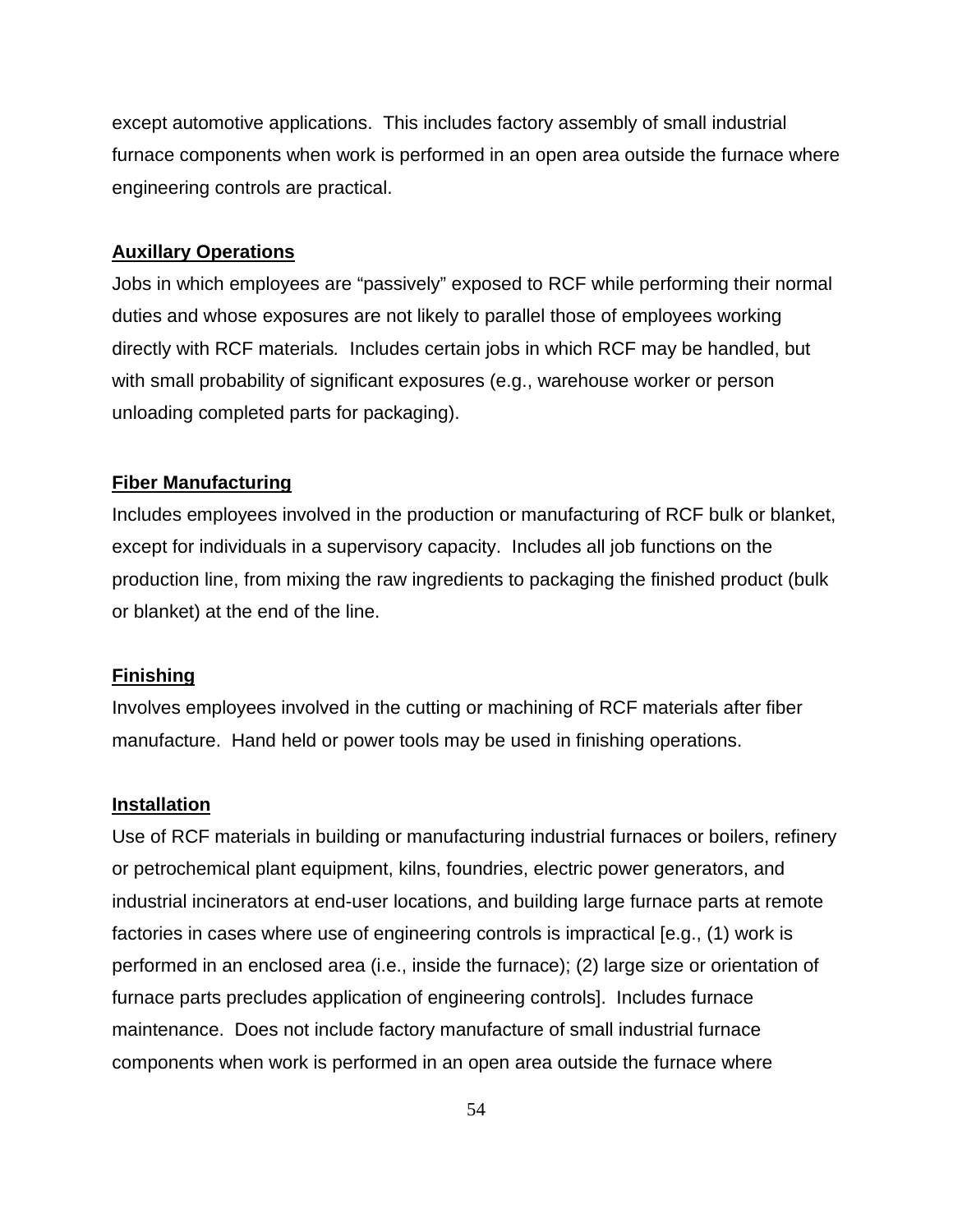engineering controls could be used.

# **Mixing / Forming**

Wet-end production of vacuum-cast shapes, board, felt, and paper. Includes mixing RCF putties, compounds or castables.

# **Other (NEC)**

All duties performed in the production of RCF paper, textiles, and automotive components or other industry sectors not covered in any of the foregoing categories. Also, exposures that cannot reasonably be included in the other categories listed (i.e., NEC - not elsewhere classified). Industrial Hygiene personnel should explain tasks and industry sectors as fully as possible for observations in this category.

# **Removal**

Removal of after-service RCF material from an industrial furnace, etc., that has completed its economic life. Includes the removal of RCF material in furnace maintenance.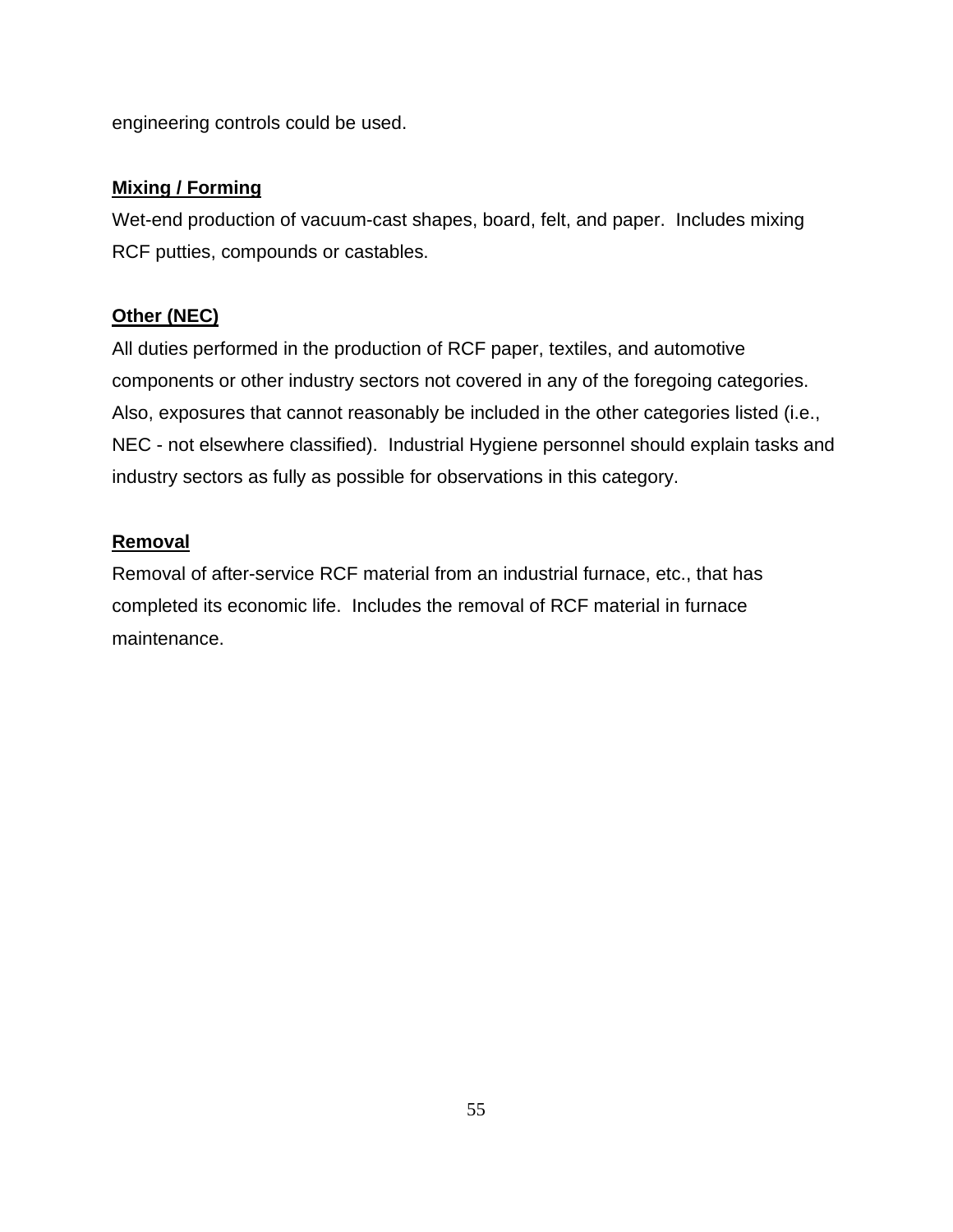# **ATTACHMENT V**

# **PSP Compliance Principles**

In 2012 and 2013, OSHA brought actions seeking to enforce various provisions of the Product Stewardship Program (PSP) for refractory ceramic fibers (RCF) against a customer of one of the HTIW Coalition members. To the knowledge of the HTIW Coalition and its members, all such actions have been settled to date.

In an attempt to clarify PSP compliance issues for future reference, HTIW Coalition offers the following general principles for PSP compliance. All are based on current and longstanding OSHA regulations or policies. While these principles apply generally, HTIW Coalition recognizes that each specific case must be judged on its own merits.

**1. Applicable OSHA Standards**. First and foremost, nothing in the RCF PSP authorizes noncompliance with applicable Occupational Safety and Health Standards. In the enforcement proceedings referenced above, HTIW Coalition reaffirmed that the RCF PSP cannot supersede applicable OSHA standards, such as the standards governing respiratory protection (29 CFR 1910.134). Compliance with all applicable standards is required. However, as discussed further below, neither the RCF Recommended Exposure Guideline (REG) contained in the PSP nor the NIOSH Recommended Exposure Limit (REL) for RCF, both of which have been established at 0.5 f/cc, are applicable OSHA standards.

56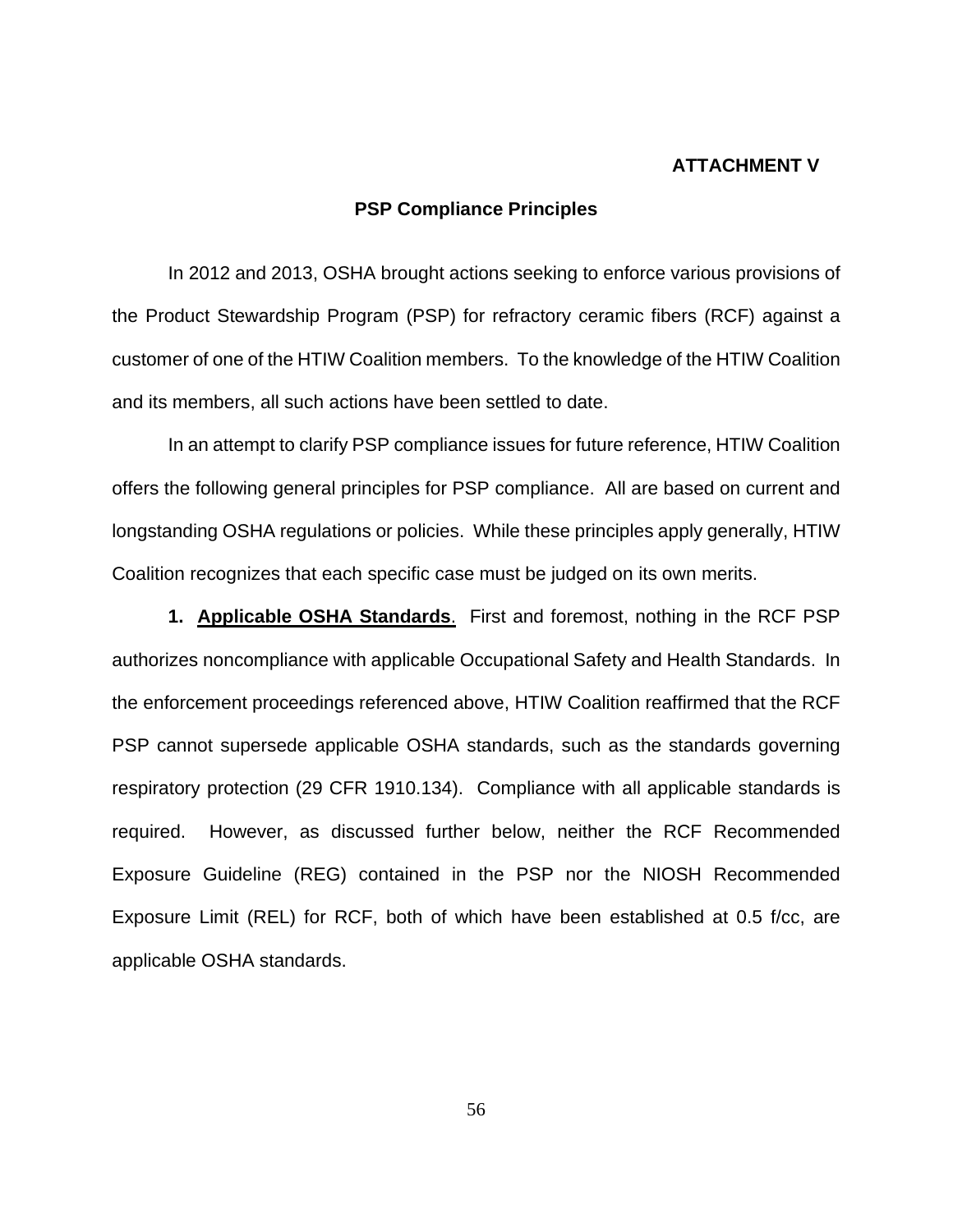**2. General Duty**. In the enforcement actions referenced above, OSHA citations have alleged that exceedance of the REG and REL, without installation of engineering controls thought by OSHA to be feasible, is a violation of the General Duty Clause.[19](#page-57-0) However, it is important to remember that unlike an OSHA Permissible Exposure Limit (PEL), neither the REG nor the REL have been determined to be necessary to prevent a significant workplace risk. Both are based primarily on determinations of the airborne concentration that is feasible to attain with engineering controls at most operations. Both HTIW Coalition and NIOSH believe that compliance with the 0.5 f/cc level will reduce whatever risk may be present. As NIOSH stated in the RCF Criteria Document:

> At this time, the available health data do not provide sufficient evidence for deriving a precise health based occupational exposure limit to protect against lung cancer. However, given what is known from the animal and epidemiological data, NIOSH supports the intent of the PSP and concurs that a recommended exposure limit (REL) of 0.5 f/cm3 as a TWA for up to a 10-hr work shift during a 40-hr workweek will lower the risk for developing lung cancer.[20](#page-57-1)

However, neither the REG nor the REL are based on any determination that

attainment is necessary to prevent a significant workplace health risk.

General Duty citations alleging exceedance of the REG or REL should be based

on OSHA's Enforcement Policy for Respiratory Hazards Not Covered by OSHA

Permissible Exposure Limits.<sup>[21](#page-57-2)</sup> The Policy states that in cases where an OSHA PEL does

<sup>&</sup>lt;sup>19</sup> The term "exceedance," as used herein, refers to airborne concentrations above the REG or REL in the absence of proper respiratory protection. As discussed below, airborne concentrations above the REG or REL would not constitute an exceedance if proper respiratory protection is used.

<sup>&</sup>lt;sup>20</sup> See NIOSH, "Occupational Exposure to Refractory Ceramic Fibers, Criteria for a Recommended Standard," pp. v-vi (May 2006).

<sup>&</sup>lt;sup>21</sup> Memorandum from Kimberly Stille to Regional Administrators re: Enforcement Policy for Respiratory Hazards Not Covered by OSHA Permissible Exposure Limits (November 2, 2018). The Policy is available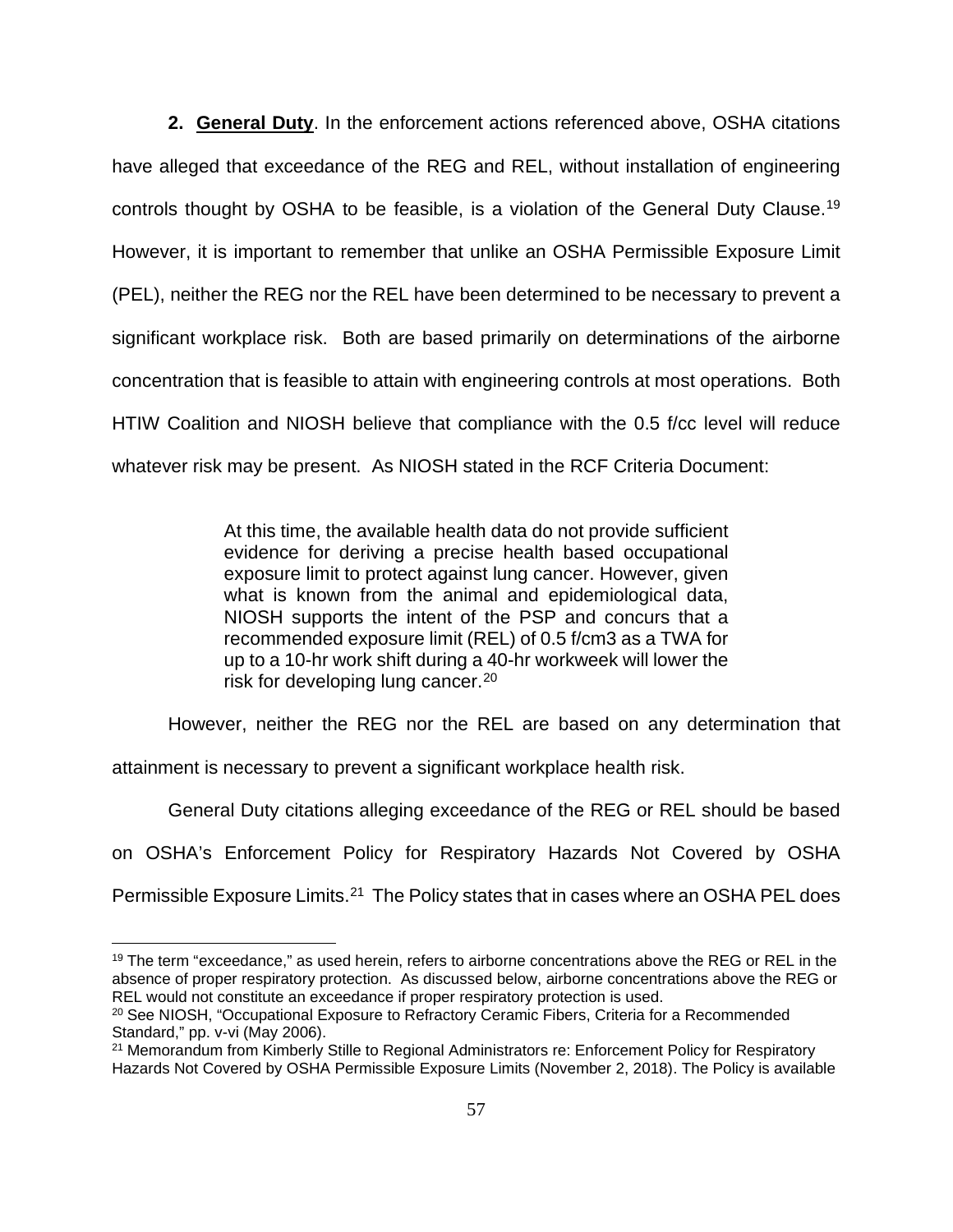not apply, OSHA will review other available occupational exposure references and recommendations. These include NIOSH RELs and manufacturers' recommendations such as the RCF REG.

As noted in the Policy, Section 5(a)(1) of the OSH Act requires each employer to "furnish to each of his employees employment and a place of employment which are free from recognized hazards that are causing or are likely to cause death or serious physical harm." When enforcing this requirement, the Occupational Safety and Health Review Commission and court precedent have determined that the following elements must be established in order for OSHA to prove a violation of the General Duty Clause:

- 1. The employer failed to keep the workplace free of a hazard to which employees of that employer were exposed;
- 2. The hazard was recognized;
- 3. The hazard was causing or was likely to cause death or serious physical harm; and,
- 4. There was a feasible and useful method to correct the hazard.

In discussing these requirements, the Policy states:

When applying these elements to respiratory hazards, it is important for Area Directors to *ensure that 5(a)(1) citations are not based solely on evidence that a measured exposure exceeded a recommended occupational exposure limit (OEL)*, such as a Threshold Limit Value (TLV), or based on the fact that there is a documented exposure to a recognized carcinogen. Unless the case file evidence proves *all four* of the above elements, the Area Office should issue a hazard alert letter (HAL). The HAL should advise the employer that one or more employees at the establishment was being, or had been, exposed to a potentially serious respiratory hazard from a chemical that exceeded an OEL, and provide a series of recommended exposure control suggestions (p. 1, emphasis in original).

<span id="page-57-2"></span><span id="page-57-1"></span><span id="page-57-0"></span>at https://www.osha.gov/laws-regs/standardinterpretations/2018-11-02.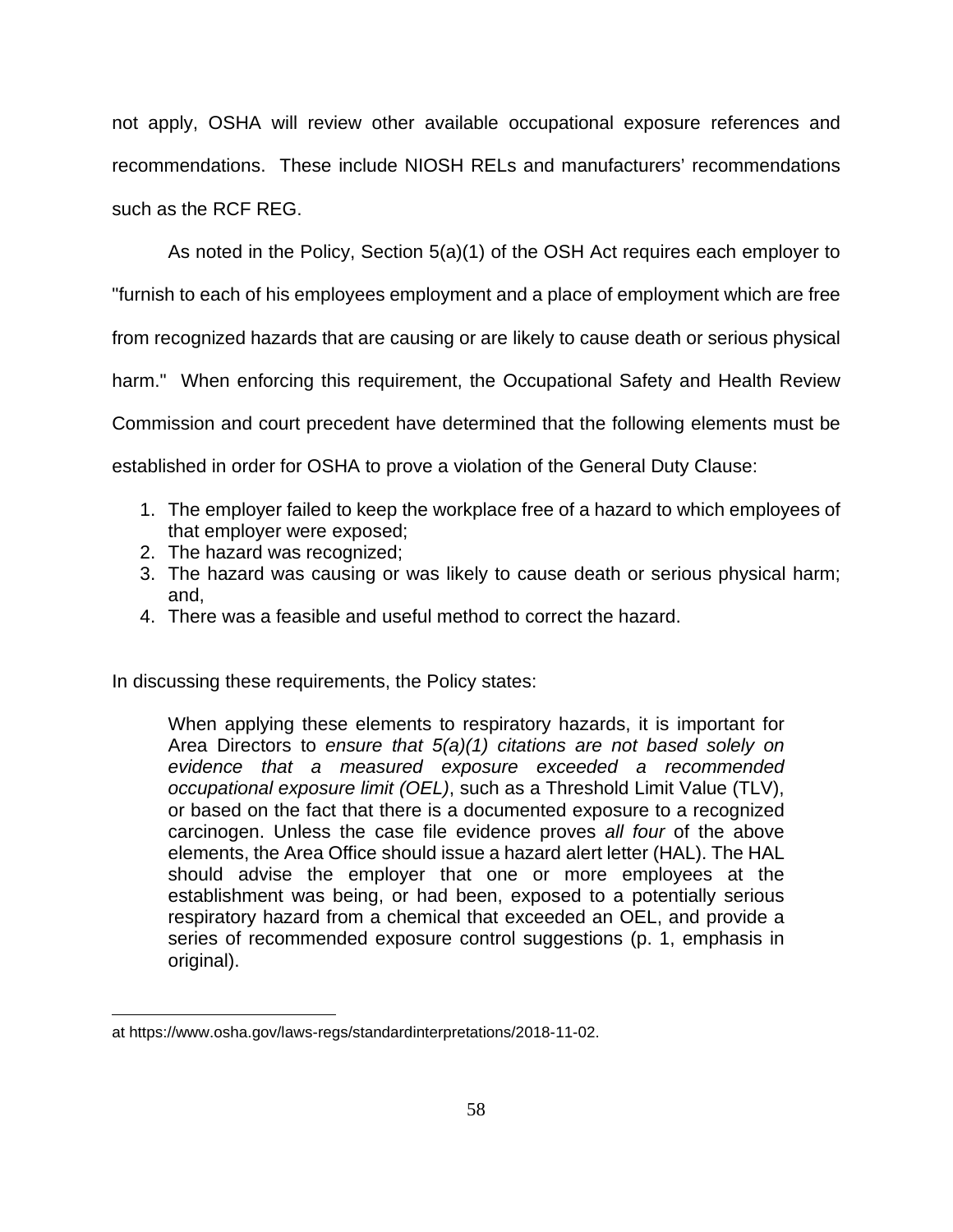The Policy also provides the following guidance for determining compliance with these elements when specifically applied to *respiratory* hazards:

- a. *The employer failed to keep the workplace free of a hazard to which employees of that employer were exposed* - The evidence should substantiate that regular and continuing employee exposure to the chemical at the measured levels could reasonably occur. However, if the exposed employees were wearing appropriate respiratory protection with no deficiencies in the respirator program, then the likelihood that OSHA could establish a respiratory hazard covered by the general duty clause would be low.
- b. *The hazard was recognized* OSHA can establish this element in one of two ways. (1) For employer recognition: Evidence may include employee complaints to management, illness and injury logs, consultant reports, a previous HAL, internal safety and health policies related to workplace operations involving the chemical that may refer to an OEL, or information from a manufacturer describing safety and health precautions for equipment or chemicals used in the workplace such as the chemical manufacturers' safety data sheet (SDS). (2) For industry recognition: Evidence may include an industry or trade association's guidance document, or an assessment from an industry expert describing the work practice or operation used at the establishment and explaining the particular health hazards and recommended control measures. Alternatively, a similar publication from a (non-OSHA) federal, state, or local government agency, or from a professional organization, may also provide good evidence.

59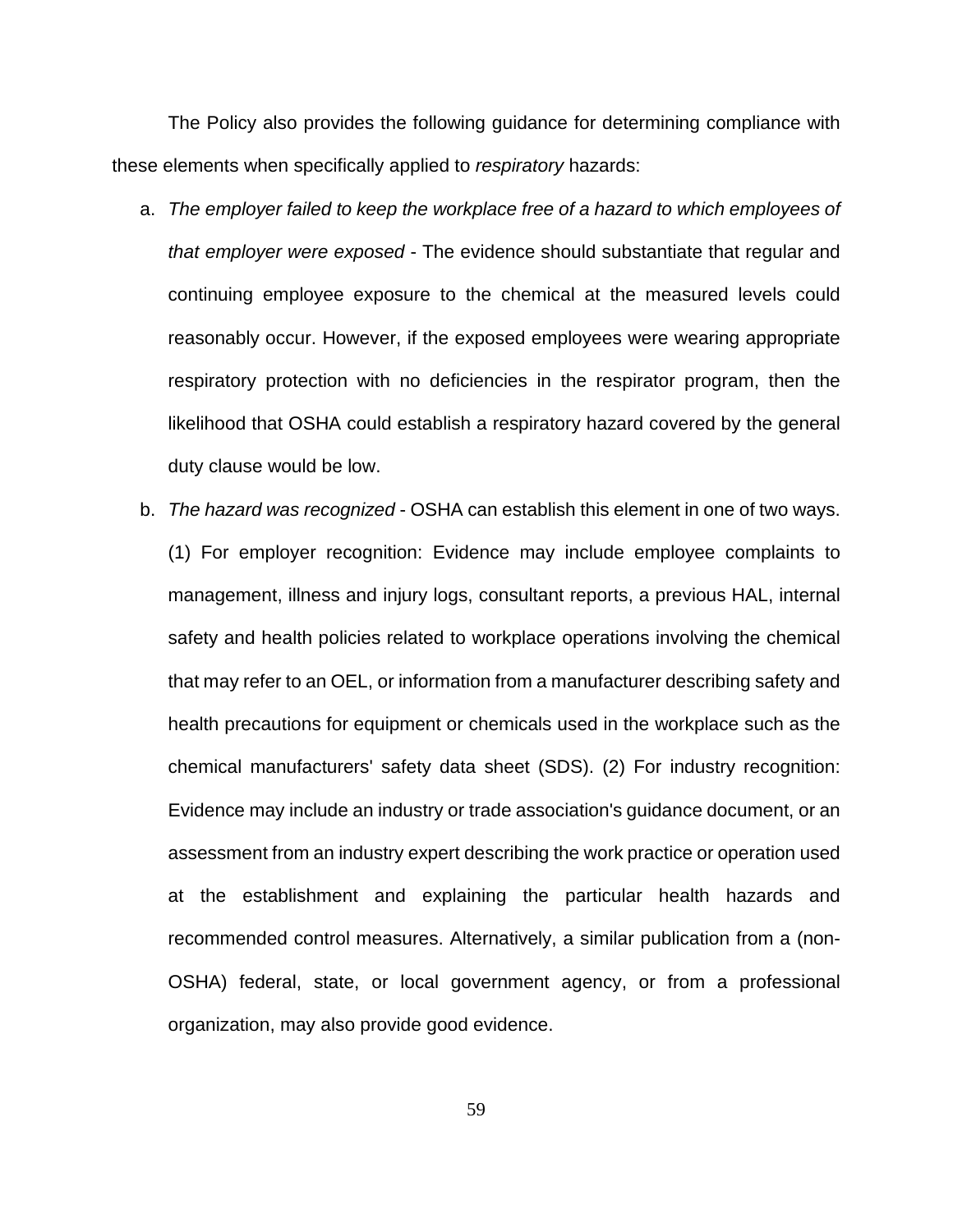- c. *The hazard was causing or was likely to cause death or serious physical harm* Although an illness or injury from the measured exposure need not have occurred yet, the strongest evidence is an employee illness/injury, hospitalization, fatality, or medical diagnosis related to workplace exposure. In the absence of this, the evidence must include more than just the fact that a measured exposure exceeded a TLV or REL, because these recommended limits may be much lower than the level at which a serious heath effect may be experienced. In most cases, proving this element will require an expert or industry-related peer reviewed study to document that serious physical harm could occur at the measured level with continuing employee exposure. Additionally, establishing serious physical harm for some respiratory hazards may be particularly difficult if the resulting illness, such as cancer, would require a substantial period of time to occur.
- d. *There was a feasible and useful method to correct the hazard* Evidence may include the SDS describing work practices for safe handling, engineering controls, and personal protective equipment, or published industry and/or NIOSH studies (e.g., health hazard evaluations (HHEs)) involving similar chemical processes or operations. Proving that feasible abatement measures would eliminate or materially reduce workplace exposure to a level that no longer presents a serious health hazard will likely require expert testimony.

The HTIW Coalition reiterates its commitment to achieve and maintain exposure levels at or beneath the REG and REL, both in plants operated by its member companies and those facilities operated by its customers. The Coalition maintains that attainment of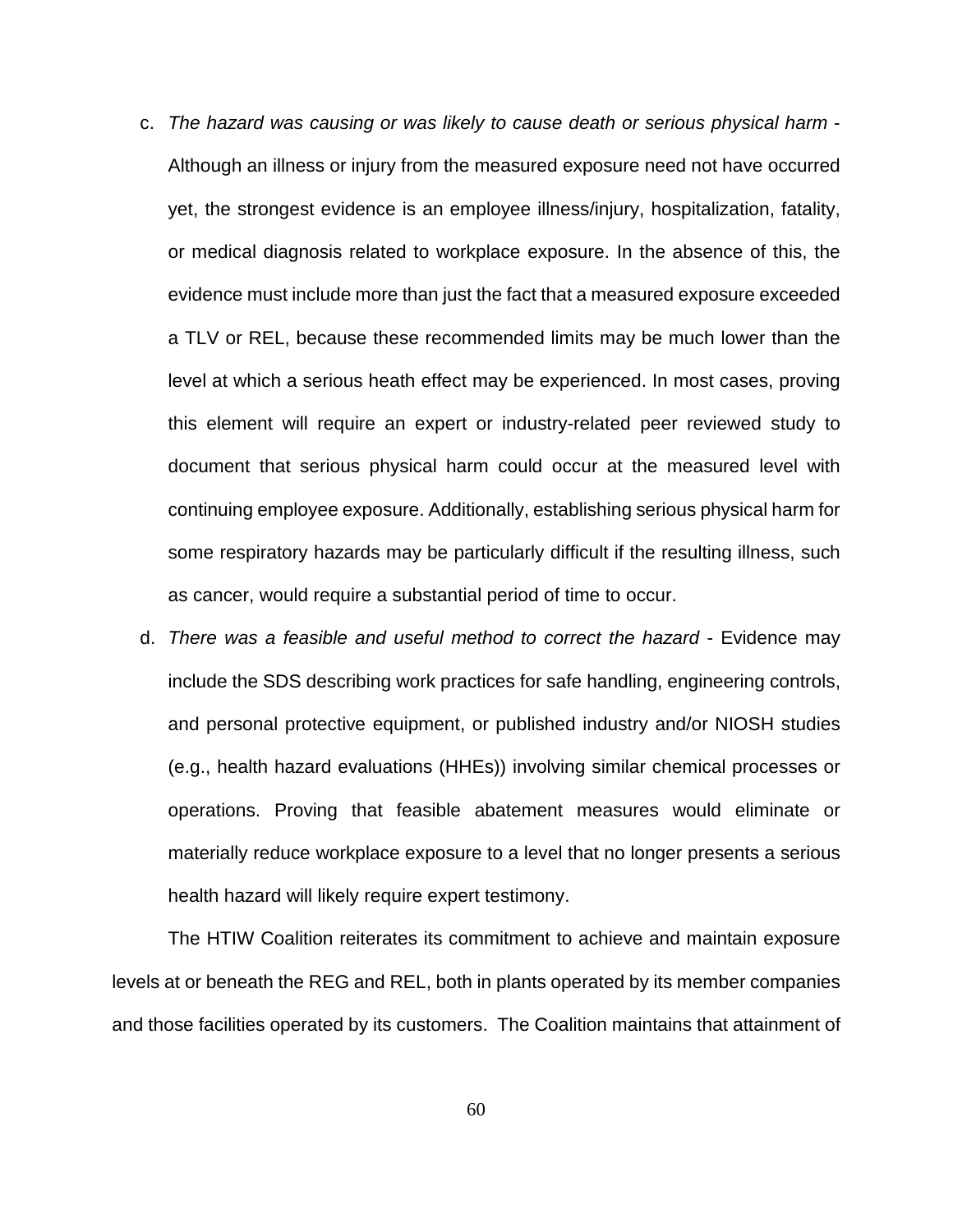these guidelines is feasible in most operations without respiratory protection and in all cases with appropriate respiratory protection. The HTIW Coalition has published relevant outreach material on appropriate engineering controls and workplace practices for handling RCF. As necessary HTIW Coalition members work with customers to ensure that attainment of these guidelines is achieved. When presented with evidence to the contrary from customer monitoring or an OSHA inspection, the Coalition and its members will make this literature available to customers and offer suggestions for improvement to those facilities.

**3. Statistical Procedures**. In the enforcement matter referenced above, an issue arose regarding the statistical procedures for determining exceedance of the RCF REG and REL. Although the REG and REL are not applicable OSHA standards, exceedance of them should be determined using the statistical procedures specified in Section II, Chapter 1, Part IV.D. of the OSHA Technical Manual (OTM) as in effect on August 1, 2014. As the OTM recognizes, all sampling and analytical methods have some degree of uncertainty as a result of sampling and analytical error (SAE). The SAE is used to determine the upper and lower confidence limits of the sampling results, and is especially important when sample results are near the level of the REG. As discussed in the OTM:

> Error factors determined by statistical methods shall be incorporated into the sample results to obtain the lowest value of the true exposure (with a stated degree of statistical confidence) and also the highest value of the true exposure (also with a stated degree of statistical confidence).

> Confidence limits are values at each end of the confidence interval, which is the probable range of the true value. The lower value is called the lower confidence limit (LCL), and the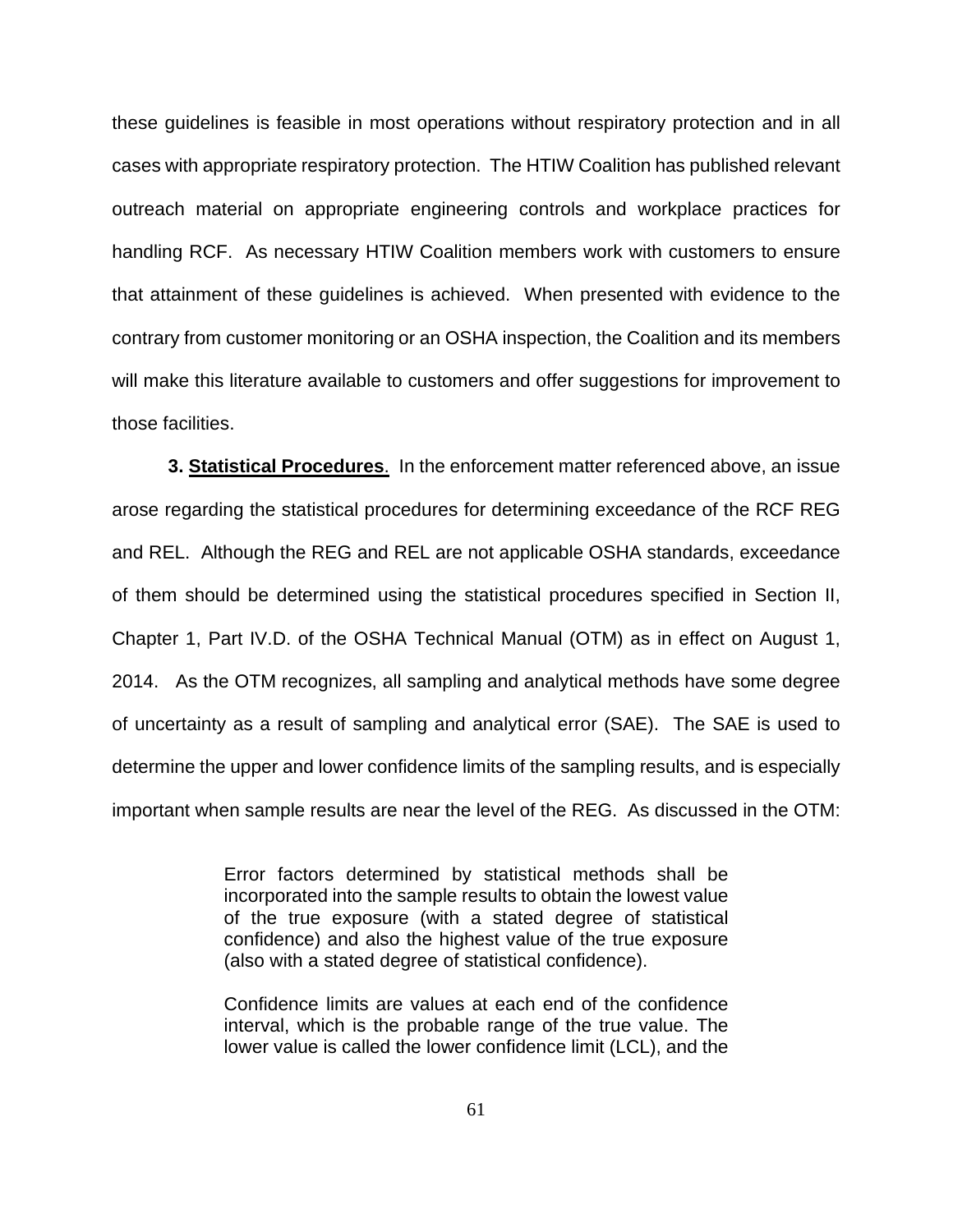upper value is the upper confidence limit (UCL). The LCL and the UCL are each termed one-sided because the main concern is with being confident that the true exposure is either less or greater than the PEL.

OSHA applies the LCL and UCL with a 95% statistical confidence limit and they are expressed here as LCL95% and UCL95%. SAEs that provide a one-sided 95% confidence limit have been developed and are reported out on the Air Sampling Report.

If the UCL95% < 1.0, a violation does not exist.

If LCL<sub>95%</sub>  $\lt$  1.0 and the UCL<sub>95%</sub>  $> 1.0$ , classify as possible overexposure.

If LCL $_{95\%}$  > 1.0, a violation exists.<sup>[22](#page-62-0)</sup> The OTM goes on to explain that the

confidence limits are calculated differently depending on the type of sampling

method used. With respect to results in the "possible overexposure" category, the

OTM states:

If the results are in the "possible overexposure" category, consider further sampling, taking into consideration the seriousness of the hazard and pending citations. If further sampling is not conducted, or if additional measured exposures still fall into the "possible overexposure" category, the CSHO may wish to carefully explain to the employer and employee representative at the closing conference that the exposed employee(s) may be overexposed, but that there is insufficient data to document noncompliance. The employer should be encouraged to voluntarily reduce the exposure and/or to conduct further sampling to ensure that exposures are not in excess of the PEL.

<sup>&</sup>lt;sup>22</sup> Because the OTM is discussing compliance with PELs, the term "violation" is used. As discussed above and below the proper term with respect to the RCF REG or REL would be "exceedance," because an exceedance is not a violation as with a PEL.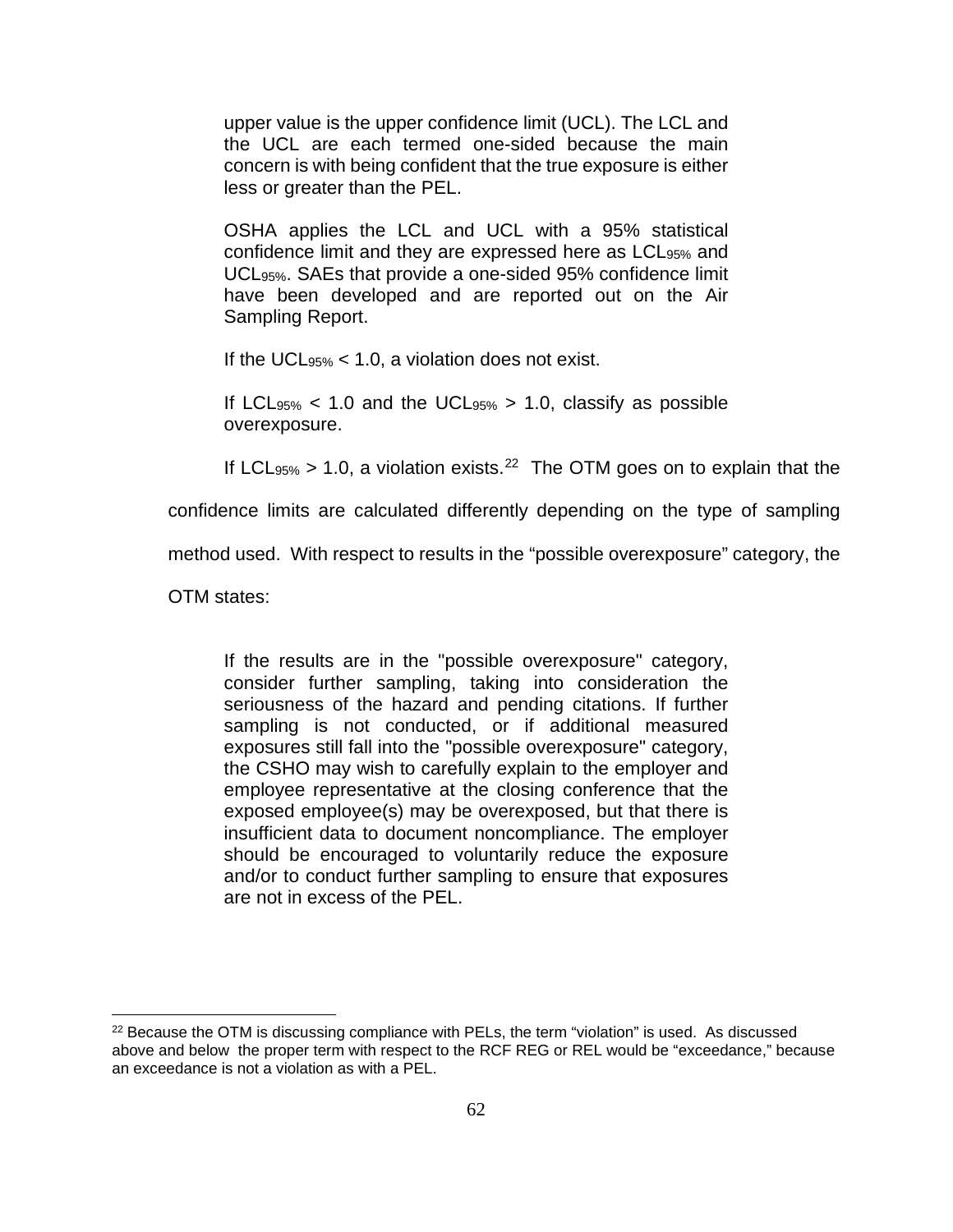In interpreting these principles and procedures it is important to note that "overexposure" related to effective exposure should consider the protective effect of respirators.

 **4. Objective data**. In the final crystalline silica standard, OSHA defined

objective data as follows:

''Objective data'' means information, such as air monitoring data from industry-wide surveys or calculations based on the composition of a substance, demonstrating employee exposure to respirable crystalline silica associated with a particular product or material or a specific process, task, or activity. The data must reflect workplace conditions closely resembling or with a higher exposure potential than the processes, types of material, control methods, work practices, and environmental conditions in the employer's current operations. 81 Fed. Reg. 16710 (March 25, 2016).

The silica rule allows use of objective data for initial exposure assessments and

various other purposes. As OSHA had noted in the silica proposal, OSHA has allowed

employers to use objective data in lieu of initial monitoring in other standards, such as

formaldehyde (29 CFR 1910.1048) and asbestos (29 CFR 1910.1001)(78 Fed. Reg.

56447). For example, the formaldehyde standard provides:

Where the employer documents, using objective data, that the presence of formaldehyde or formaldehyde-releasing products in the workplace cannot result in airborne concentrations of formaldehyde that would cause any employee to be exposed at or above the action level or the STEL under foreseeable conditions of use, the employer will not be required to measure employee exposure to formaldehyde.

<span id="page-62-0"></span>As discussed in the PSP, the HTIW Coalition member companies have systematically collected objective data on RCF workplace exposures for over 20 years, and now maintain a large and sophisticated database on exposures in virtually all affected job categories. Representatives of HTIW Coalition meet annually with OSHA (and other